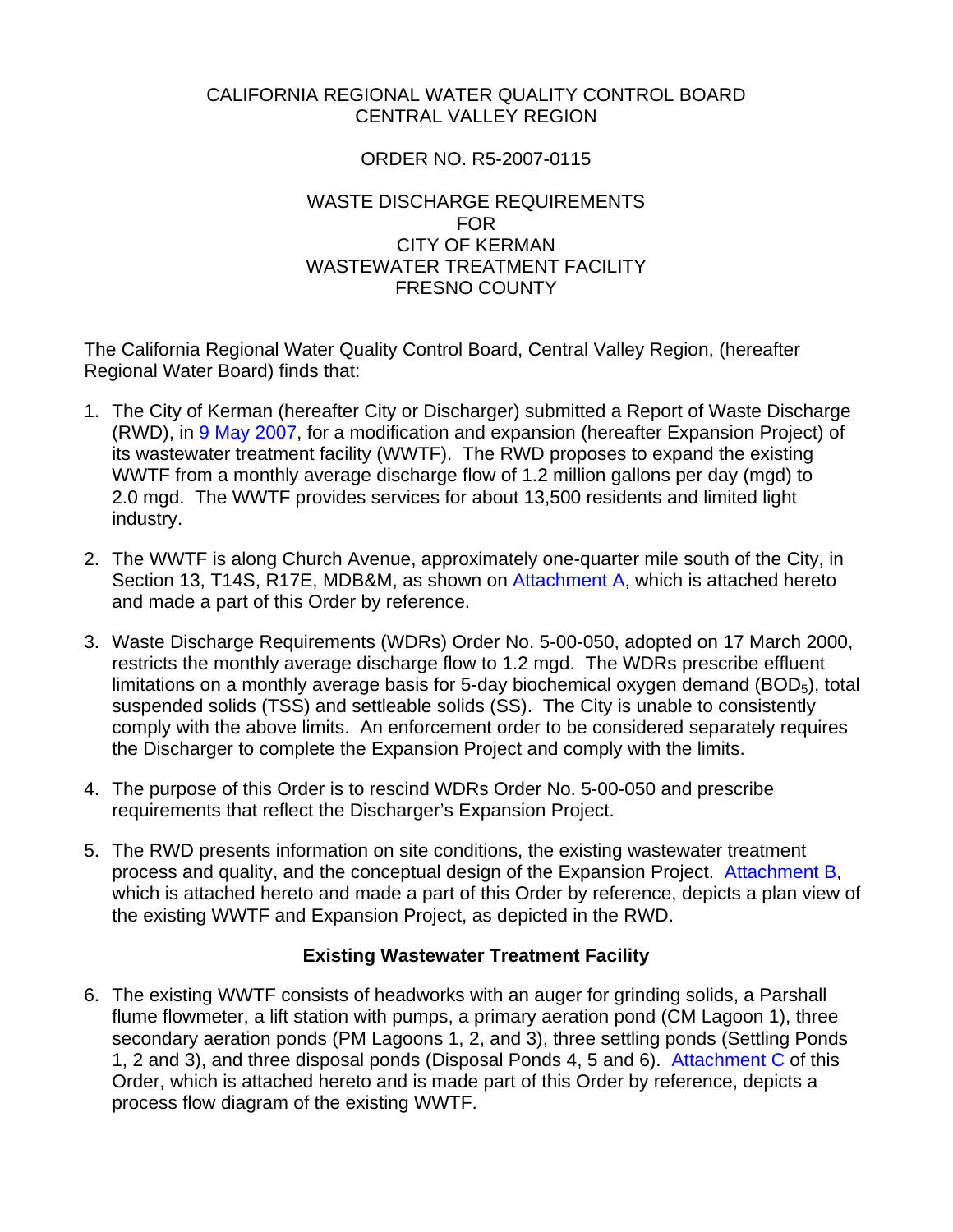- 7. The WWTF's collection system is composed of about 29 miles of gravity sewer lines, which consist of a network of 6-inch and 8-inch diameter lines, which connect to larger 10-inch and 12-inch main lines and converge to two pump stations. Within the last five years, the Discharger added larger main lines in high use areas, added a new lift station, and made repairs to the existing lift station.
- 8. Influent enters at the headworks, which is enclosed in a concrete structure approximately 15 feet below grade. The headworks houses a screen/compactor, an open channel flow meter, three self-priming pumps, and two submersible pumps. Solids from the screen/compactor are dewatered and deposited in a trash-bin. Influent is then discharged to CM Lagoon 1, which is approximately 12 ft deep, and has a total volume of 8.8 acre-ft. Aeration is provided by two 25 horsepower (hp) and one 8 hp surface aerators. Wastewater from CM Lagoon 1 is discharged to PM Lagoons 1 through 3, which are typically operated in series. Each PM Lagoon is 10 feet deep, has a wastewater volume of 4.8 acre-ft, and is equipped with two 1.5 hp and four 1 hp surface aerators. Wastewater from PM Lagoon 3 is discharged into Settling Ponds (or Disposal Ponds) 1 and 2, which are typically operated in parallel. Each settling pond is 6 feet deep, and has a wastewater volume of about 11.8 acre-ft. The WWTF has a splitter box, which allows the Discharger to operate the treatment units in parallel or series.
- 9. Effluent from the Settling Ponds is discharged to Disposal Ponds 3, 5, and 6, totaling 12 acres with a total wastewater volume of 124 acre-ft. Disposal Pond 3 is 6 feet deep, with a wastewater volume of 22.3 acre-ft; and Disposal Ponds 5 and 6 are seven feet deep, with a wastewater volume of 51 acre-ft, each.
- 10. The Discharger collects storm water from the City and discharges it to an 11-acre retention basin at the WWTF. Storm water is kept separate from the City's effluent.
- 11. Self-monitoring reports from 2006 indicate that winter flows are not higher than summer flows, demonstrating insignificant inflow and infiltration to the collection system during winter months.

| Units             | Influent    | <b>Effluent</b> | % Removal |
|-------------------|-------------|-----------------|-----------|
| mgd               | 1.13        | NS <sup>2</sup> |           |
| S.u. <sup>3</sup> | $7.0 - 8.5$ | $8.0 - 9.1$     |           |
| mL/L              | 4.95        | 0.1             | 98        |
| mg/L              | 188         | 39              | 79        |
| mg/L              | <b>NS</b>   | 41              | 63        |
|                   |             |                 |           |
| mg/L              | <b>NS</b>   | $45^6$          |           |
|                   |             |                 |           |

12. Self-monitoring data from January 2006 to December 2006 characterize the discharge as follows: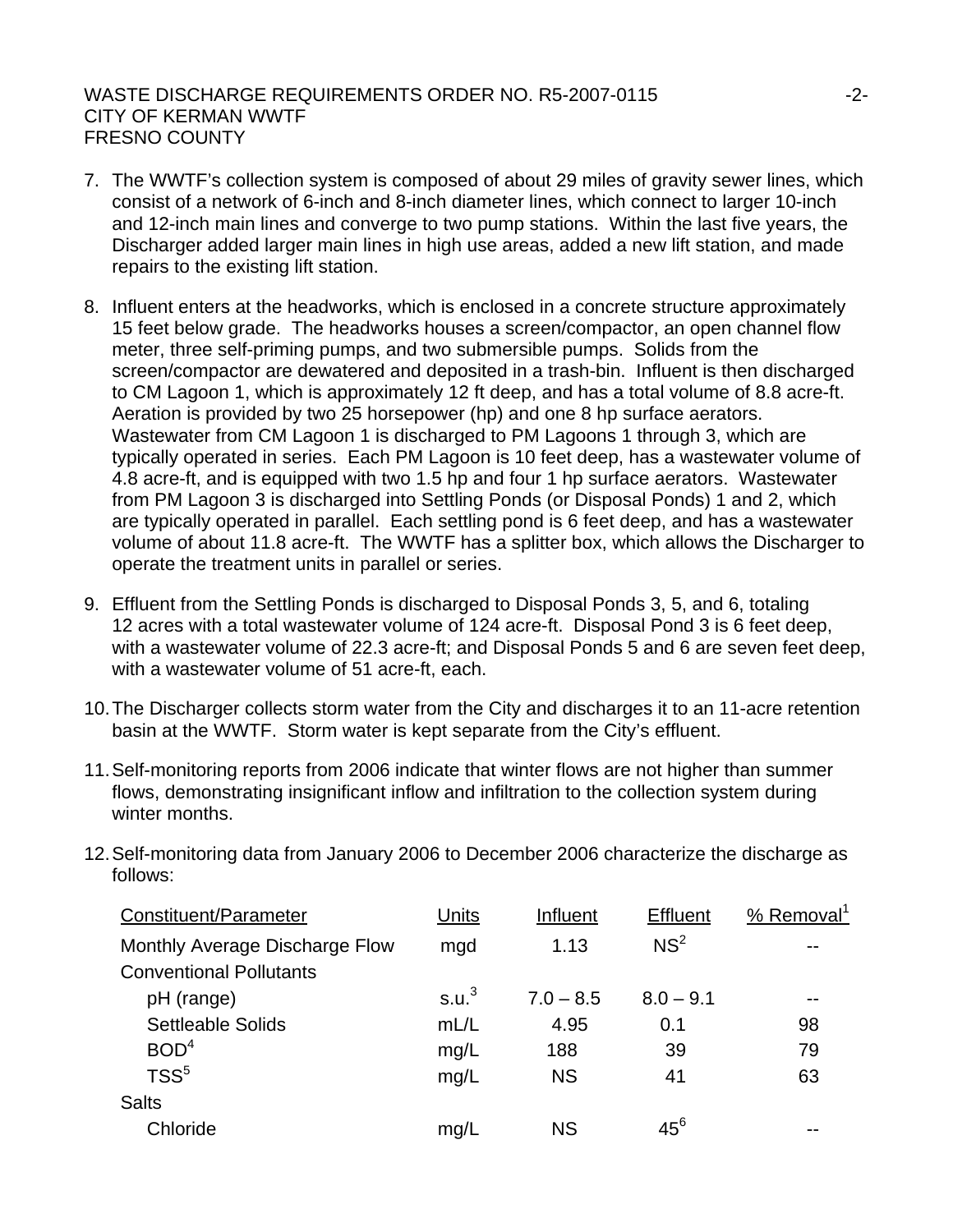| Constituent/Parameter       | Units     | Influent  | <b>Effluent</b> | % Removal <sup>1</sup> |
|-----------------------------|-----------|-----------|-----------------|------------------------|
| Sodium                      | mg/L      | <b>NS</b> | 80 <sup>6</sup> | --                     |
| EC <sup>7</sup>             | umhos/cm  | <b>NS</b> | 661             | --                     |
| TDS <sup>8</sup>            | mg/L      | <b>NS</b> | 335             |                        |
| Nitrogen                    |           |           |                 |                        |
| Nitrate as Nitrogen         | mg/L      | <b>NS</b> | <b>NS</b>       | --                     |
| Total Nitrogen <sup>9</sup> | mg/L      | <b>NS</b> | $29^{10}$       | --                     |
| Metals $12$                 |           |           |                 |                        |
| Aluminum                    | $\mu$ g/L | <b>NS</b> | 340             | --                     |
| Iron                        | $\mu$ g/L | <b>NS</b> | 190             |                        |
| Manganese                   | µg/L      | <b>NS</b> | $20$            |                        |
|                             |           |           |                 |                        |

 $1$  Percent removal (% removal)

2 Not sampled (NS)

 $3$  Standard units (s.u.)

4 5-day biochemical oxygen demand (BOD)

<sup>5</sup> Total suspended solids (TSS)

6 Based on two samples.

7 Electrical conductivity at 25ºC (EC)

8 Total dissolved solids (TDS)

9 Calculated by summing the concentrations of nitrate as nitrogen and TKN, and assuming the concentration of nitrite is negligible.

 $10$  Assumed to be mostly in the form of TKN.

<sup>11</sup> Concentrations based on one sampling event.

13. The EC of the WWTF influent ranges from about 350 to 450 µmhos/cm over source water.

# **Expansion Project**

- 14. The design of the Expansion Project is not complete; however, the conceptual design is described below. Attachment C depicts a conceptual process flow diagram of the Expansion Project.
- 15. The RWD describes the City's plans to upgrade the existing headworks, as necessary. Recent changes will include replacing the existing Parshall Flume flow metering structure with a magnetic flow meter on the pump discharge line.
- 16. The City accepts septage at a manhole directly outside the gated area of the WWTF. The RWD describes the City's plans to install a new 5,000-gallon storage tank for septage receiving, management, and equalization. The tank will be to the west of the existing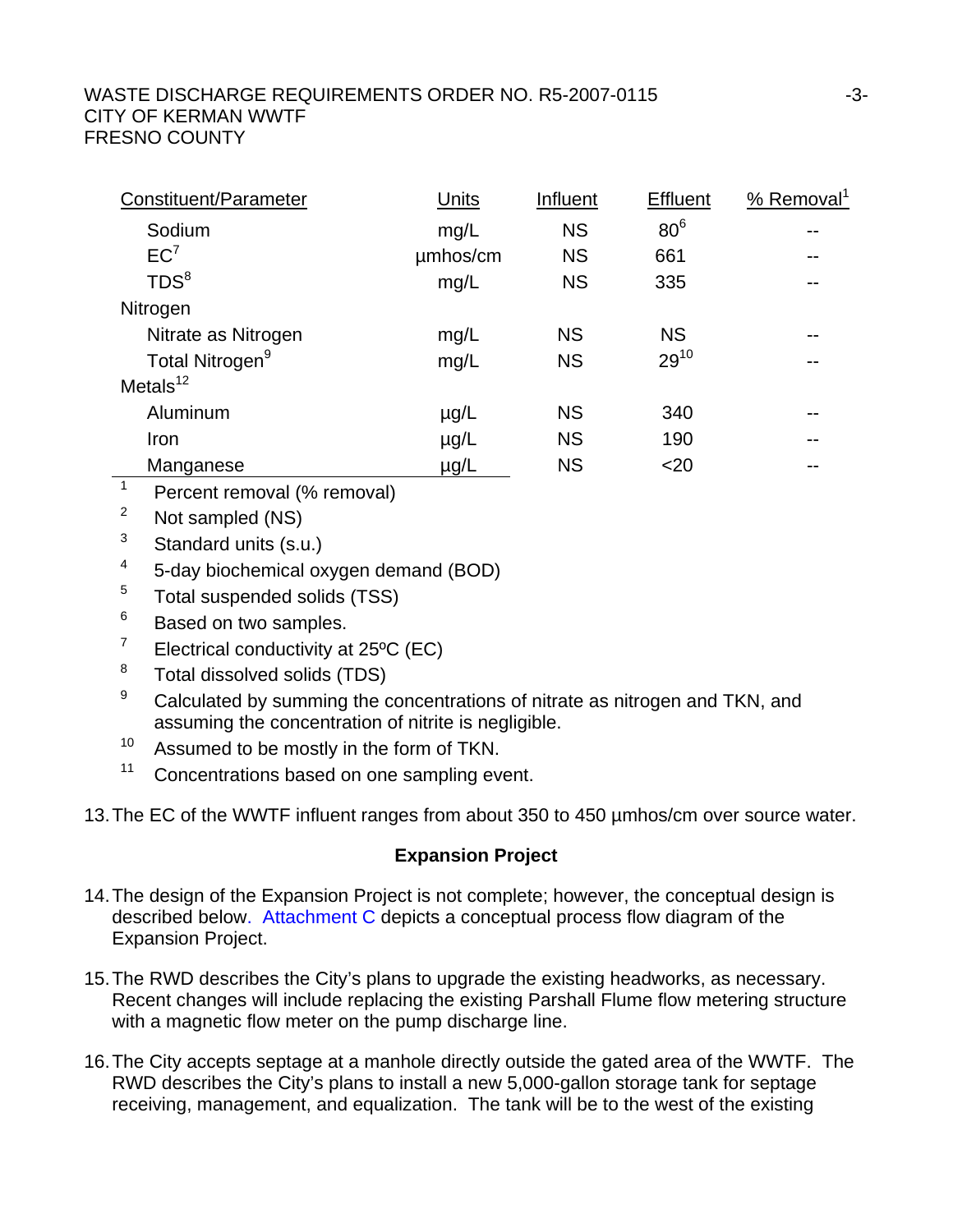headworks, in a newly gated area that will provide access for after-hours septic deliveries. The site will be managed on an "honor system," with video camera monitoring.

- 17. The RWD describes the City's plans to construct a Biolac System©, which is an extended aeration biological treatment process with diffused fine bubble aeration to replace the existing mechanical surface aerated pond system. The treatment process will be operated to allow for de-nitrification. The Biolac system will utilize the existing CM Lagoon 1 and will bring the treatment capacity to 2 mgd. The WWTF will consist of an aeration basin (CM Lagoon 1), two concrete clarifiers, return and waste activated sludge pumps, aerobic sludge digester, and sludge handling and storage facilities. Effluent from the clarifiers will be discharged to Storage Ponds A through C (current PM Lagoons 1 through 3).
- 18. Sludge from the clarifiers will be pumped to the aerobic sludge digester. The digester will utilize an existing reinforced concrete aeration basin from the previous WWTF (prior to the existing WWTF). Digested sludge, at approximately 2-6 percent solids, will be pumped to reinforced concrete sludge drying beds during the summer and mechanically dewatered in the winter. Sludge will then be hauled offsite to a permitted facility.
- 19. The water balance presented in the RWD indicates that the City will need approximately 31.6 acres of percolation area to dispose of 2.0 mgd, assuming a percolation rate of 2.98 inches per day. The City proposes converting Settling Ponds 1 and 2 to Disposal Ponds. In total, the City will have seven Disposal Ponds (Disposal Ponds 1 through 3 and 5 through 8) with a total storage capacity of 338 acre-feet. Attachment B depicts the locations of the existing and proposed disposal ponds.
- 20. The RWD indicates that the proposed discharge will achieve the following effluent quality.

| Constituent/Parameter          | Units | <b>Monthly Average</b> | Daily Maximum |
|--------------------------------|-------|------------------------|---------------|
| Monthly Average Discharge Flow | mgd   | 2.0                    | $- -$         |
| <b>BOD</b>                     | mq/L  | 30                     | 60            |
| <b>TSS</b>                     | mg/L  | 30                     | 60            |
| <b>Total Nitrogen</b>          | mg/L  | 10                     | --            |

21. It is anticipated that effluent mineral and metals quality characterized in Finding 12 for the existing WWTF will be similar to the effluent quality resulting from the Expansion Project.

#### **Sanitary Sewer Overflows**

22. A "sanitary sewer overflow" is defined as a discharge to ground or surface water from the sanitary sewer system at any point upstream of the treatment facility. Temporary storage and conveyance facilities (such as wet wells, regulated impoundments, tanks, highlines, etc.) may be part of a sanitary sewer system and discharges to these facilities are not considered sanitary sewer overflows, provided that the waste is fully contained within these temporary storage/conveyance facilities.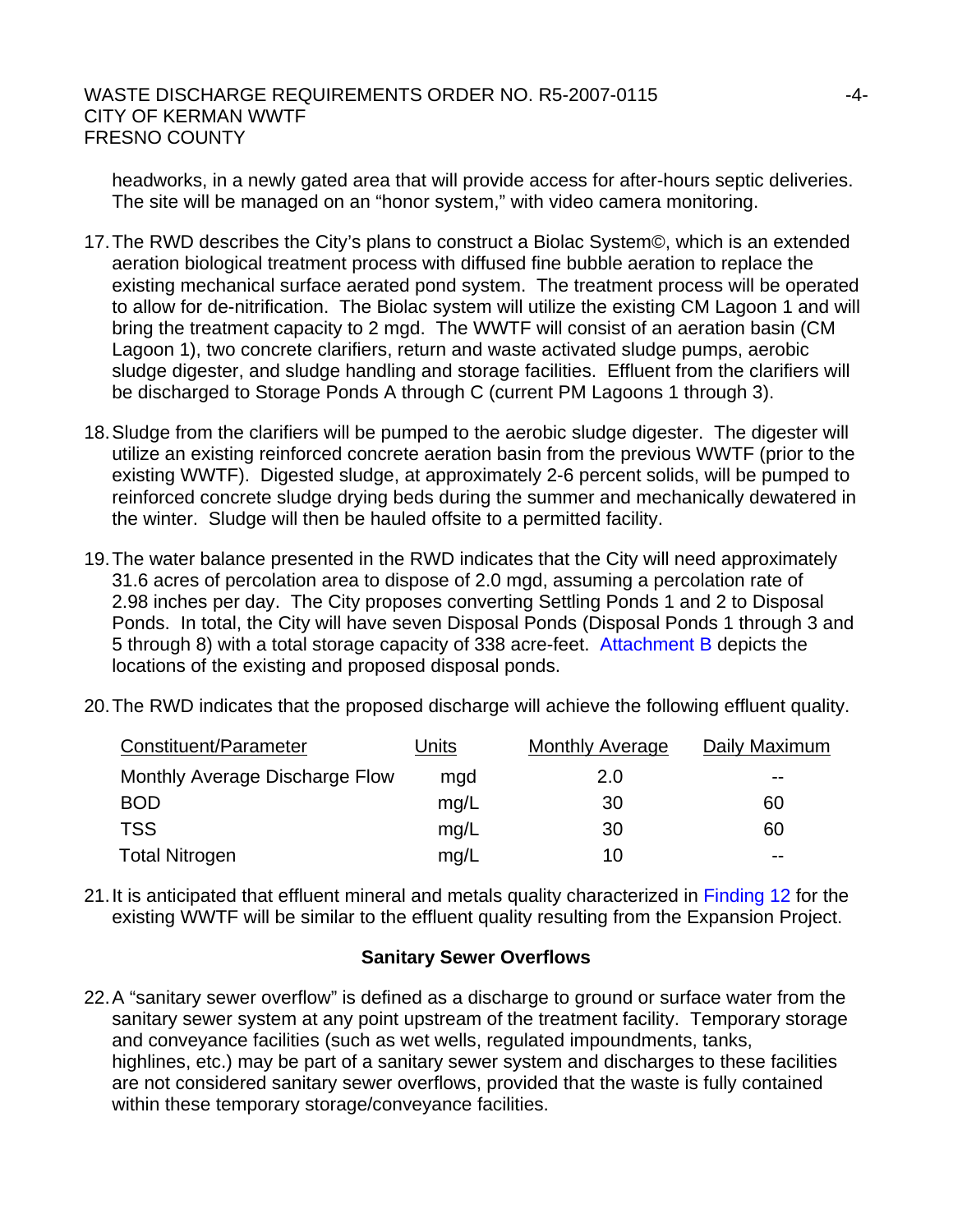23. On 2 May 2006, the State Water Board adopted Statewide General Waste Discharge Requirements For Sanitary Sewer Systems, Water Quality Order No. 2006-003-DWQ (General Order). The General Order requires all public agencies that own or operate sanitary sewer systems greater than one mile in length to comply with the order. The Discharger's collection system is greater than one mile in length; therefore the General Order is applicable.

#### **Water Recycling**

24. The City is not proposing water recycling as part of its proposed project. Historically, the City recycled a portion of the discharge on nearby properties. Some of these properties contained almond orchards. Due to concerns about using undisinfected secondary effluent on orchards, the City stopped recycling. In July 2003, the City sent letters to area farmers to investigate the feasibility of again initiating water recycling, but has been unable to obtain agreements. The RWD indicates that the City is "open to reclamation of the effluent for irrigation should the opportunity become available in the future."

## **Site-Specific Conditions**

- 25. The WWTF is in an arid climate characterized by hot dry summers and mild winters. The rainy season generally extends from November through March. Occasional rains occur during the spring and fall months, but summer months are dry. Average annual precipitation and evaporation in the discharge area are about 11 inches and 63 inches, respectively, according to information published by California Department of Water Resources (DWR).
- 26. Areal soils are Hesperia Sandy Loam, according to the USDA Natural Resources Conservation Service. These soils are well drained. The upper 11 to 15 inches consist of sandy loam followed by silt.
- 27. The WWTF is not within a 100-year floodplain according to Federal Emergency Management Agency maps.
- 28. The Discharger is not required to obtain coverage under a National Pollutant Discharge Elimination System general industrial storm water permit for the WWTF because all storm water runoff is retained onsite and does not discharge to a water of the United States.
- 29. Land use in the WWTF vicinity is agricultural and industrial with some confined animal operations south of the WWTF, and the City of Kerman one mile to the north. The primary crops grown within five miles of the WWTF include cotton, alfalfa, corn (forage), almonds, grapes, dry beans, and corn according to DWR land use data published in 1994. Irrigation water is supplied primarily by groundwater.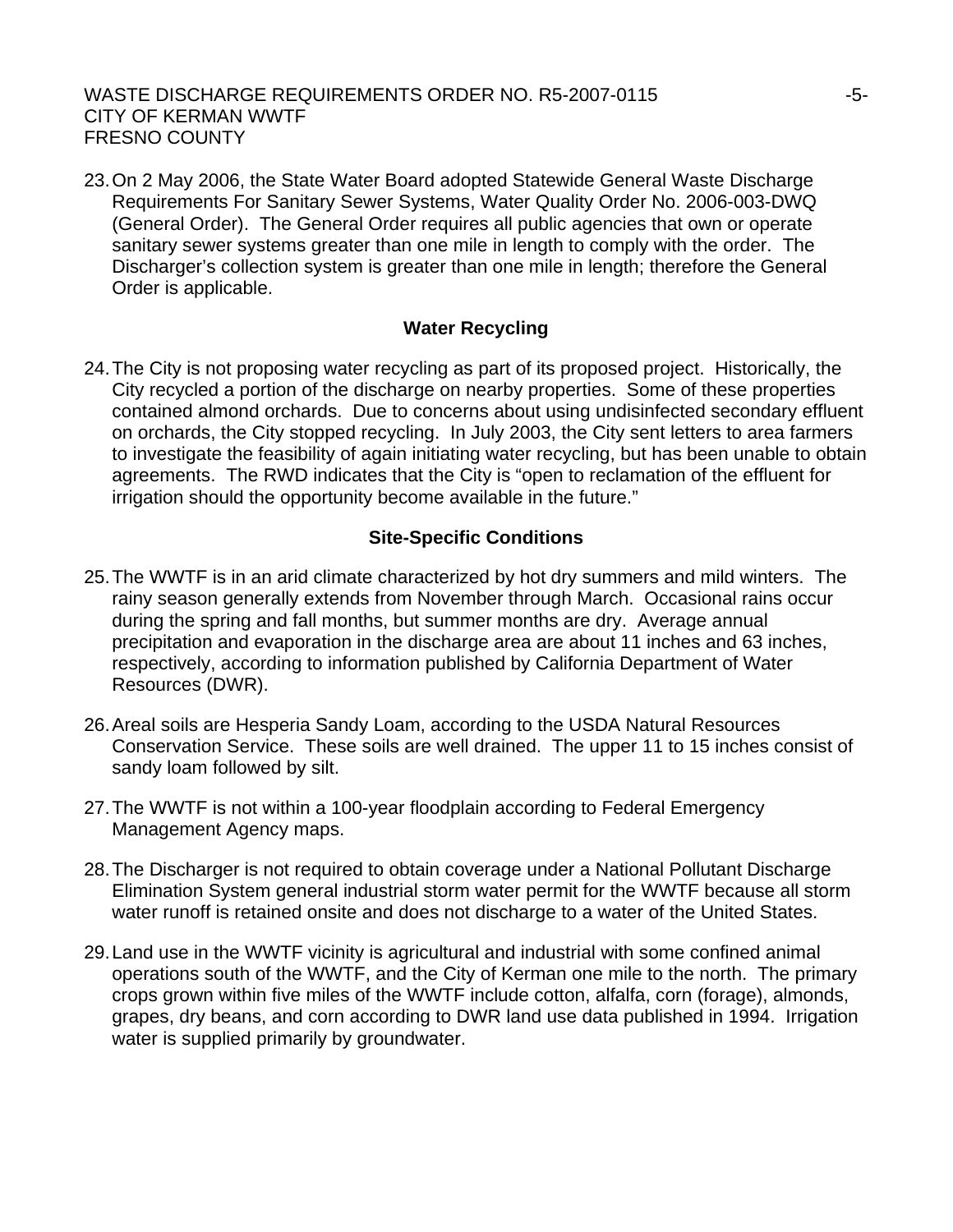#### **Groundwater Considerations**

- 30. Regional groundwater is approximately 90 feet below ground surface and flows southsouthwesterly, according to information in *Lines of Equal Elevation of Water in Wells in Unconfined Aquifer*, published by DWR in Spring 1996. An 80-foot thick modified E-clay layer occurs about 500 to 550 feet bgs.
- 31. Although hydraulic continuity between aquifers is restricted, some agricultural wells within the vicinity are likely screened within the upper and lower aquifers to maximize well production. This uppermost layer has the potential to have hydraulic continuity between the two aquifers resulting in lower quality water from the uppermost aquifer to migrate into the higher quality aquifers just above and below the E-clay.
- 32. The City obtains its source water from five deep groundwater wells. The source water is of good quality, with the exception of uranium, as indicated by the City's 2005 Annual Water Quality Report. Elevated concentrations of uranium in groundwater have resulted in the City drilling additional wells to meet drinking water standards. Excerpts of this Annual Report are presented below.

| Constituent/Parameter | <b>Units</b> | Range          | Average |
|-----------------------|--------------|----------------|---------|
| Arsenic               | mg/L         | $6.0 - 8.0$    | 7.25    |
| Chloride              | mg/L         | $4.0 - 11$     | 6.5     |
| EC                    | umhos/cm     | $200 - 300$    | 230     |
| Nitrate (as N)        | mg/L         | $1.7 - 2.0$    | 1.9     |
| <b>TDS</b>            | mg/L         | $130 - 240$    | 160     |
| Uranium               | mg/L         | $0.828 - 37.2$ | 8.70    |

33. The Discharger's groundwater monitoring network is shown in Attachments A and B. The network was constructed in 2002 and consists of three wells: one upgradient (MW-1) and two downgradient (MW-2 and MW-3). The following table characterizes groundwater from the City's monitoring wells (data from 2003, 2005, and 2006). The data for iron, manganese, sulfate, and total organic carbon (TOC) are from a one-time sampling event immediately after the groundwater wells were installed.

|                 |            |       | $MW-1$       |      | $MW-2$         |      | $MW-3$         |  |
|-----------------|------------|-------|--------------|------|----------------|------|----------------|--|
|                 |            |       | (Upgradient) |      | (Downgradient) |      | (Downgradient) |  |
|                 |            | Mean  | Range        | Mean | Range          | Mean | Range          |  |
| Nitrate (as N)  | mg/L       | 12    | $< 0.2 - 16$ | 1.25 | $< 0.2 - 2.3$  | 0.9  | $< 0.2 - 1.0$  |  |
| TN <sup>1</sup> | mq/L       | $- -$ |              |      |                |      |                |  |
| EC              | $\mu$ S/cm | 1545  | 1300-2000    | 922  | 720-1000       | 767  | 710-840        |  |
| <b>TDS</b>      | mq/L       | 982   | 890-1100     | 585  | 480-650        | 480  | 380-540        |  |
| Chloride        | mg/L       | 201   | 156-310      | 58   | 52-65          | 46   | 10-58          |  |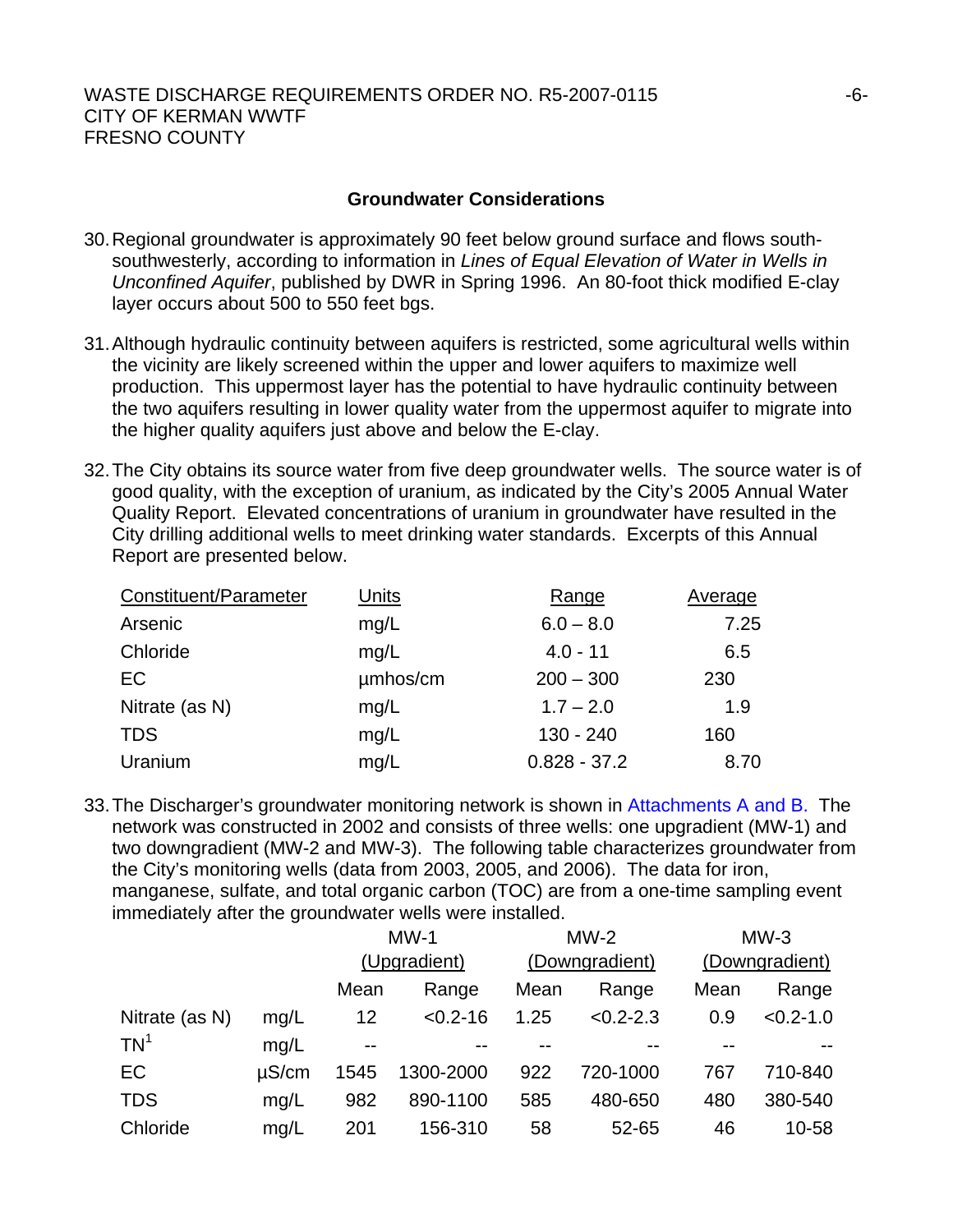|                  |           | $MW-1$ |                | $MW-2$         |                          | $MW-3$         |               |
|------------------|-----------|--------|----------------|----------------|--------------------------|----------------|---------------|
|                  |           |        | (Upgradient)   | (Downgradient) |                          | (Downgradient) |               |
|                  |           | Mean   | Range          | Mean           | Range                    | Mean           | Range         |
| Arsenic          | $\mu$ g/L | 3.9    | $2.5 - 5$      | 5.5            | $4.0 - 9.4$              | 19             | 13-31         |
| Iron             | mg/L      | < 0.05 | $-$            | < 0.05         | $\overline{\phantom{m}}$ | < 0.05         | $-$           |
| Manganese        | mg/L      | < 0.03 | $\overline{a}$ | < 0.03         | $-$                      | < 0.03         | $-$           |
| Sulfate          | mg/L      | 100    | $-$            | 33             |                          | 10             | $-$           |
| TOC <sup>2</sup> | mg/L      | 1.6    | $- -$          | 1.4            | $- -$                    | 3.1            | $- -$         |
| Chromium         | $\mu$ g/L | 9      | $<$ 10 to 18   | 7.6            | $<$ 10 to 18             | 2.5            | $<$ 5         |
| Copper           | $\mu$ g/L | 3.2    | $< 5$ to 9     | 2.5            | $5$                      | 2.5            | $5$           |
| <b>Nickel</b>    | $\mu$ g/L | 11.2   | 10 to 28       | 1.3            | $< 0.2 - 2.3$            | 0.9            | $< 0.2 - 1.0$ |
|                  |           |        |                |                |                          |                |               |

<sup>1</sup> Total nitrogen

<sup>2</sup> Total organic carbon

34. The upgradient well (MW-1) is much higher in EC, chlorides, and metals than the dowgnradient wells (MW-2 and MW-3). Concentrations of nitrate exceed the drinking water primary MCL of 10 mg/L and nickel exceeds the public health goal of 12 µg/L in MW-1. The upgradient well (MW-1) does not appear to represent true background conditions. The Discharger will need to assess the existing network to determine if additional wells are necessary.

## **Basin Plan, Beneficial Uses, and Water Quality Objectives**

- 35. The Water Quality Control Plan for the Tulare Lake Basin, 2nd Edition, (hereafter Basin Plan) designates beneficial uses, establishes numerical and narrative water quality objectives, contains implementation plans and policies for protecting all waters of the basin, and incorporates by reference plans and policies of the State Water Board. Pursuant to Section 13263(a) of the California Water Code (CWC), these waste discharge requirements implement the Basin Plan.
- 36. Water in the Tulare Lake Basin is in short supply, requiring importation of surface water from other parts of the State. The Basin Plan encourages recycling on irrigated crops wherever feasible and indicates that evaporation of recyclable wastewater is not an acceptable permanent disposal method where the opportunity exists to replace an existing uses or proposed use of fresh water with recycled water. As indicated in Finding 24, the City previously recycled effluent, but due to issues regarding crop type and effluent quality has been unable to obtain agreements with area farmers. The City shall periodically investigate the possibility of recycling effluent in the future.
- 37. The WWTF is in Detailed Analysis Unit (DAU) No. 233 within the Kings Basin hydrologic unit. The Basin Plan designates the beneficial uses of groundwater in this DAU as municipal and domestic supply, agricultural supply, industrial process and service supply, and contact and non-contact recreation.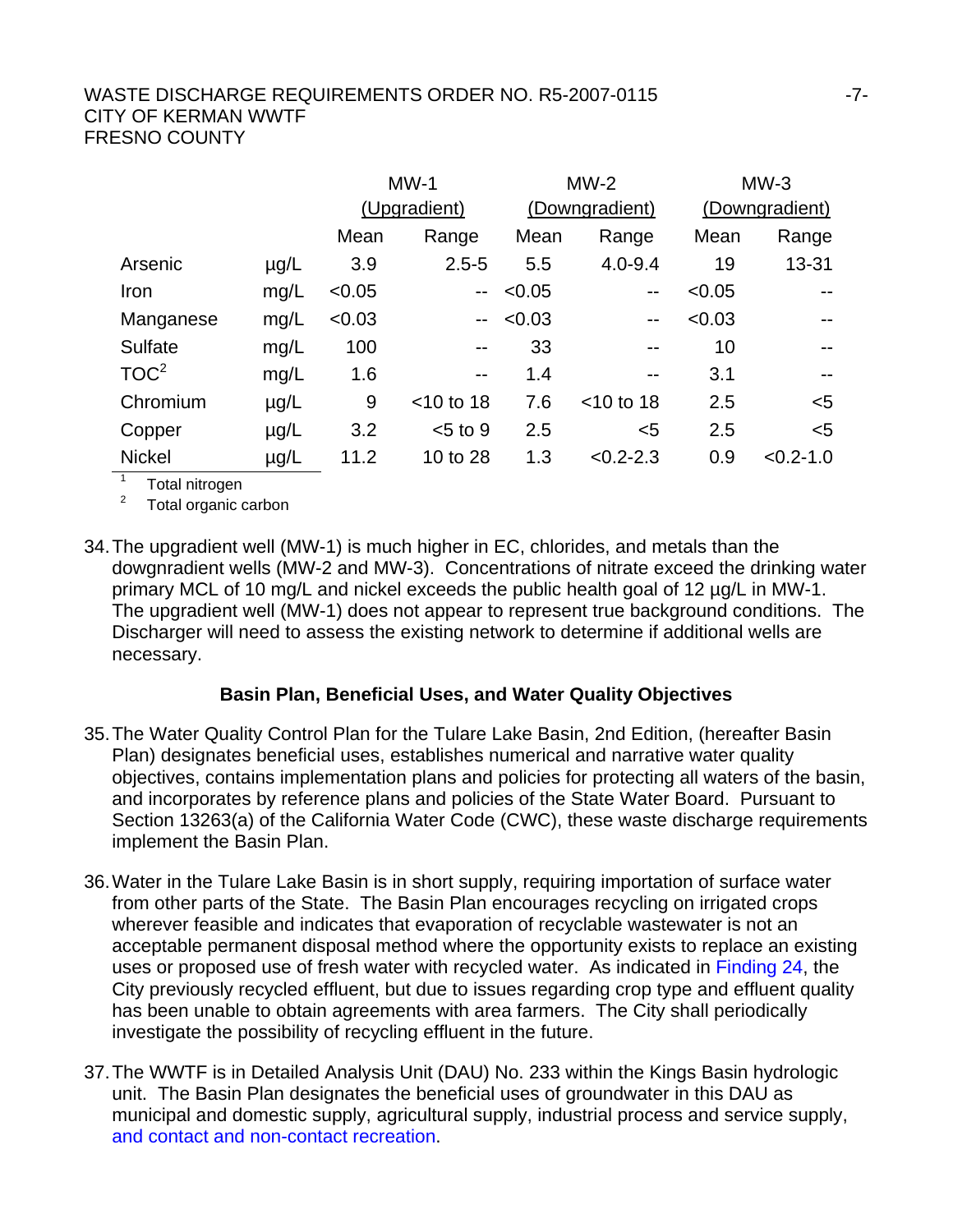- 38. The Basin Plan includes a water quality objective for chemical constituents that, at a minimum, requires waters designated as domestic or municipal supply to meet the MCLs specified in Title 22. The Basin Plan recognizes that that the Regional Water Board may apply limits more stringent than MCLs to ensure that waters do not contain chemical constituents in concentrations that adversely affect beneficial uses.
- 39. The Basin Plan establishes narrative water quality objectives for Chemical Constituents, Tastes and Odors, and Toxicity. The Toxicity objective, in summary, requires that groundwater be maintained free of toxic substances in concentrations that produce detrimental physiological responses in human, plant, animal, or aquatic life associated with designated beneficial uses. Quantifying a narrative water quality objective requires a site-specific evaluation of those constituents that have the potential to impact water quality and beneficial uses.
- 40. The Basin Plan identifies the greatest long-term problem facing the entire Tulare Lake Basin as the increase in salinity in groundwater, which has accelerated due to the intensive use of soil and water resources by irrigated agriculture. The Basin Plan recognizes that degradation is unavoidable until there is a long-term solution to the salt imbalance. Until then, the Basin Plan establishes several salt management requirements, including:
	- a. The incremental increase in salts from use and treatment must be controlled to the extent possible or limited to a maximum of 1,000 µmhos/cm. The maximum EC shall not exceed the EC of the source water plus 500 µmhos/cm. When the source water is from more than one source, the EC shall be a weighted average of all sources.
	- b. Discharges to areas that may recharge good quality groundwaters shall not exceed an EC of 1,000 µmhos/cm, a chloride content of 175 mg/L, or boron content of 1.0 mg/L.

These effluent limits are considered reflective of best practicable treatment or control (BPTC).

- 41. The list of crops in Finding 29 is not intended as a definitive inventory of crops that are or could be grown in the area affected by the discharge, but is representative. Crops sensitive to salt and boron are currently being grown in the area. The effluent characterized in Finding 12 should protect the crops grown. Additional monitoring for salt-specific constituents, such as boron, is necessary, but will likely be less than the quality specified in Finding 40.
- 42. The Basin Plan requires municipal WWTFs that discharge to land to comply with treatment performance standards for  $BOD<sub>5</sub>$  and TSS. WWTFs that preclude public access and are greater than 1 mgd must provide removal of 80 percent or reduction to 40 mg/L, whichever is more restrictive, of both  $BOD<sub>5</sub>$  and TSS.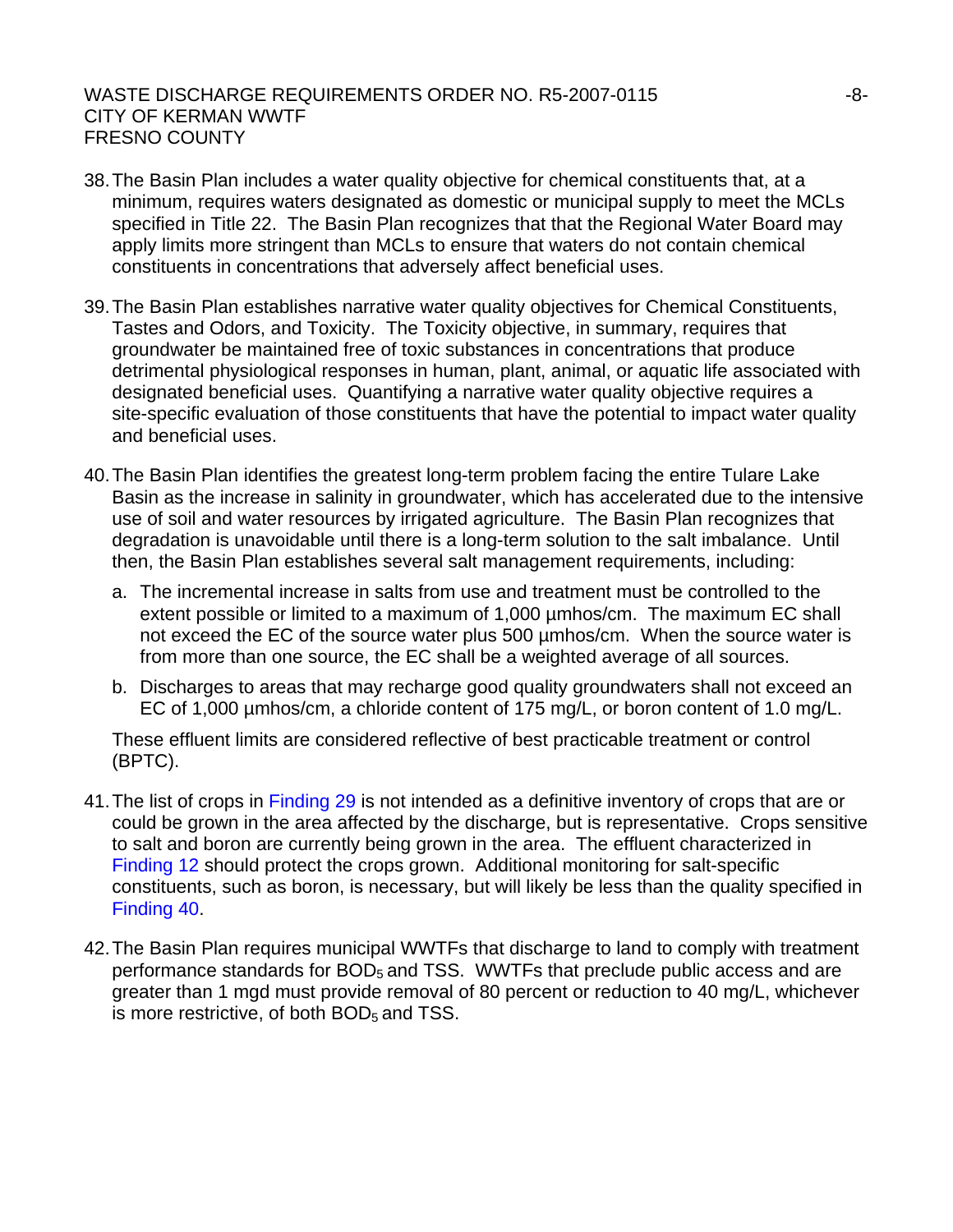#### **Antidegradation**

- 43. State Water Resources Control Board Resolution No. 68-16 ("Policy with Respect to Maintaining High Quality Waters of the State") (hereafter Resolution 68-16) prohibits degradation of groundwater unless it has been shown that:
	- a. The degradation is consistent with the maximum benefit to the people of the State;
	- b. The degradation will not unreasonably affect present and anticipated future beneficial uses;
	- c. The degradation does not result in water quality less than that prescribed in state and regional policies, including violation of one or more water quality objectives; and
	- d. The discharger employs BPTC to minimize degradation.
- 44. Constitutes of concern that have the potential to degrade groundwater include, in part, salts and nutrients.
	- a. For salinity, the Basin Plan contains effluent limits (EC of the source water plus 500 µmhos/cm, or a maximum of 1,000 µmhos/cm) that considered Resolution 68-16 when adopted. The discharge meets these limits and therefore should not unreasonably degrade the beneficial uses of groundwater with respect to salinity.
	- b. For nitrogen, if it could affect the beneficial uses of a high quality water, practicable measures to protect the water are: 1) treating the effluent such that it is below objectives for drinking water, or 2) storing the effluent in a manner that protects the underlying groundwater from percolation from ponds until it can be beneficially used on crops. The Discharger is planning to reduce the total nitrogen to less than 10 mg/L, as characterized in Finding 20 and therefore not unreasonably degrade the beneficial uses of groundwater with respect to nitrate.

## **Treatment and Control Practices**

- 45. The Expansion Project described in Findings 14 through 21, once completed, provides treatment and control of the discharge that incorporates:
	- a. secondary treatment;
	- b. a nitrogen reduction process;
	- c. appropriate biosolids storage and disposal practices;
	- d. an operation and maintenance (O&M) manual; and
	- e. certified operators to ensure proper operation and maintenance.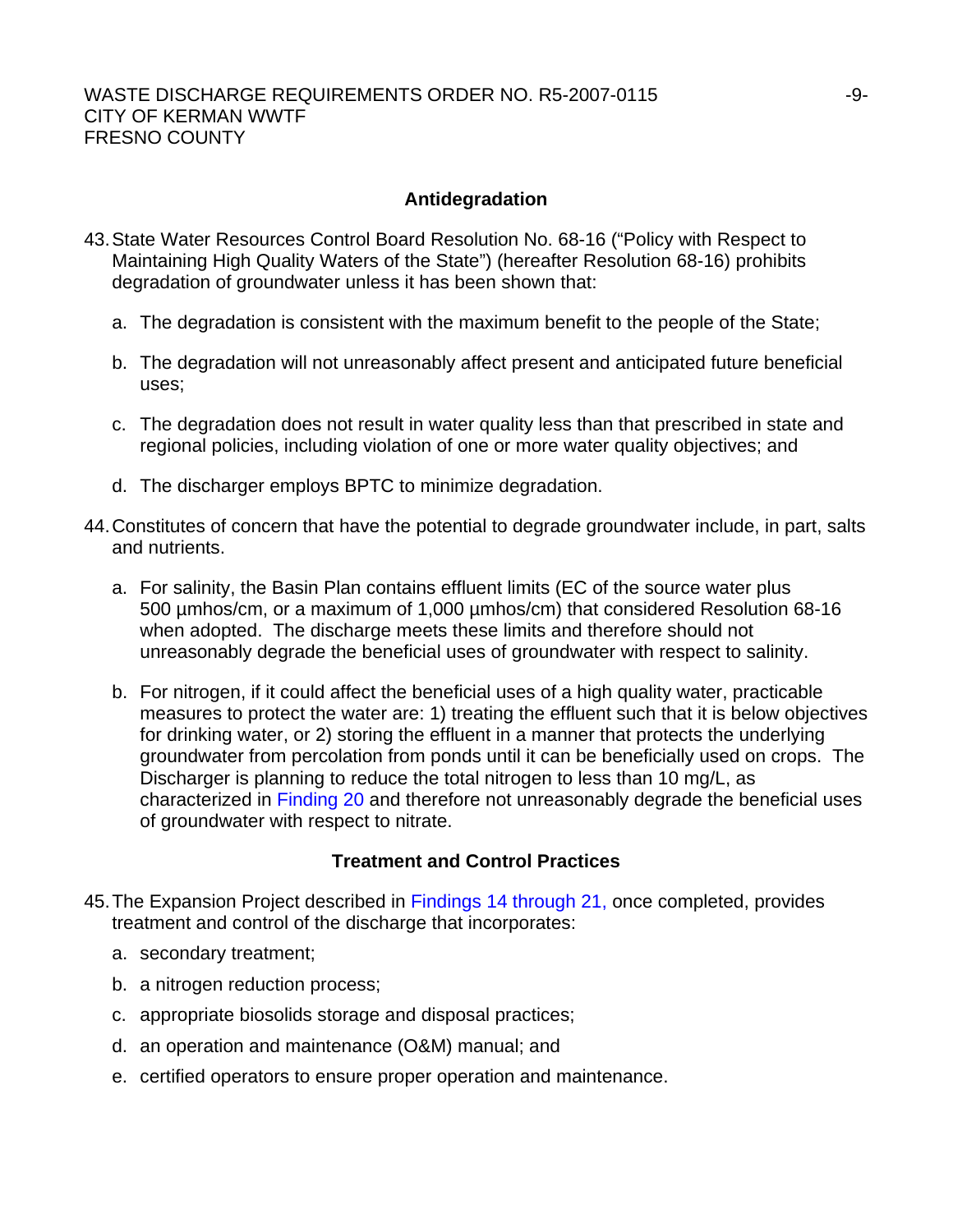46. This Order establishes groundwater limitations for the WWTF that will not unreasonably threaten present and anticipated beneficial uses or result in groundwater quality that exceeds water quality objectives set forth in the Basin Plan. This Order contains requirements for a groundwater assessment for assuring that the highest water quality consistent with the maximum benefit to the people of the State will be achieved.

# **Other Regulatory Considerations**

- 47. The United States Environmental Protection Agency (EPA) has promulgated biosolids reuse regulations in Title 40, Code of Federal Regulations, Part 503, Standards for the Use or Disposal of Sewage Sludge, which establishes management criteria for protection of ground and surface waters, sets application rates for heavy metals, and establishes stabilization and disinfection criteria. The Discharger may have separate and/or additional compliance, reporting, and permitting responsibilities to EPA. The RWD states that all biosolids will be hauled to a separate permitted facility.
- 48. As the discharge consists of treated municipal sewage and incidental discharges from treatment and storage facilities associated with a municipal wastewater treatment plant, and as these discharges are regulated by waste discharge requirements consistent with applicable water quality objectives, the Facility and its discharge is exempt from containment pursuant to Title 27, Section 20090(a).

## **CEQA**

49. The Discharger, as the lead agency for purposes of the California Environmental Quality Act (CEQA) (Public Resources Code Section 21000, et, seq.) and the CEQA guidelines (Title 14, Division 6, California Code of Regulations, as amended), adopted in 1993 a General Plan that evaluates the potential environmental impacts resulting from the development of the City through 2013. The 1993 General Plan does not identify the wastewater discharge flow resulting from population growth or the potential environmental impacts from the discharge of wastewater. The Discharger also adopted on 6 September 2000 a negative declaration for annexation of 80 acres adjacent to the WWTF for effluent disposal, which the City later purchased. The Regional Water Board is a responsible agency pursuant to CEQA. The Regional Water Board reviewed and considered the General Plan and negative declaration prepared by the Discharger. This Order contains requirements that will mitigate or avoid environmental effects on water quality.

# **General Findings**

- 50. Pursuant to CWC Section 13263(g), discharge is a privilege, not a right, and adoption of this Order does not create a vested right to continue the discharge.
- 51. The Regional Water Board will review this Order periodically and will revise requirements when necessary.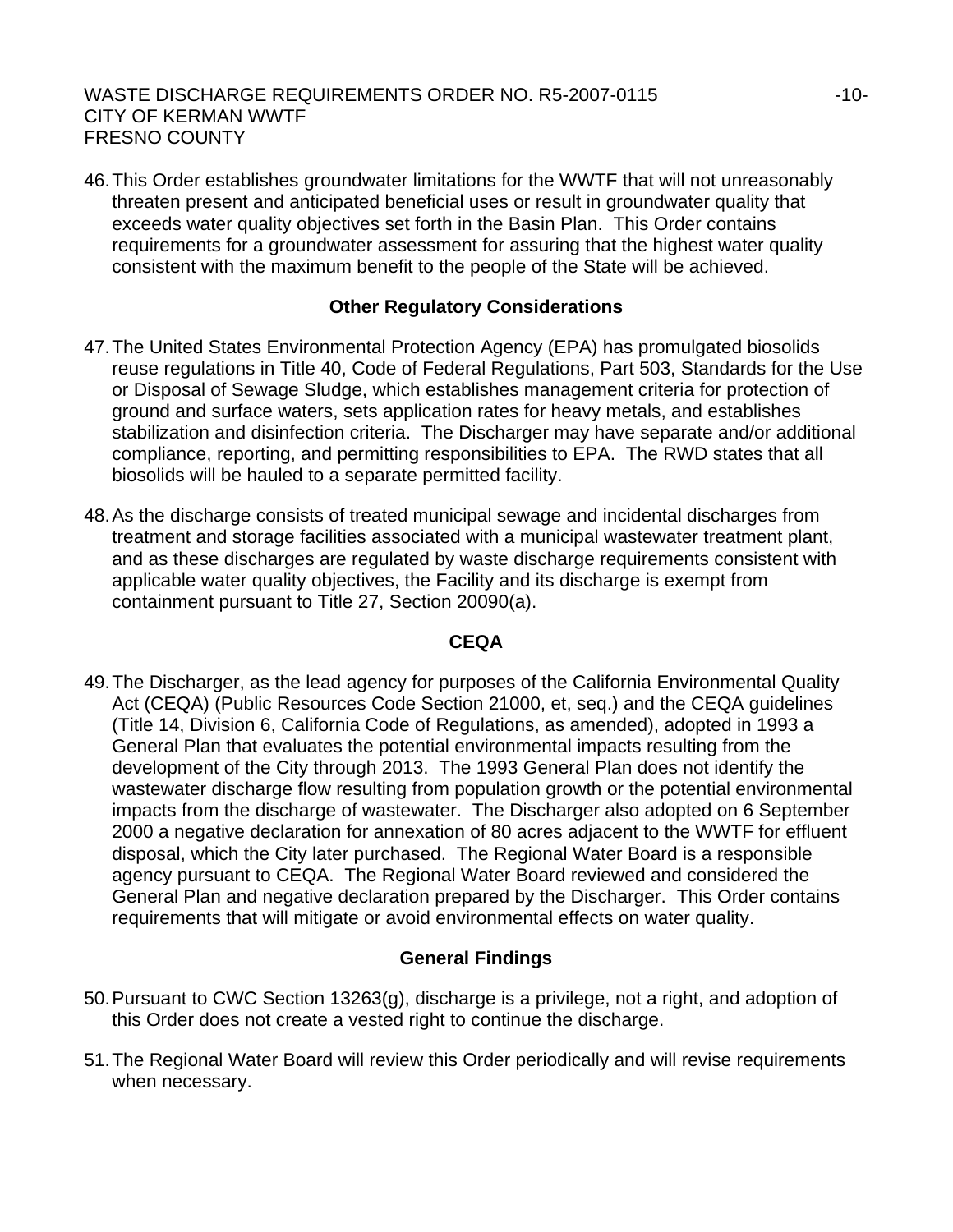- 52. California Water Code Section 13267(b) states that: "In conducting an investigation specified in subdivision (a), the Regional Water Board may require that any person who has discharged, discharges, or is suspected of having discharged or discharging, or who proposes to discharge waste within its region, or any citizen or domiciliary, or political agency or entity of this state who has discharged, discharges, or is suspected of having discharged or discharging, or who proposes to discharge, waste outside of its region that could affect the quality of waters within its region shall furnish, under penalty of perjury, technical or monitoring program reports which the Regional Water Board requires. The burden, including costs, of these reports shall bear a reasonable relationship to the need for the report and the benefits to be obtained from the reports. In requiring those reports, the Regional Water Board shall provide the person with a written explanation with regard to the need for the reports, and shall identify the evidence that supports requiring that person to provide the reports."
- 53. The technical reports required by this Order and the attached Monitoring and Reporting Program No. R5-2007-0115 are necessary to assure compliance with these waste discharge requirements. The Discharger operates the Facility that discharges the waste subject to this Order.
- 54. The California Department of Water Resources set standards for the construction and destruction of groundwater wells, as described in California Well Standards Bulletin 74-90 (June 1991) and Water Well Standards: State of California Bulletin 94-81 (December 1981). These standards, and any more stringent standards adopted by the State or county pursuant to California Water Code Section 13801, apply to all monitoring wells.

## **Public Notice**

- 55. All the above and the supplemental information and details in the attached Information Sheet, which is incorporated by reference herein, were considered in establishing the following conditions of discharge.
- 56. The Discharger and interested agencies and persons have been notified of the intent to prescribe waste discharge requirements for this discharge, and they have been provided an opportunity for a public hearing and an opportunity to submit their written views and recommendations.
- 57. All comments pertaining to the discharge were heard and considered in a public meeting.

**IT IS HEREBY ORDERED** that, Waste Discharge Requirements Order No. 5-00-050 is rescinded and that, pursuant to Sections 13263 and 13267 of the CWC, the City of Kerman and its agents, successors, and assigns, in order to meet the provisions contained in Division 7 of the CWC and regulations adopted thereunder, shall comply with the following:

## **A. Prohibitions**

1. Discharge of wastes to surface waters or surface water drainage courses is prohibited.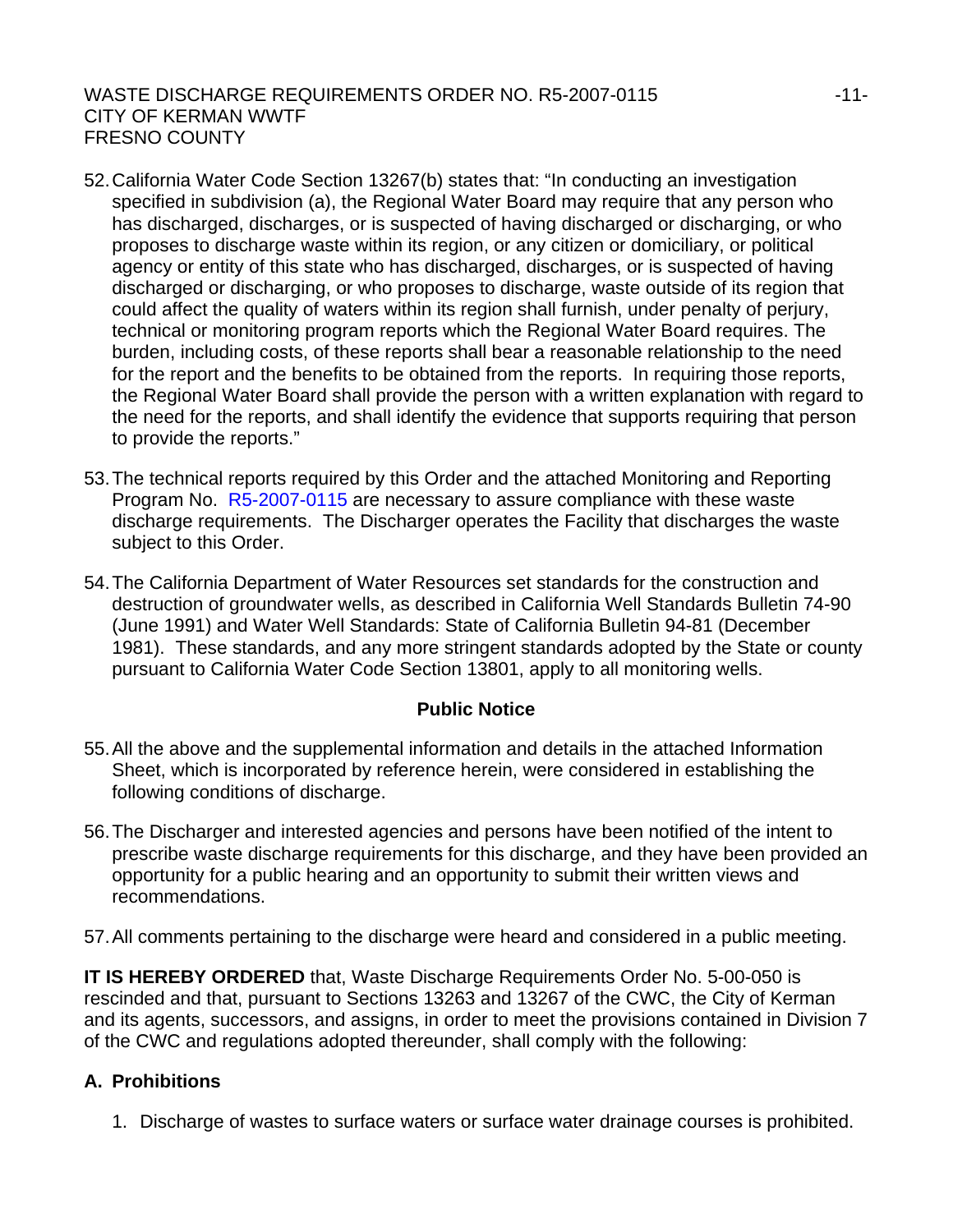- 2. Bypass or overflow of untreated wastes, except as allowed by Provision E.2 of Standard Provisions and Reporting Requirements, is prohibited.
- 3. Discharge of waste classified as 'hazardous', as defined in Section 2521(a) of Title 23, California Code of Regulations, Section 2510 et seq., is prohibited. Discharge of waste classified as 'designated,' as defined in California Water Code Section 13173, in a manner that causes violation of groundwater limitations, is prohibited.

# **B. Effluent Limitations**

- 1. The monthly average discharge flow shall not exceed:
	- a. 1.2 mgd until the Expansion Project is complete
	- b. 2.0 mgd after the Expansion Project is complete, and Provision G.18 satisfied.
- 2. The effluent discharge to Storage Ponds A through C and Disposal Ponds shall not exceed the following limitations:

| Constituent                   | Units | <b>Monthly Average</b> | Daily Maximum |
|-------------------------------|-------|------------------------|---------------|
| BOD <sub>5</sub> <sup>1</sup> | mq/L  | 40                     | 80            |
| $TSS^2$                       | mg/L  | 40                     | 80            |

 $\overline{1}$ Five-day biochemical oxygen demand

- $2$  Total suspended solids
- 3. The arithmetic mean of  $BOD<sub>5</sub>$  and TSS in effluent samples collected over a monthly period shall not exceed 20 percent of the arithmetic mean of the values for influent samples collected at approximately the same times during the same period (80 percent removal).
- 4. The annual flow-weighted average EC of the discharge shall not exceed the flowweighted average EC of the source water plus 500 µmhos/cm or a maximum of 1,000 µmhos/cm, whichever is less. The flow-weighted average of the source water shall be a moving average for the most recent 12 months.

# **C. Discharge Specifications**

- 1. All conveyance, treatment, storage, and disposal units shall be designed, constructed, operated, and maintained to prevent inundation or washout due to floods with a 100-year return frequency.
- 2. Public contact with effluent shall be precluded through such means as fences, signs, or acceptable alternatives.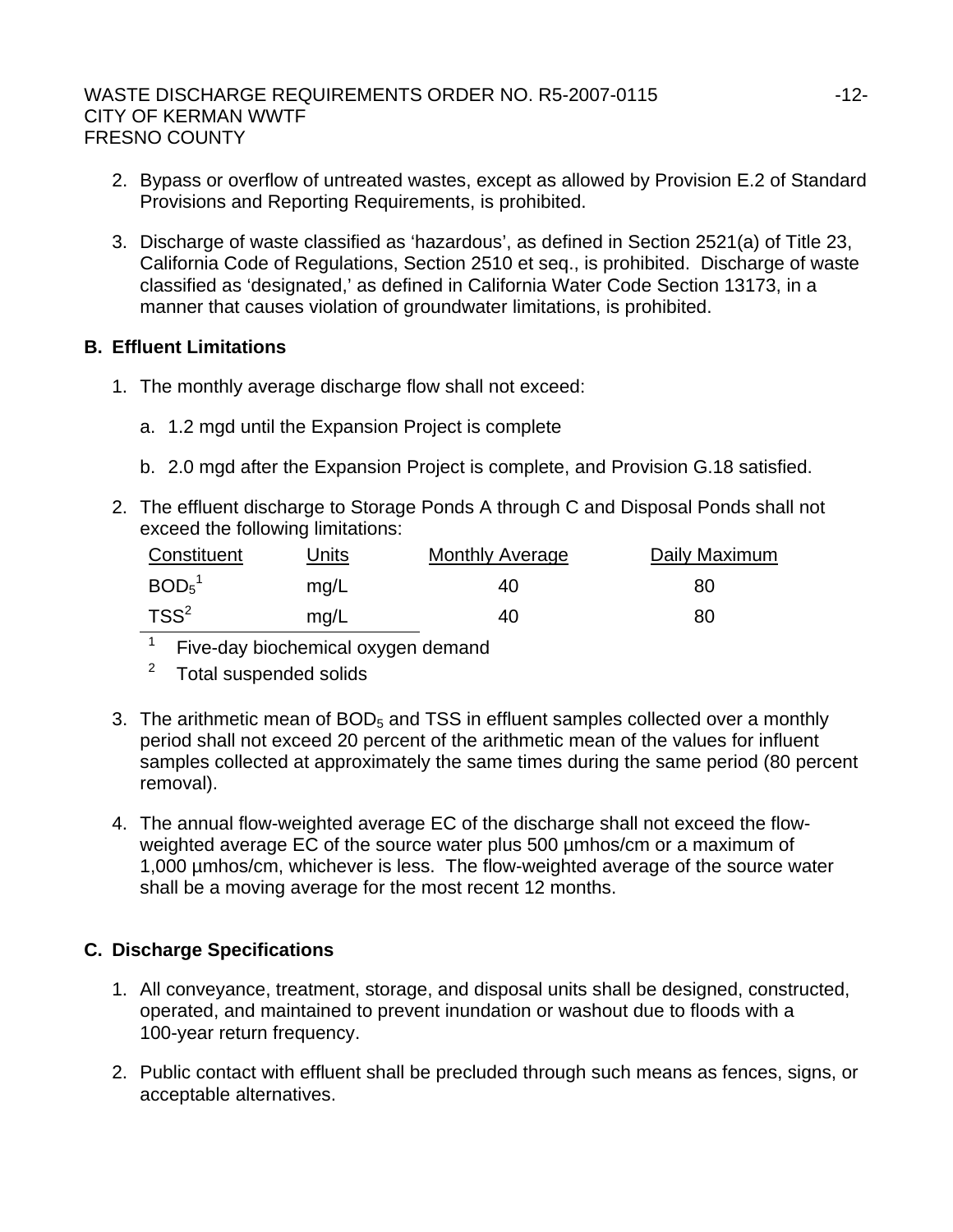- 3. Objectionable odors shall not be perceivable beyond the limits of the WWTF property at an intensity that creates or threatens to create nuisance conditions.
- 4. Disposal ponds shall have sufficient capacity to accommodate allowable wastewater flow and design seasonal precipitation and ancillary inflow and infiltration during the winter. Design seasonal precipitation shall be based on total annual precipitation using a return period of 100 years, distributed monthly in accordance with historical rainfall patterns.
- 5. On or about **1 October** of each year, available disposal pond storage capacity shall at least equal the volume necessary to comply with Discharge Specification C.4.
- 6. Ponds shall be managed to prevent breeding of mosquitoes. In particular,
	- a. An erosion control plan should assure that coves and irregularities are not created around the perimeter of the water surface.
	- b. Weeds shall be minimized through control of water depth, harvesting, and herbicides.
	- c. Dead algae, vegetation and other debris shall not accumulate on the water surface.
	- d. Vegetation management operations in areas in which nesting birds have been observed shall be carried out either before or after, but **not during**, the April 1 to **June 30** bird nesting season.
- 7. No waste constituent shall be released or discharged, or placed where it will be released or discharged, in a concentration or in a mass that causes violation of groundwater limitations.

# **D. Sludge Specifications**

Sludge in this document means the solid, semisolid, and liquid residues removed during primary, secondary, or advanced wastewater treatment processes. Solid waste refers to grit and screening material generated during preliminary treatment. Residual sludge means sludge that will not be subject to further treatment at the WWTF. Biosolids refers to sludge that has undergone sufficient treatment and testing to qualify for reuse pursuant to federal and state regulations as a soil amendment for agriculture, silviculture, horticulture, and land reclamation.

- 1. Sludge and solid waste shall be removed from screens, sumps, aeration basins, ponds, clarifiers, etc. as needed to ensure optimal plant operation.
- 2. Treatment and storage of sludge generated by the WWTF shall be confined to the WWTF property.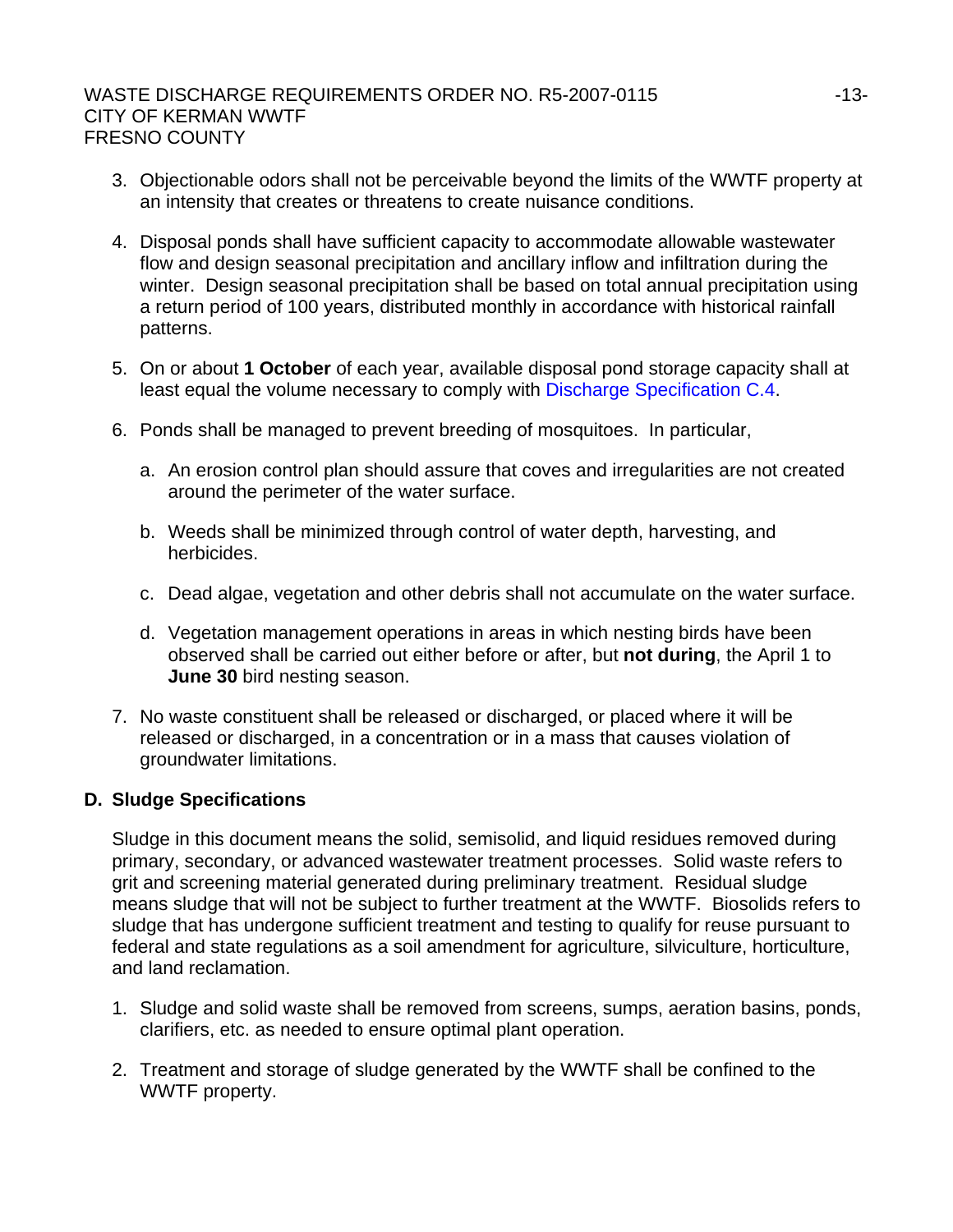# WASTE DISCHARGE REQUIREMENTS ORDER NO. R5-2007-0115 ----------------------------CITY OF KERMAN WWTF FRESNO COUNTY

- 3. Any handling and storage of residual sludge, solid waste, and biosolids on property of the WWTF shall be temporary (i.e., no longer than two years) and controlled and contained in a manner that minimizes leachate formation and precludes infiltration of waste constituents into soils in a mass or concentration that will violate groundwater limitations of this Order.
- 4. Residual sludge, biosolids, and solid waste shall be disposed of in a manner approved by the Executive Officer and consistent with Title 27. Removal for further treatment, disposal, or reuse at sites (i.e., landfill, composting sites, soil amendment sites) operated in accordance with valid waste discharge requirements issued by a regional water quality control board will satisfy this specification.
- 5. Use of biosolids as a soil amendment shall comply with valid waste discharge requirements issued by a regional water quality control board or State Water Board or a local (e.g., county) program authorized by a regional water quality control board. In most cases, this means the General Biosolids Order (State Water Board Water Quality Order No. 2004-12-DWQ, "General Waste Discharge Requirements for the Discharge of Biosolids to Land for Use as a Soil Amendment in Agricultural, Silvicultural, Horticultural, and Land Reclamation Activities"). For a biosolids use project to be authorized by the General Biosolids Order, the Discharger must file a complete Notice of Intent and receive a Notice of Applicability for each project.
- 6. Any proposed change in sludge use or disposal practice shall be reported in writing to the Executive Officer at least 90 days in advance of the change.

## **E. Pretreatment Requirements**

- 1. The Discharger shall implement the necessary legal authorities, programs, and controls to ensure that the following incompatible wastes are not introduced to the treatment system, where incompatible wastes are:
	- a. Wastes that create a fire or explosion hazard in the treatment works;
	- b. Wastes that will cause corrosive structural damage to treatment works, but in no case wastes with a pH lower than 5.0, unless the works is specially designed to accommodate such wastes;
	- c. Solid or viscous wastes in amounts that cause obstruction to flow in sewers, or which cause other interference with proper operation or treatment works;
	- d. Any waste, including oxygen demanding pollutants ( $BOD<sub>5</sub>$ , etc.), released in such volume or strength as to cause inhibition or disruption in the treatment works, and subsequent treatment process upset and loss of treatment efficiency;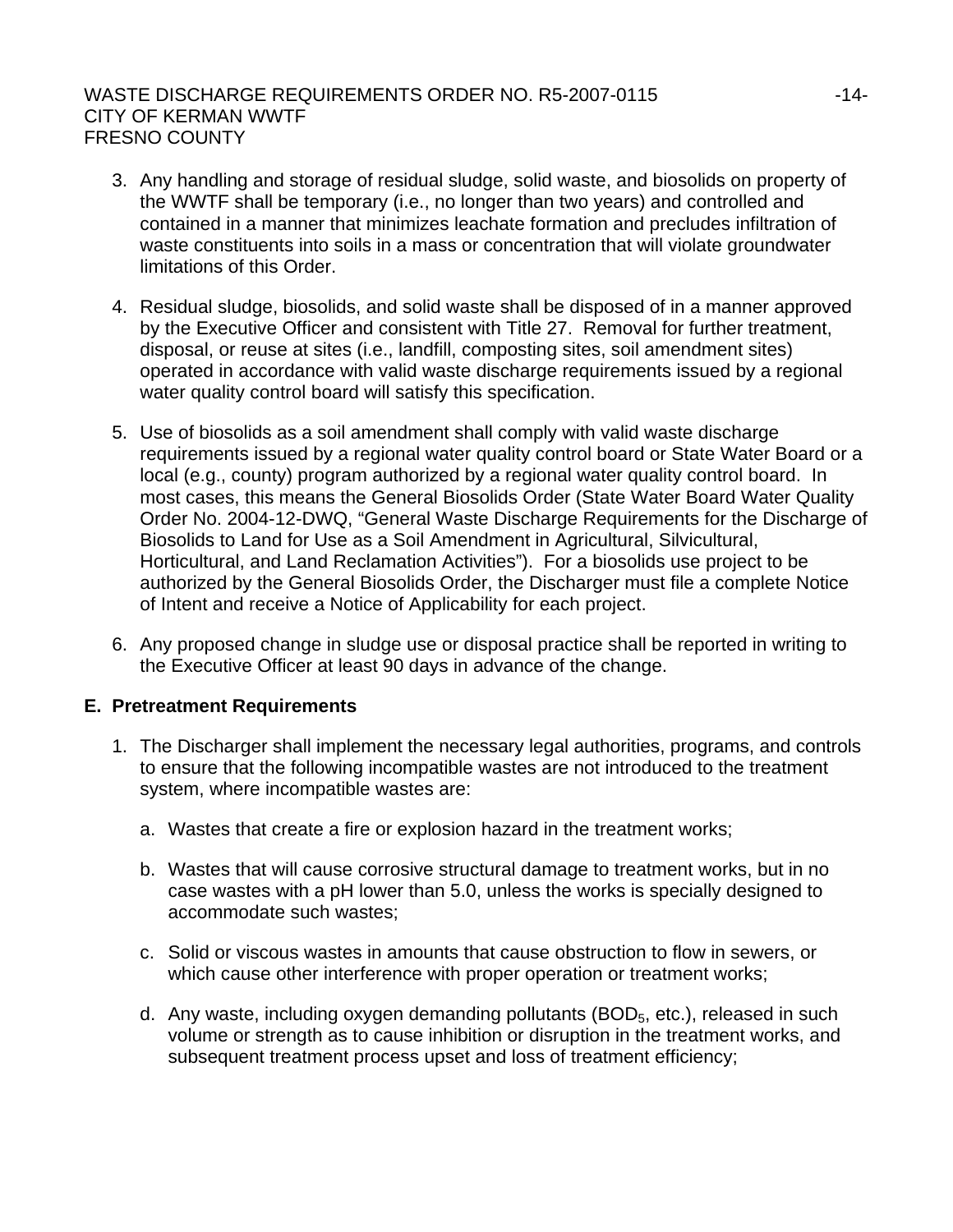- e. Heat in amounts that inhibit or disrupt biological activity in the treatment works, or that raise influent temperatures above 40°C (104°F), unless the treatment works is designed to accommodate such heat;
- f. Petroleum oil, nonbiodegradable cutting oil, or products of mineral oil origin in amounts that will cause interference or pass through;
- g. Pollutants that result in the presence of toxic gases, vapors, or fumes within the treatment works in a quantity that may cause acute worker health and safety problems; and
- h. Any trucked or hauled pollutants, except at points predesignated by the Discharger.
- 2. The Discharger shall implement the legal authorities, programs, and controls necessary to ensure that indirect discharges do not introduce pollutants into the sewerage system that, either alone or in conjunction with a discharge or discharges from other sources:
	- a. Flow through the system to the receiving water in quantities or concentrations that cause a violation of this Order, or
	- b. Inhibit or disrupt treatment processes, treatment system operations, or sludge processes, use, or disposal and either cause a violation of this Order or prevent sludge use or disposal in accordance with this Order.

## **F. Groundwater Limitations**

- 1. Release of waste constituents from any treatment or storage component associated with the WWTF shall not cause or contribute to groundwater:
	- a. Containing constituent concentrations in excess of the concentrations specified below or natural background quality (as determined by Finding 33, or Provision G.16 and updated as appropriate as a result of ongoing monitoring), whichever is greater:
		- (i) Nitrate as nitrogen of 10 mg/L.
		- (ii) Total coliform organisms of 2.2 MPN/100 mL.
		- (iii) For constituents identified in Title 22, the MCLs quantified therein.
	- b. Containing taste or odor-producing constituents, toxic substances, or any other constituents, in concentrations that cause nuisance or adversely affect beneficial uses.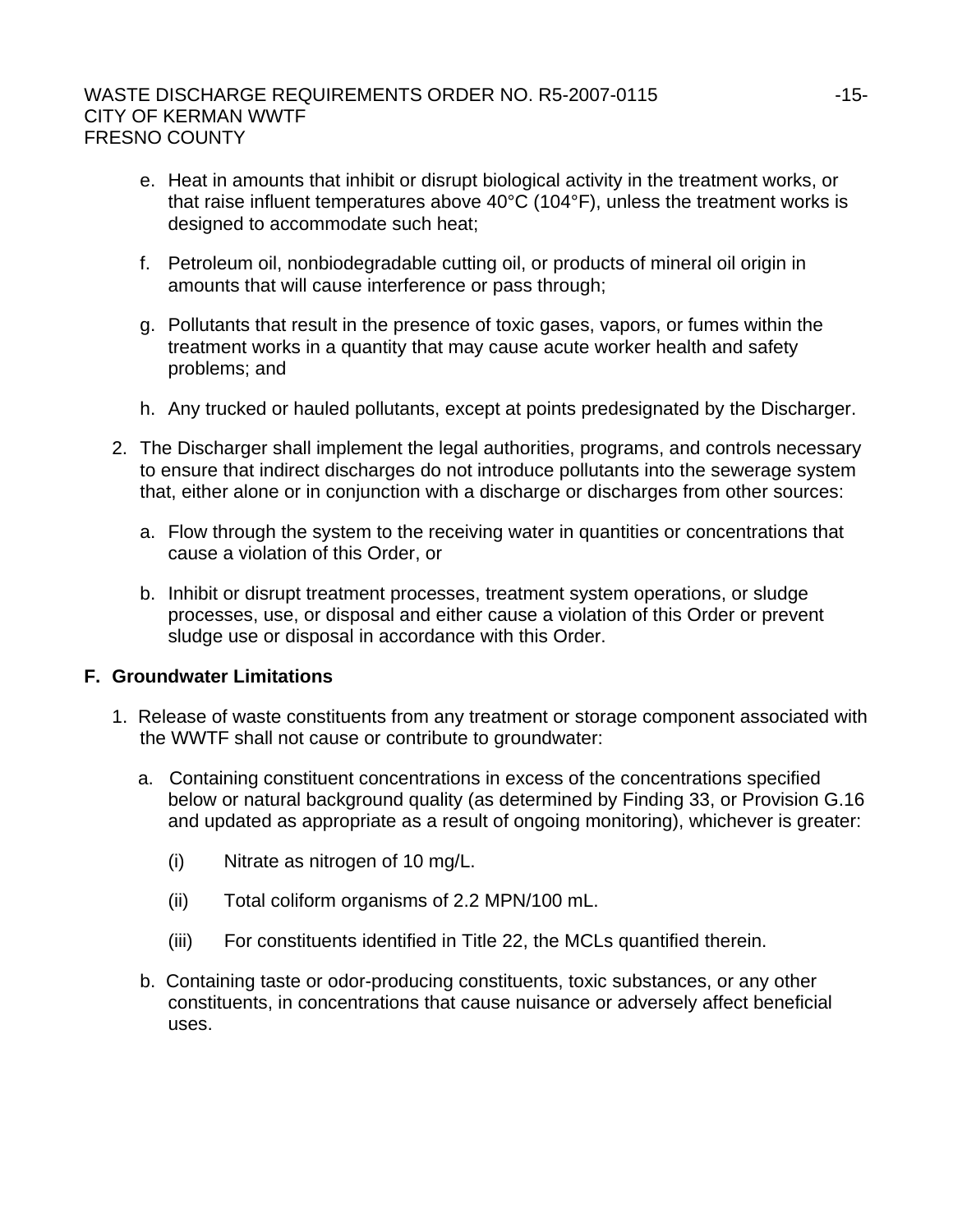# **G. Provisions**

- 1. The Discharger shall comply with the Standard Provisions and Reporting Requirements for Waste Discharge Requirements, dated 1 March 1991, which are part of this Order. This attachment and its individual paragraphs are referred to as Standard Provisions(s).
- 2. The Discharger shall comply with Monitoring and Reporting Program (MRP) No. R5-2007-0115, which is part of this Order, and any revisions thereto as adopted by the Regional Water Board or approved by the Executive Officer. The submittal date shall be no later than the submittal date specified in the Monitoring and Reporting Program for Discharger self-monitoring reports.
- 3. The Discharger shall keep at the WWTF a copy of this Order, including its MRP, Information Sheet, attachments, and Standard Provisions, for reference by operating personnel. Key operating personnel shall be familiar with its contents.
- 4. The Discharger shall not allow pollutant-free wastewater to be discharged into the Facility collection, treatment, and disposal systems in amounts that significantly diminish the system's capability to comply with this Order. Pollutant-free wastewater means storm water (i.e., inflow), groundwater (i.e., infiltration), cooling waters, and condensates that are essentially free of pollutants.
- 5. The Discharger must at all times properly operate and maintain all facilities and systems of treatment and control (and related appurtenances) that are installed or used by the Discharger to achieve compliance with the conditions of this Order. Proper operation and maintenance also include adequate laboratory controls and appropriate quality assurance procedures. This Provision requires the operation of back-up or auxiliary facilities or similar systems that are installed by the Discharger only when the operation is necessary to achieve compliance with the conditions of the Order.
- 6. All technical reports and work plans required herein that involve planning, investigation, evaluation, or design, or other work requiring interpretation and proper application of engineering or geologic sciences, shall be prepared by or under the direction of persons registered to practice in California pursuant to California Business and Professions Code sections 6735, 7835, and 7835.1. To demonstrate compliance with sections 415 and 3065 of Title 16, CCR, all technical reports must contain a statement of the qualifications of the responsible registered professional(s). As required by these laws, completed technical reports and work plans must bear the signature(s) and seal(s) of the registered professional(s) in a manner such that all work can be clearly attributed to the professional responsible for the work.
- 7. The Discharger must comply with all conditions of this Order, including timely submittal of technical and monitoring reports as directed by the Executive Officer. Accordingly, the Discharger shall submit to the Regional Water Board on or before each report due date the specified document or, if an action is specified, a written report detailing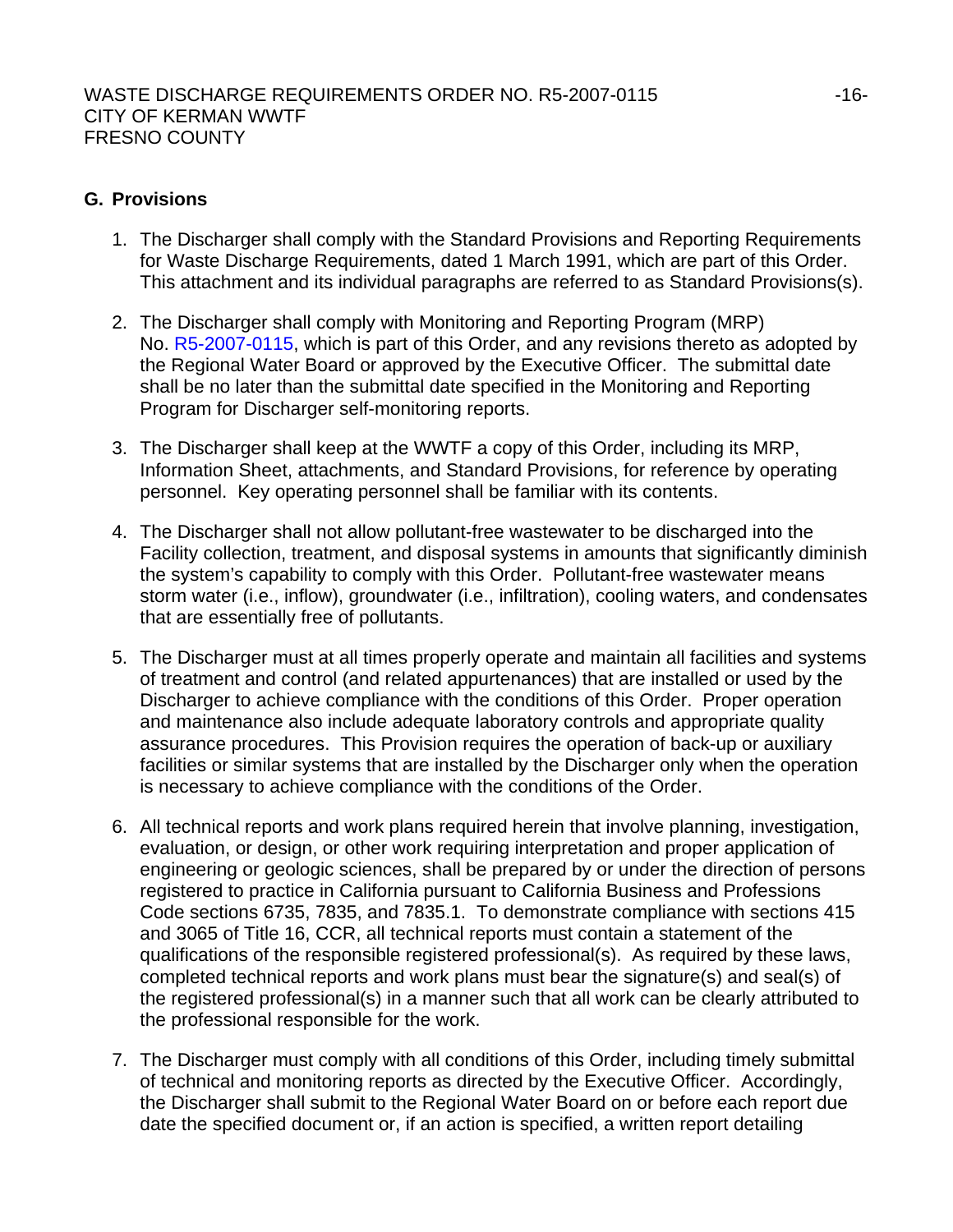evidence of compliance with the date and task. If noncompliance is being reported, the reasons for such noncompliance shall be stated, plus an estimate of the date when the Discharger will be in compliance. The Discharger shall notify the Regional Water Board by letter when it returns to compliance with the time schedule. Violations may result in enforcement action, including Regional Water Board or court orders requiring corrective action or imposing civil monetary liability, or in revision or rescission of this Order.

- 8. In the event of any change in control or ownership of land or waste treatment and storage facilities presently owned or controlled by the Discharger, the Discharger shall notify the succeeding owner or operator of the existence of this Order by letter, a copy of which shall be immediately forwarded to the appropriate Regional Water Board office.
- 9. To assume operation under this Order, the succeeding owner or operator must apply in writing to the Executive Officer requesting transfer of the Order. The request must contain the requesting entity's full legal name, the state of incorporation if a corporation, the address and telephone number of the persons responsible for contact with the Regional Water Board and a statement. The statement shall comply with the signatory paragraph of Standard Provision B.3 and state that the new owner or operator assumes full responsibility for compliance with this Order. Failure to submit the request shall be considered a discharge without requirements, a violation of the California Water Code. If approved by the Executive Officer, the transfer request will be submitted to the Regional Water Board for its consideration of transferring the ownership of this Order at one of its regularly scheduled meetings.
- 10. As a means of discerning compliance with Discharge Specification C.3, the dissolved oxygen content in the upper zone (1 foot) of effluent in the effluent storage ponds shall not be less than 1.0 mg/L for three consecutive sampling events. Should the DO be below 1.0 mg/L for three consecutive sampling events, the Discharger shall report the findings to the Regional Water Board and propose a remedial approach to resolve the low DO results **within 30 days**.
- 11. The Discharger shall maintain and operate all ponds sufficient to protect the integrity of containment levees and prevent overtopping or overflows. Unless a California civil engineer certifies (based on design, construction, and conditions of operation and maintenance) that less freeboard is adequate, the operating freeboard in any pond shall never be less than two feet (measured vertically). As a means of management and to discern compliance with this Provision, the Discharger shall install and maintain in each pond permanent markers with calibration that indicates the water level at design capacity and enables determination of available operational freeboard.
- 12. The Discharger shall submit the technical reports and work plans required by this Order for Regional Water Board staff consideration and incorporate comments they may have in a timely manner, as appropriate. The Discharger shall proceed with all work required by the following provisions by the due dates specified.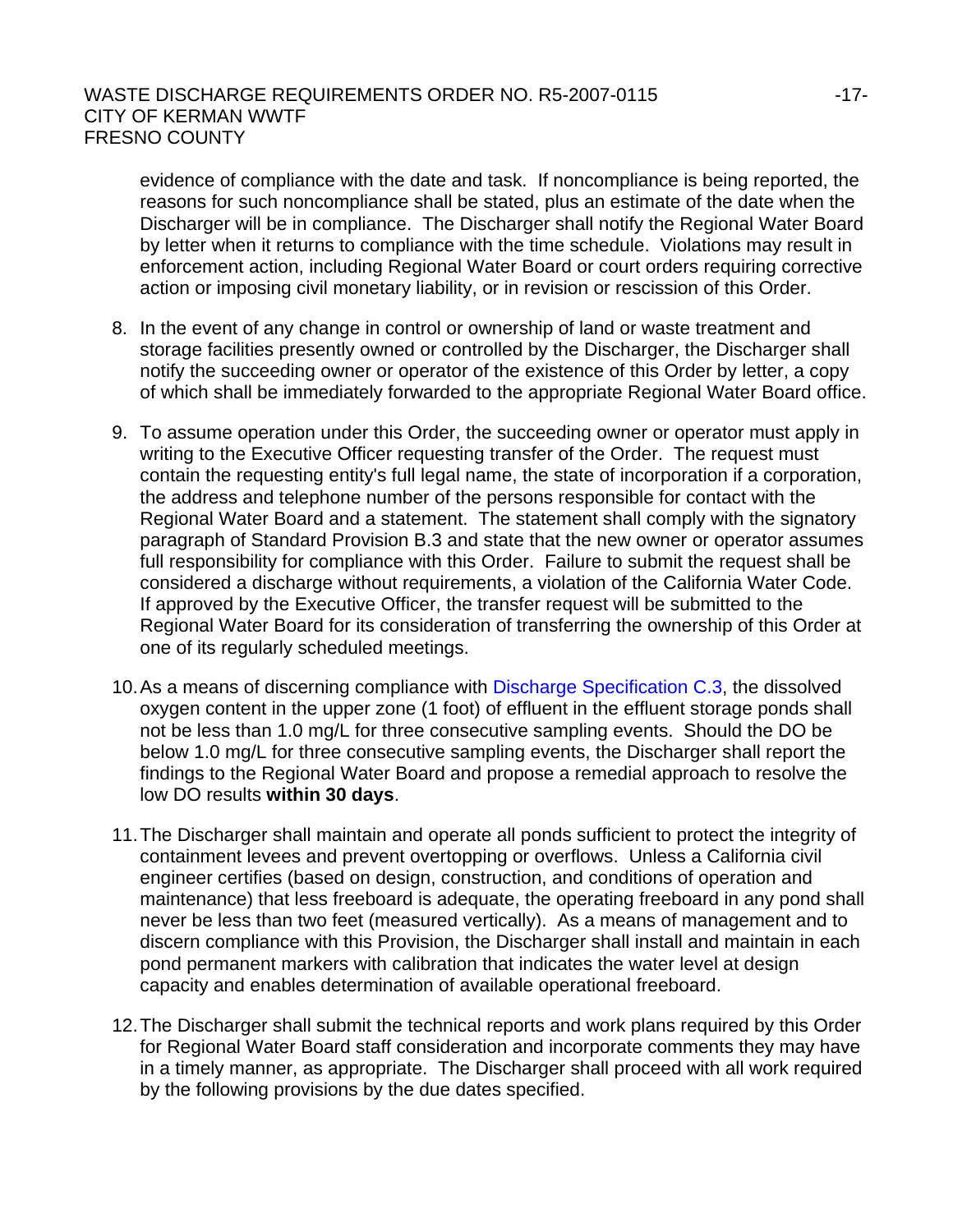## WASTE DISCHARGE REQUIREMENTS ORDER NO. R5-2007-0115 ----------------------------CITY OF KERMAN WWTF FRESNO COUNTY

13. **By 15 January 2008**, the Discharger shall submit a Work Plan evaluating the existing groundwater network and its effectiveness to investigate the areas affected and potentially affected by the WWTF and its discharge(s) to land. Based on the evaluation, the Work Plan shall propose additional groundwater monitoring wells, as appropriate. This shall include an additional upgradient well that will be representative of background groundwater and downgradient wells within the vicinity of the new ponds, as appropriate.

The Work Plan shall satisfy the information needs specified in the monitoring well installation section of Attachment D, *Standard Monitoring Well Provisions for Waste Discharge Requirements*. All wells shall comply with appropriate standards as described in *California Well Standards Bulletin 74-90* (June 1991) and *Water Well Standards: State of California Bulletin 94-81* (December 1981), and any more stringent standards adopted by the Discharger or county pursuant to CWC §13801.

The Work Plan must also include:

- A description of the area's hydrogeology, existing wells (active and otherwise), local well construction practices and standards, well restrictions, and groundwater extraction and recharge patterns.
- A discussion of the potential horizontal and vertical extent of percolated effluent and adverse effects on receiving groundwater from the WWTF and its discharge(s) to land.
- A proposed groundwater monitoring program to characterize groundwater for the constituents identified in the monitoring and reporting program. The program must identify the statistical methods that will be used to characterize groundwater **within two years** after groundwater well installation. Determination of groundwater quality shall be made using an appropriate statistical method [e.g., Title 27, Section 20415(e)(10)], and shall be based on representative data (typically from at least eight data points).
- 14. **By 15 April 2008**, complete well installation and commence groundwater monitoring of existing and any new wells in accordance with the work plan submitted pursuant to Provision G.4.
- 15. **By 15 May 2008,** submit a monitoring well installation report that meets the requirements of Attachment D.
- 16. **By 15 April 2010**, the Discharger shall submit a technical report evaluating those constituents that threaten to degrade groundwater. The technical report shall also demonstrate that the treatment facilities, sludge handling and storage facilities, and effluent disposal resulting from the Expansion Project will not unreasonably degrade groundwater in accordance with Regional Water Board plans and policies and the CWC.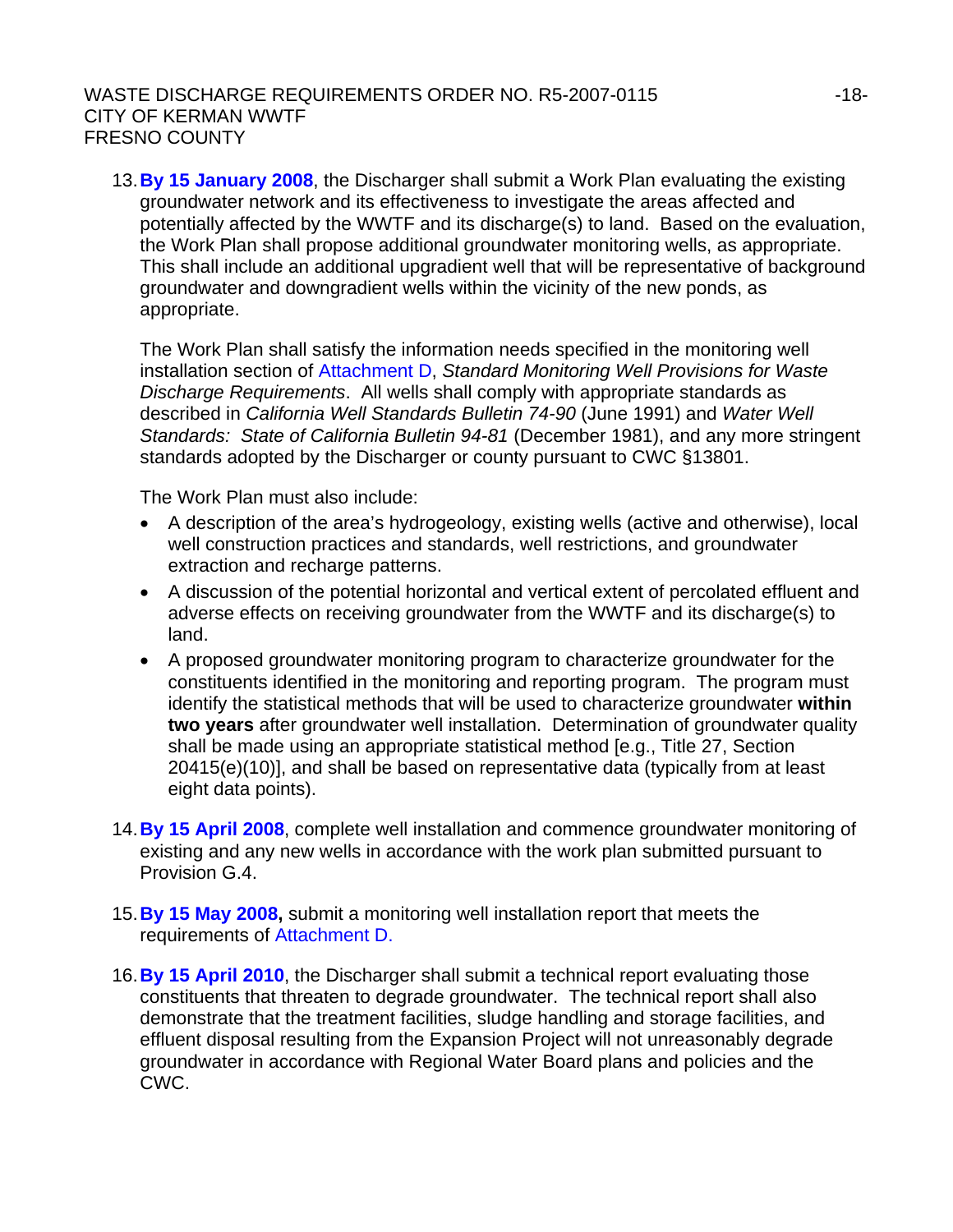# WASTE DISCHARGE REQUIREMENTS ORDER NO. R5-2007-0115 ----------------------------CITY OF KERMAN WWTF FRESNO COUNTY

- 17. Upon completion of tasks set forth in Provisions G.13 through G.16, the Regional Water Board will consider the evidence proved regarding groundwater and the discharge and reopen the WDRs to evaluate the effluent limitations and conditions of this Order to ensure consistency with water quality policies and plans and the CWC, as appropriate.
- 18. For authorization to discharge a monthly discharge flow of 2.0 mgd, the Discharger shall submit certification from a California registered civil engineer that the Expansion Project is complete and the WWTF can treat and dispose of these flows. Satisfaction of this provision is subject to written Executive Office approval.

I, PAMELA C. CREEDON, Executive Officer, do hereby certify the foregoing is a full, true, and correct copy of an Order adopted by the California Regional Water Quality Control Board, Central Valley Region, on 14 September 2007.

PAMELA C. CREEDON, Executive Officer

## Order Attachments:

Monitoring and Reporting Program

- A Vicinity Map WWTF
- B. Plan View Existing WWTF and Expansion Project
- C. Process Flow Diagram
- D. Standard Monitoring Well Provisions for Waste Discharge Requirements Information Sheet

Standard Provisions (1 March 1991) (separate attachment to Discharger only)

ARP/kes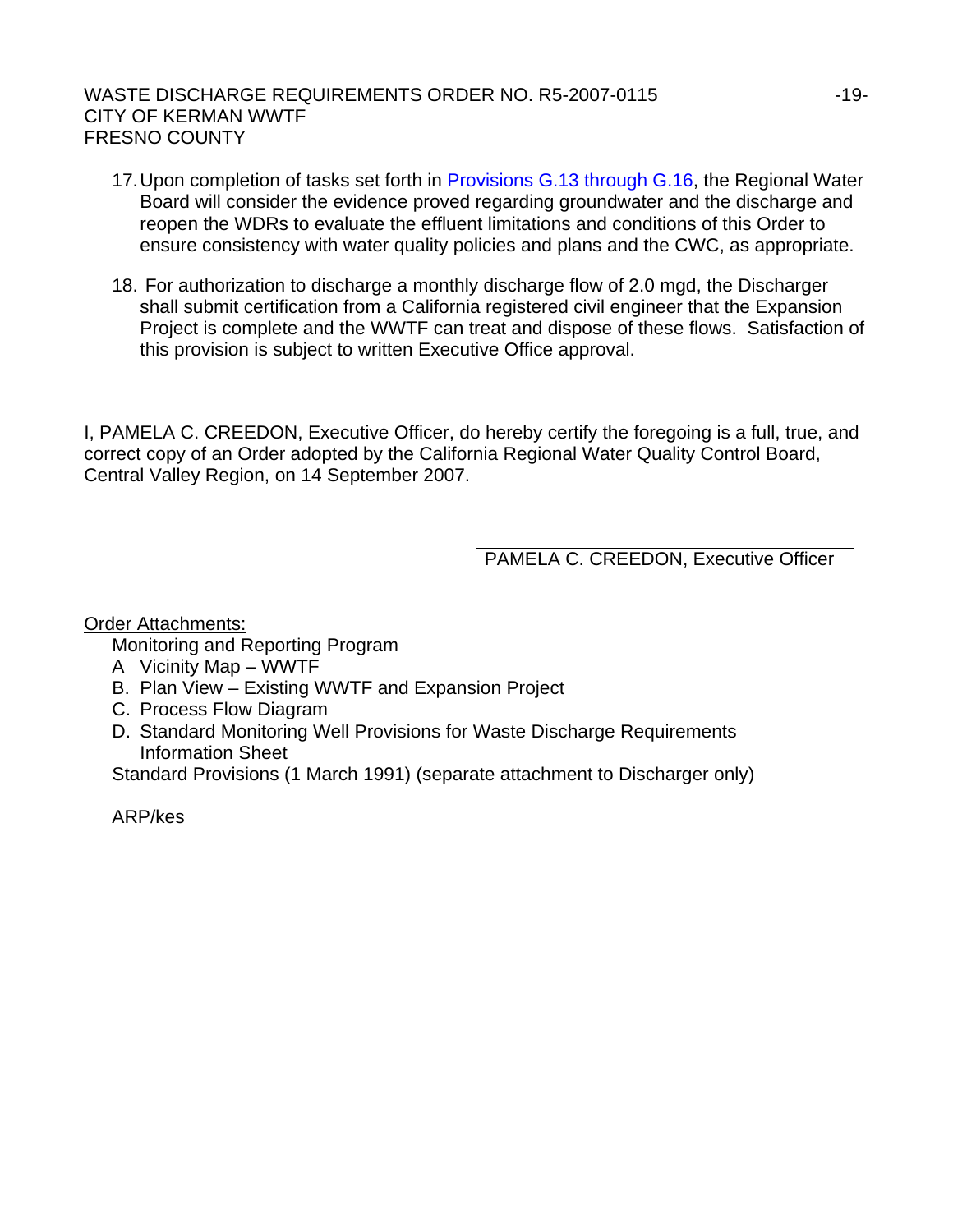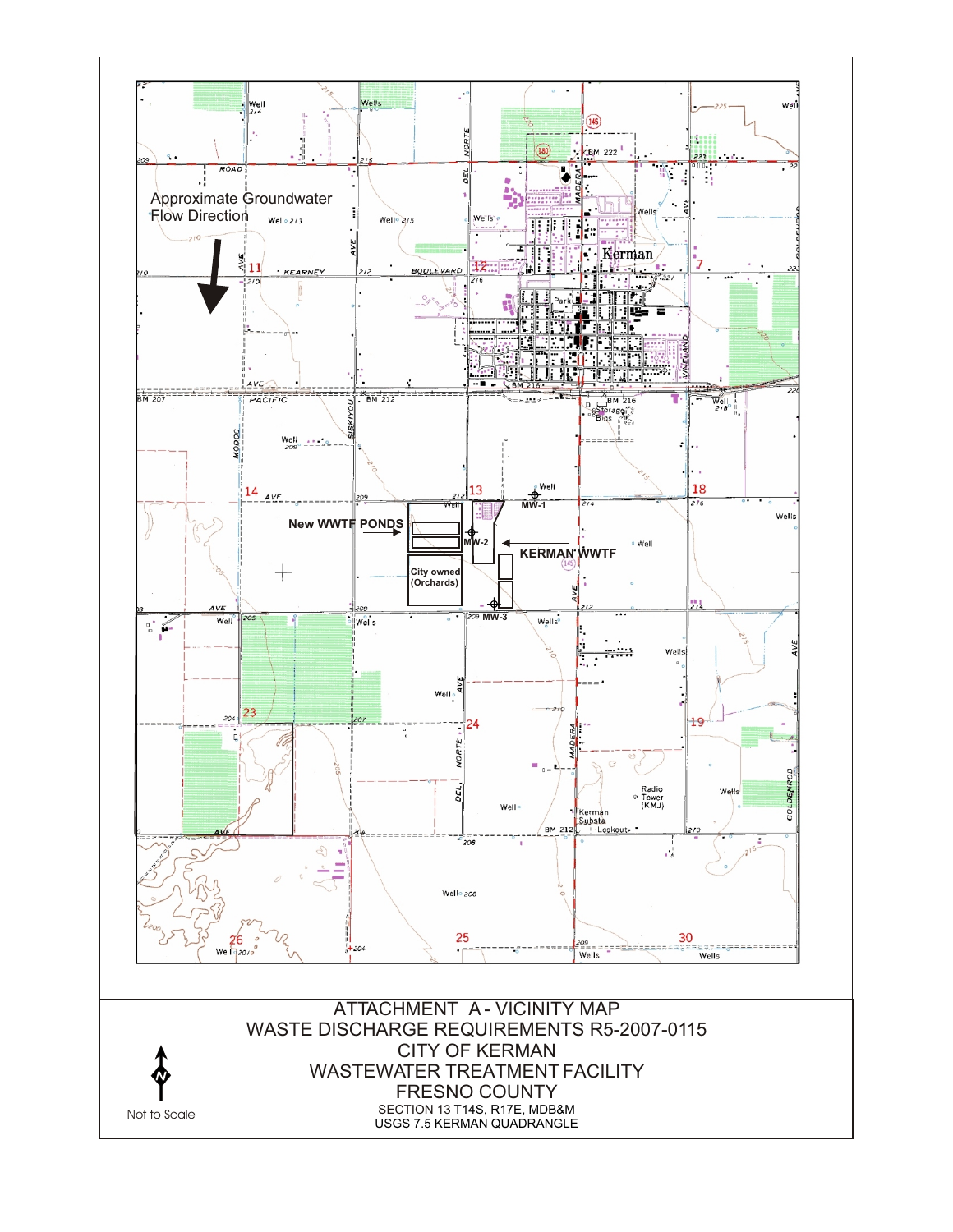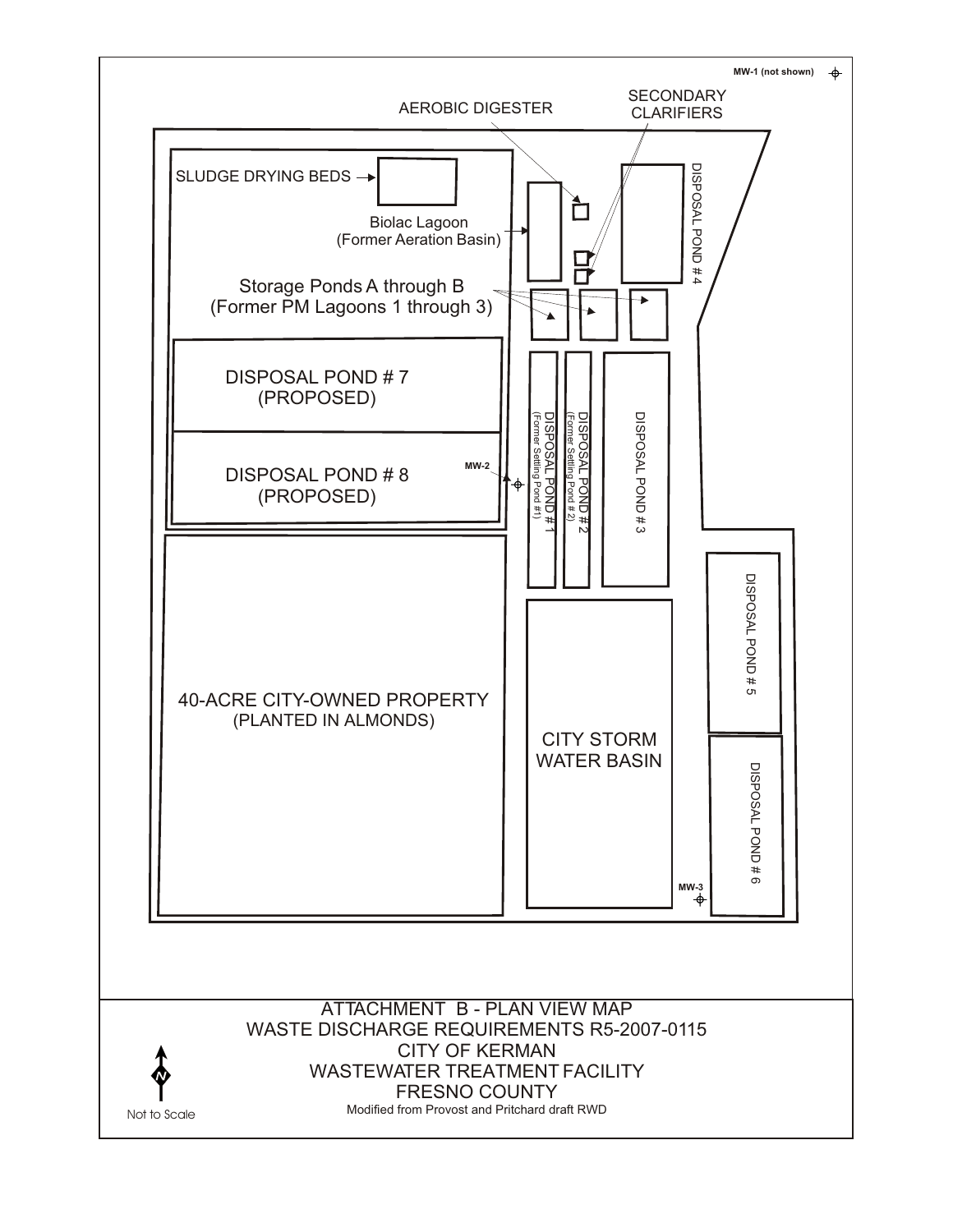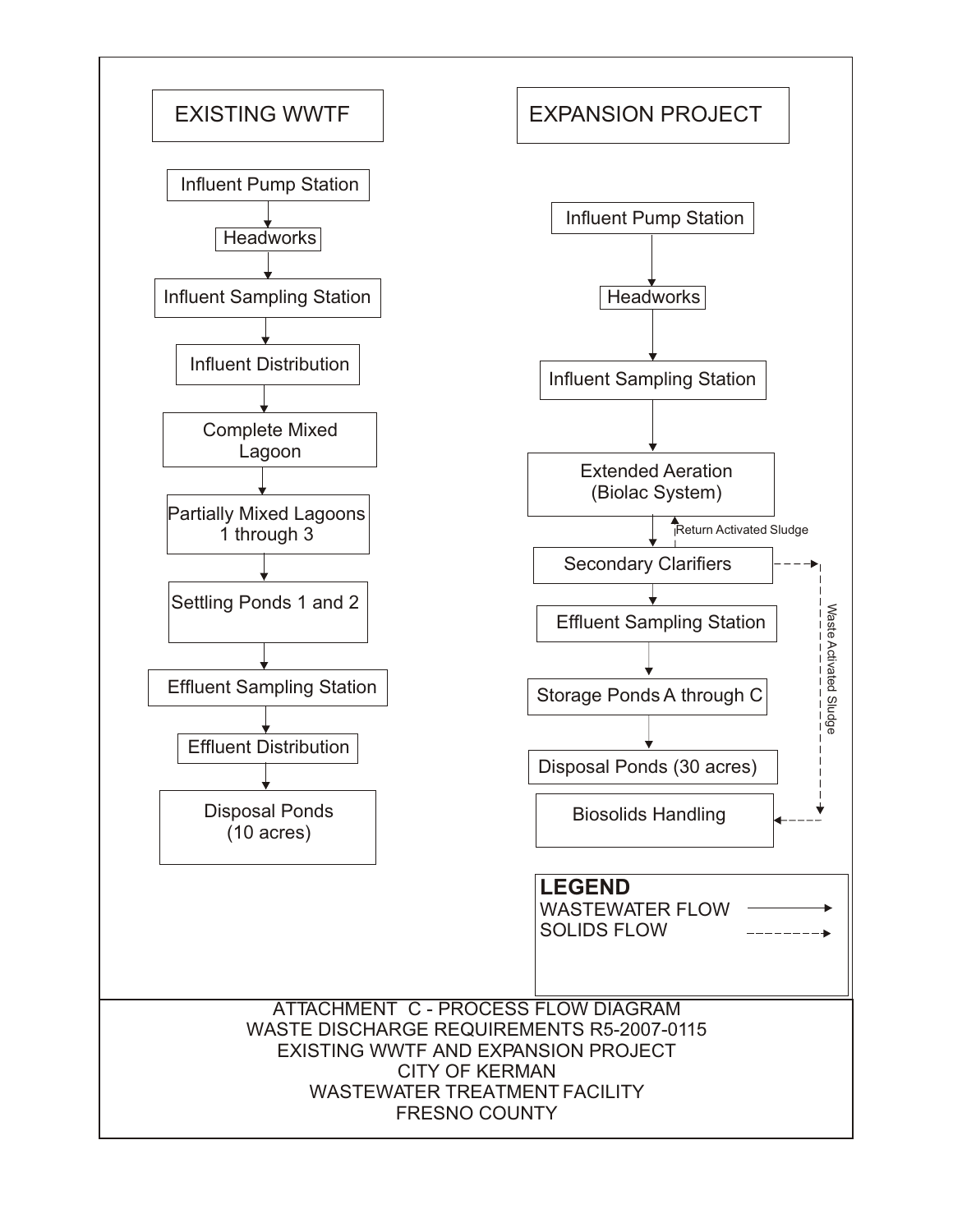# **WDRs ORDER NO. R5-2007-0115 ATTACHMENT D STANDARD REQUIREMENTS FOR MONITORING WELL INSTALLATION WORK PLANS AND MONITORING WELL INSTALLATION REPORTS**

Prior to installation of groundwater monitoring wells, the Discharger shall submit a work plan containing, at a minimum, the information listed in Section 1, below. Wells may be installed after staff approve the work plan. Upon installation, the Discharger shall submit a well installation report that includes the information contained in Section 2, below. All work plans and reports must be prepared under the direction of, and certified by, a California registered geologist or civil engineer.

# **SECTION 1 - Monitoring Well Installation Work Plan and Groundwater Sampling and Analysis Plan**

The monitoring well installation work plan shall contain, at a minimum, the following information:

A. General Information:

 Purpose of the well installation project Brief description of local geologic and hydrogeologic conditions Proposed monitoring well locations and rationale for well locations Topographic map showing facility location, roads, and surface water bodies Large-scaled site map showing all existing on-site wells, proposed wells, surface water bodies and drainage courses, buildings, waste handling facilities, utilities, and major physical and man-made features

B. Drilling Details:

 On-site supervision of drilling and well installation activities Description of drilling equipment and techniques Equipment decontamination procedures Cuttings disposal methods

- Soil sampling intervals (if appropriate); logging methods; number and location of soil samples and rationale; and sample collection, preservation, and analytical methods
- C. Monitoring Well Design (in graphic form with rationale provided in narrative form): Diagram of proposed well construction details
	- Borehole diameter
	- Casing and screen material, diameter, and centralizer spacing (if needed)
	- Type of well caps (bottom cap either screw on or secured with stainless steel screws)
	- Anticipated depth of well, length of well casing, and length and position of perforated interval
	- Thickness, position and composition of surface seal, sanitary seal, and sand pack
	- Anticipated screen slot size and filter pack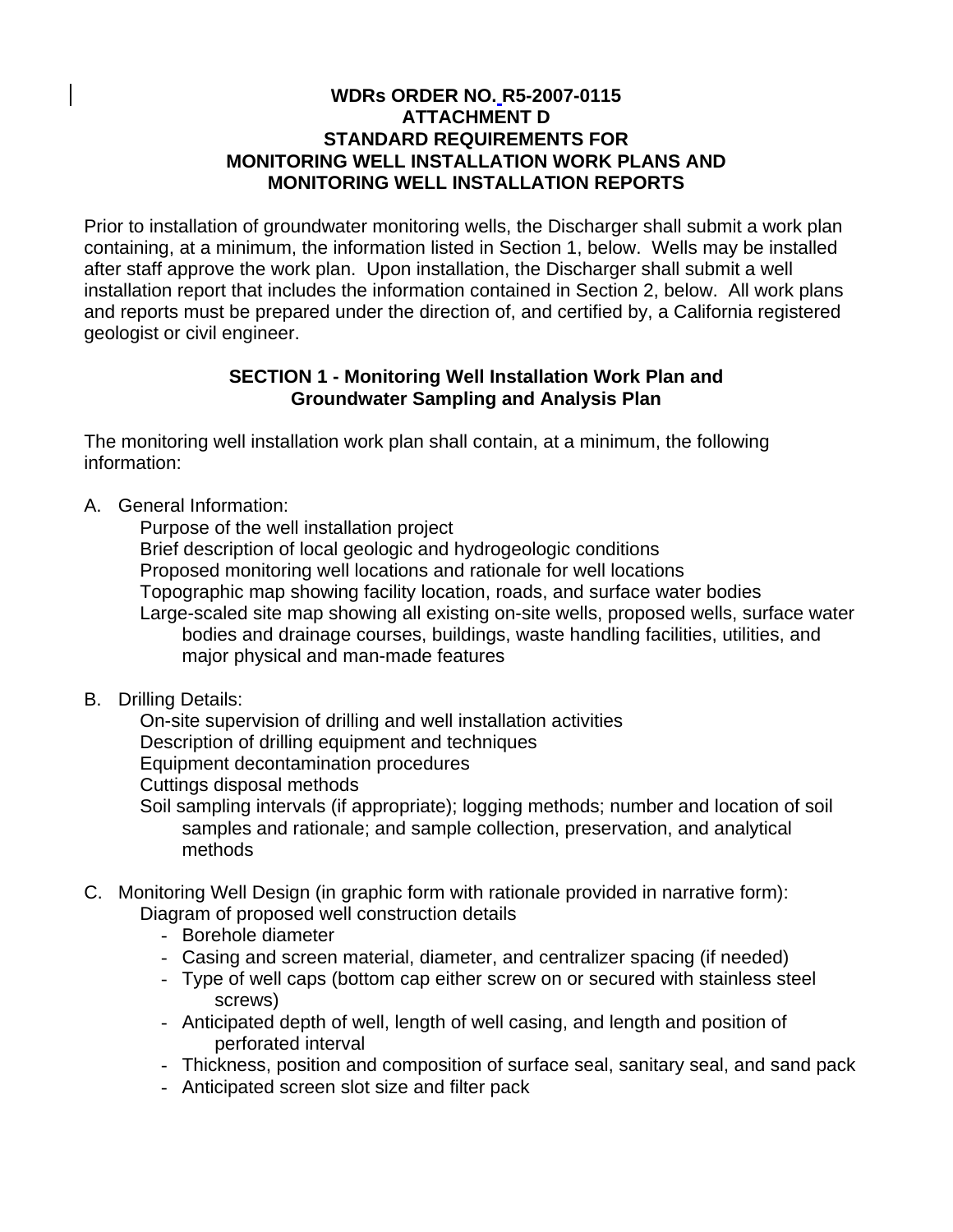WDRs Order No. R5-2007-0115 - 2 - Attachment D - Standard Requirements For Monitoring Well Installation Work Plans And Monitoring Well Installation Reports

- D. Well Development (not to be performed until at least 48 hours after sanitary seal placement): Method of development to be used (i.e., surge, bail, pump, etc.) Parameters to be monitored during development and record keeping technique Method of determining when development is complete Disposal of development water
- E. Well Survey (precision of vertical survey data shall be at least 0.01 foot): Identify the Licensed Land Surveyor or Civil Engineer that will perform the survey Datum for survey measurements List well features to be surveyed (i.e., top of casing, horizontal and vertical coordinates, etc.)
- F. Schedule for Completion of Work
- G. Appendix: Groundwater Sampling and Analysis Plan (SAP)

The Groundwater SAP, a guidance document that is referred to by individuals responsible for conducting groundwater monitoring and sampling activities, shall contain, at a minimum, a detailed written description of standard operating procedures for:

- Equipment to be used during sampling
- Equipment decontamination procedures
- Water level measurement procedures
- Well purging (include a discussion of procedures to follow if three casing volumes cannot be purged)
- Monitoring and record keeping during water level measurement and well purging (include copies of record keeping logs to be used)
- Purge water disposal
- Analytical methods and required reporting limits
- Sample containers and preservatives
- Sampling
	- General sampling techniques

 - Record keeping during sampling (include copies of record keeping logs to be used)

- QA/QC samples

- Chain of Custody
- Sample handling and transport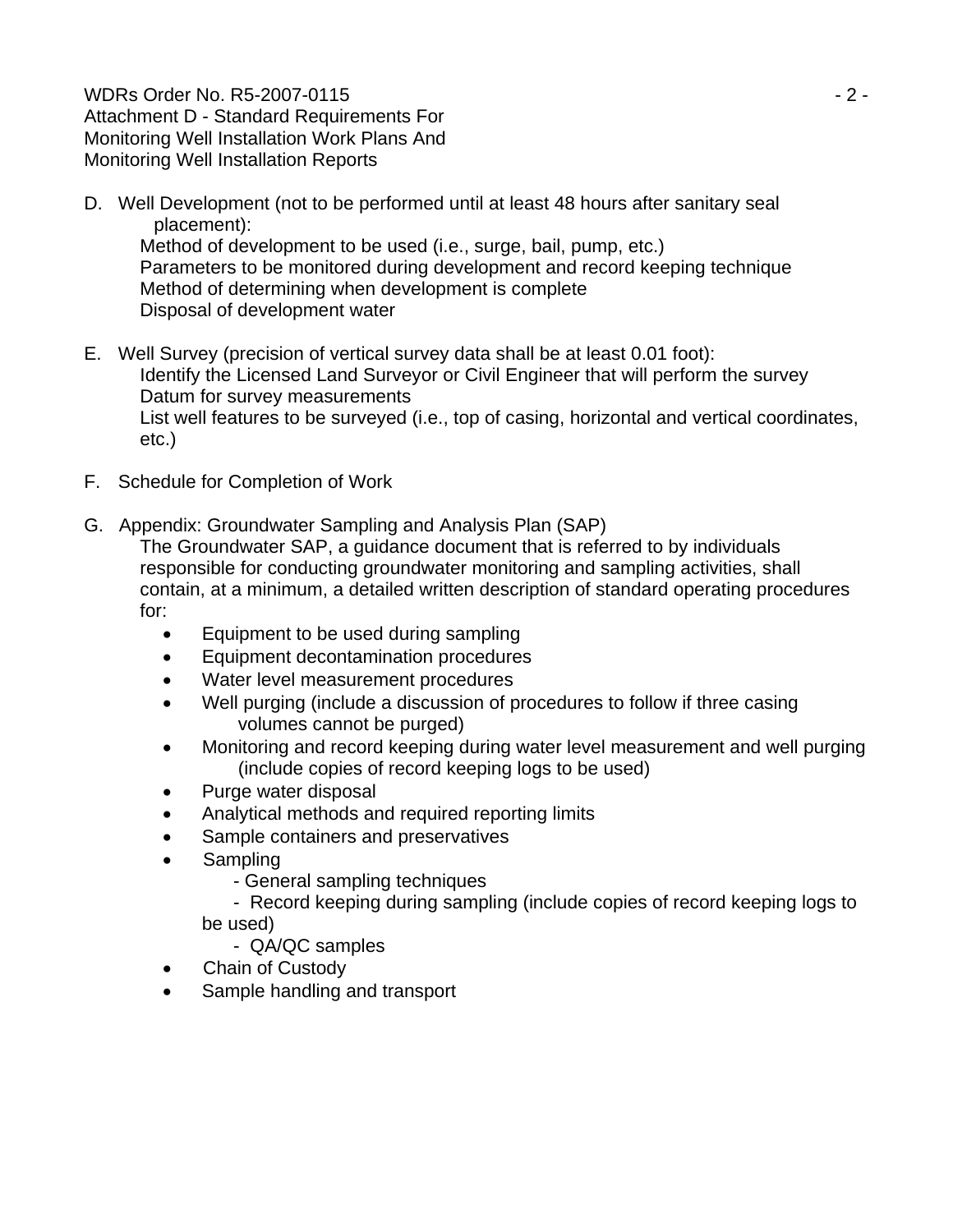WDRs Order No. R5-2007-0115 - 3 - Attachment D - Standard Requirements For Monitoring Well Installation Work Plans And Monitoring Well Installation Reports

# **SECTION 2 - Monitoring Well Installation Report**

The monitoring well installation report must provide the information listed below. In addition, the report must also clearly identify, describe, and justify any deviations from the approved work plan.

# A. General Information:

Purpose of the well installation project

Number of monitoring wells installed and identifying label(s) for each

 Brief description of geologic and hydrogeologic conditions encountered during well installation

Topographic map showing facility location, roads, surface water bodies

 Large-scaled site map showing all previously existing wells, newly installed wells, surface water bodies and drainage courses, buildings, waste handling facilities, utilities, and other major physical and man-made features.

B. Drilling Details (in narrative and/or graphic form):

 On-site supervision of drilling and well installation activities Drilling contractor and driller's name Description of drilling equipment and techniques Equipment decontamination procedures Well boring log (provide for each well)

- Well boring number and date drilled
- Borehole diameter and total depth
- Total depth of open hole (i.e., total depth drilled if no caving or back-grouting occurs)
- Depth to first encountered groundwater and stabilized groundwater depth
- Detailed description of soils encountered, using the Unified Soil Classification System

# C. Well Construction Details (provide for each well):

Well construction diagram including:

- Monitoring well number and date constructed
- Casing and screen material, diameter, and centralizer spacing (if needed)
- Length of well casing
- Length and position of slotted casing and size of perforations
- Thickness, position and composition of surface seal, sanitary seal, and sand pack
- Type of well caps (bottom cap either screw on or secured with stainless steel screws)
- E. Well Development (provide for each well): Date(s) and method of development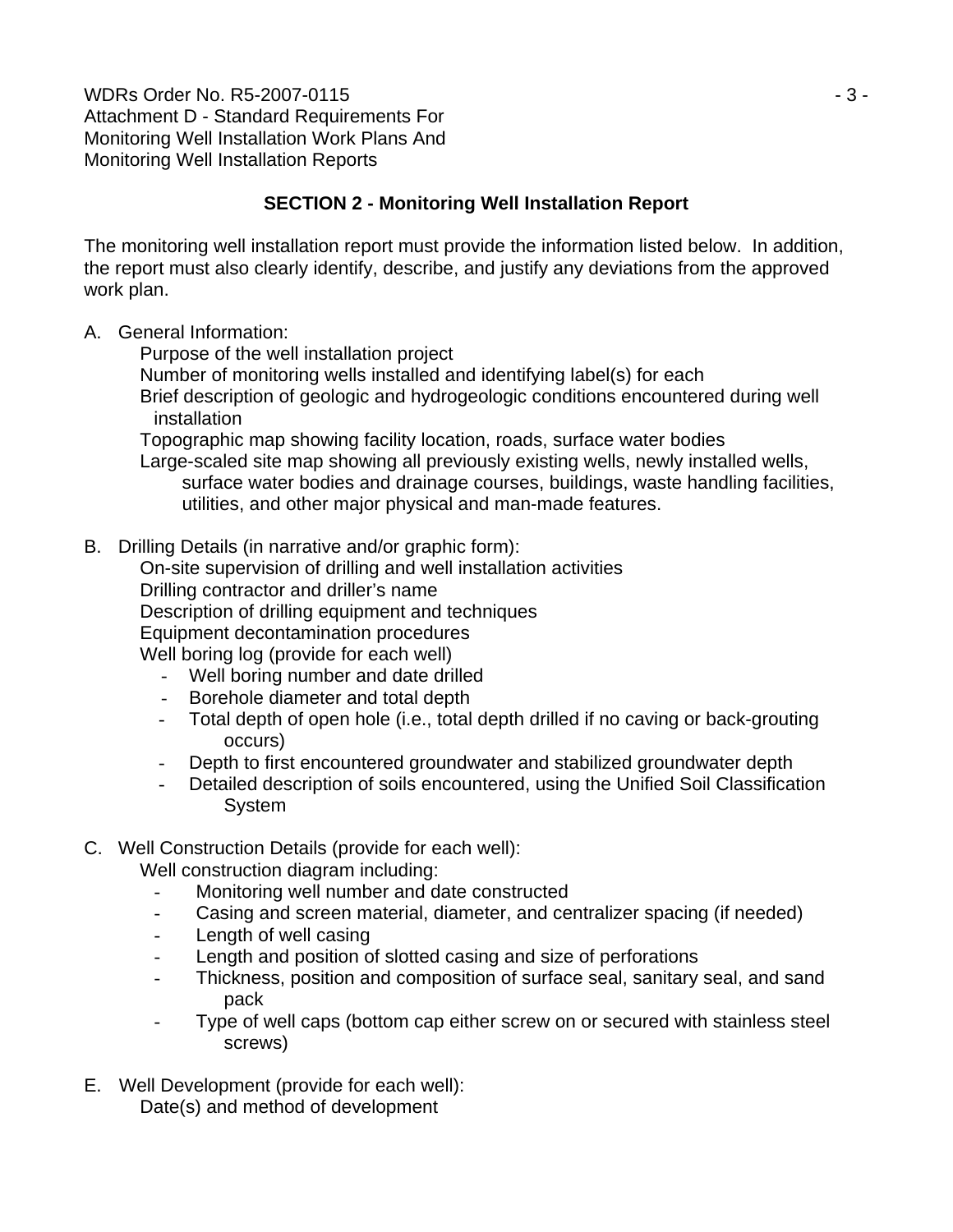WDRs Order No. R5-2007-0115 - 4 - Attachment D - Standard Requirements For Monitoring Well Installation Work Plans And Monitoring Well Installation Reports

 How well development completion was determined Volume of water purged from well and method of development water disposal

F. Well Survey (provide for each well):

 Reference elevation at the top rim of the well casing with the cap removed (feet above mean sea level to within 0.01 foot) Ground surface elevation (feet above mean sea level to within 0.01 foot) Horizontal geodetic location, where the point of beginning shall be described by the California State Plane Coordinate System, 1983 datum, or acceptable alternative (provide rationale)

Present the well survey report data in a table

G. Water Sampling:

Date(s) of sampling Date(s) of sampling How well was purged The Analytical methods used How many well volumes purged Laboratory analytical data sheets Levels of temperature, EC, and pH at stabilization Water level elevation(s) Sample collection, handling, and preservation methods Groundwater contour map

H. Soil Sampling (if applicable):

 Date(s) of sampling Sample collection, handling, and preservation methods Sample identification Analytical methods used Laboratory analytical data sheets Present soil sampling data in a table

- I. Well Completion Report(s) (as defined in California Water Code §13751). Blank forms are available from California Department of Water Resources' website **www.water.ca.gov**. Submit this section under separate cover.
- J. Appendix include, at a minimum, copies of the following: County-issued well construction permits Registered engineer or licensed surveyor's report and field notes Field notes from well development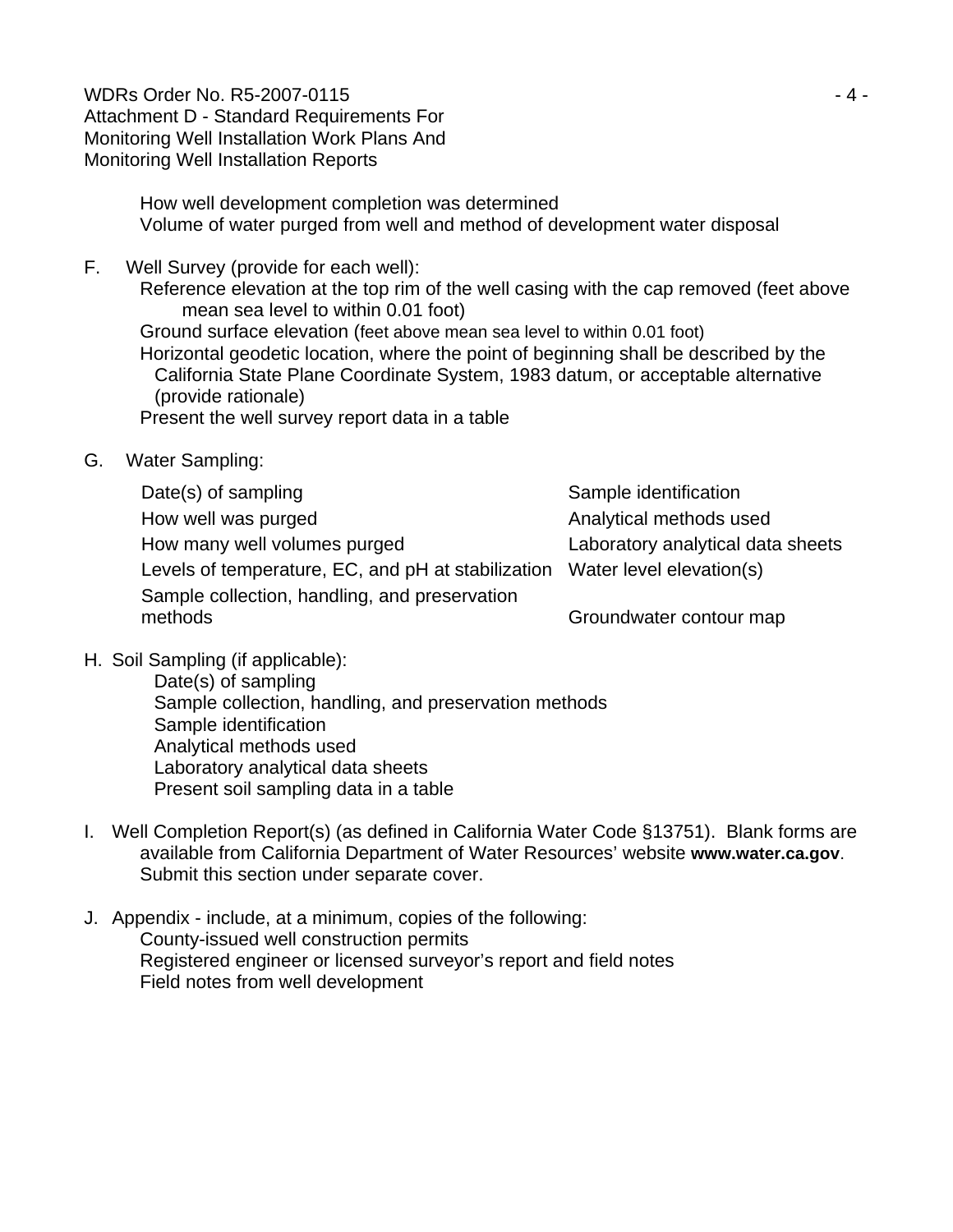# CALIFORNIA REGIONAL WATER QUALITY CONTROL BOARD CENTRAL VALLEY REGION

#### MONITORING AND REPORTING PROGRAM NO. R5-2007-0115 FOR CITY OF KERMAN WASTEWATER TREATMENT FACILITY FRESNO COUNTY

This Monitoring and Reporting Program (MRP) is required pursuant to California Water Code (CWC) section 13267. The Discharger shall not implement any changes to this MRP unless and until the Regional Board adopts or the Executive Officer issues a revised MRP. Changes to sample location shall be established with concurrence of Regional Water Board staff, and a description of the revised stations shall be submitted for approval by the Executive Officer. All samples should be representative of the volume and nature of the discharge or matrix of material sampled. The time, date, and location of each sample shall be recorded on the sample chain of custody form. All analyses shall be performed in accordance with *Standard Provisions and Reporting Requirements for Waste Discharge Requirements*, dated 1 March 1991 (Standard Provisions). The results of analyses performed in accordance with specified test procedures, taken more frequently than required at the locations specified in this MRP, shall be reported to the Regional Water Board and used in determining compliance.

Field test instruments (such as pH) may be used provided that:

- 1. The operator is trained in the proper use of the instrument;
- 2. The instruments are calibrated prior to each use;
- 3. Instruments are serviced and/or calibrated at the recommended frequency by the manufacturer or in accordance with manufacturer instructions; and
- 4. Field calibration reports are submitted as described in the "Reporting" section of this MRP.

In addition to details specified in Standard Provision, Provisions for Monitoring C.3, records of monitoring information shall also include the following:

- 1. Method detection limit (MDL);
- 2. Reporting limit (RL) (i.e., a practical quantitation limit or PQL); and
- 3. Documentation of cation/anion balance for general minerals analysis of supply water, and groundwater samples.

All laboratory results shall be reported down to the MDL. Non-detected results shall be reported as less than the MDL (<MDL). Results above the MDL, but below the concentration of the lowest calibration standard for multipoint calibration methods or below the reporting limit for other methods shall be flagged as estimated.

All analyses shall be performed in accordance with the latest edition of *Guidelines Establishing Test Procedures for Analysis of Pollutants*, promulgated by EPA (40 CFR 136) or other procedures approved by the Executive Officer, provided the methods have method detection limits equal to or lower than the analytical methods specified in this MRP. In reporting data, the Discharger shall indicate whether any analysis was performed using a method not in conformance with EPA's Guidelines. Analyses may also comply with the methods and holding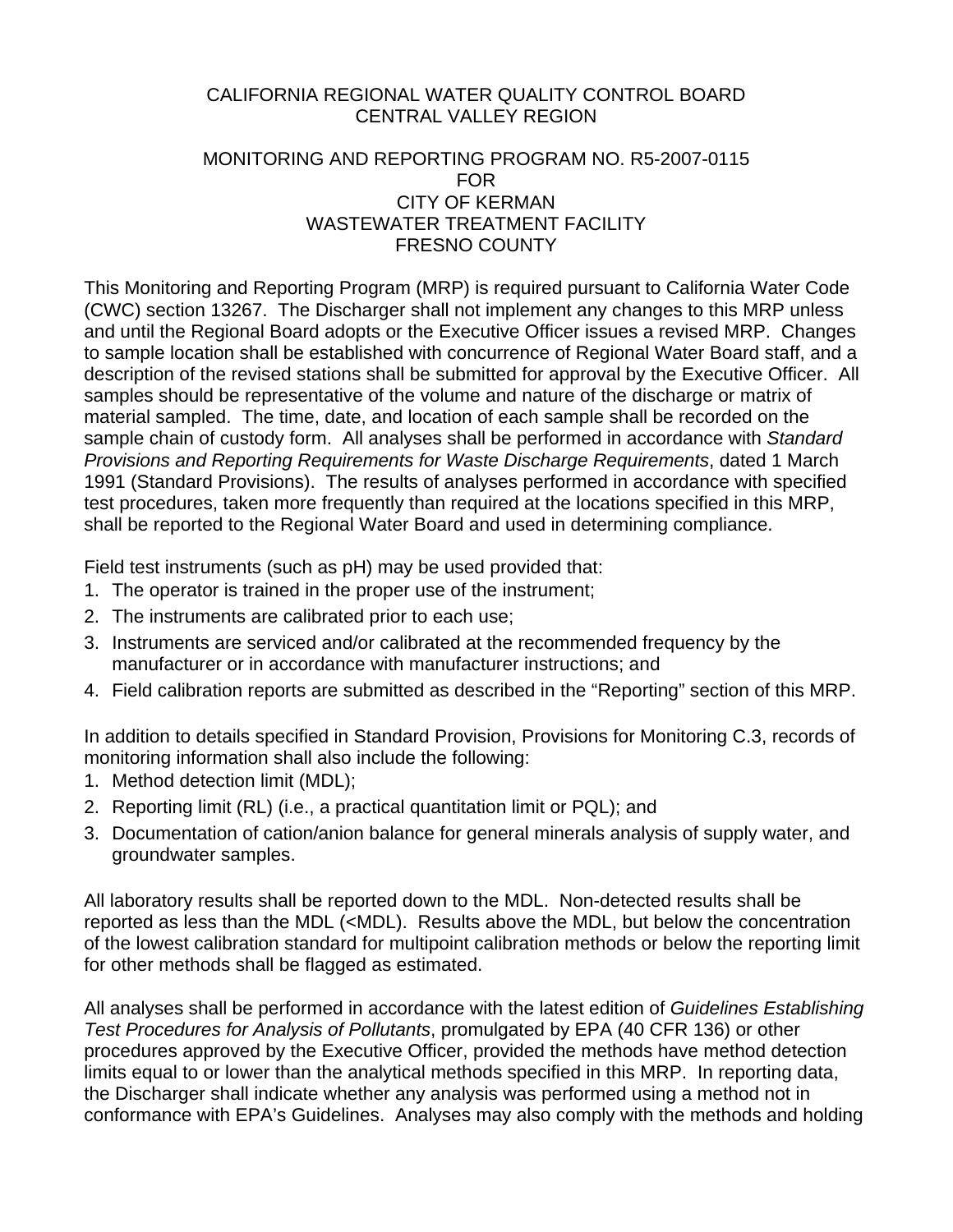times specified in: *Methods for Chemical Analysis of Water and Wastes* (EPA-600/4-79-020, 1983); *Methods for Determination of Inorganic Substance in Environmental Samples* (EPA/600/R-93/100, 1993); *Standard Methods for the Examination of Water and Wastewater,* 20th Edition (WEF, APHA, AWWA); and *Soil, Plant and Water Reference Methods for the Western Region*, 2003, 2nd Edition, 2003.

If monitoring consistently shows no significant variation in magnitude of a constituent concentration after at least 12 months of monitoring, the Discharger may request the MRP be revised to reduce monitoring frequency. The proposal must include adequate technical justification for reduction in monitoring frequency.

#### **INFLUENT MONITORING**

The Discharger shall collect influent samples at the headworks of the treatment facility prior to any treatment of waste. Time of a grab sample shall be recorded. Influent monitoring shall include at least the following:

| Constituent/Parameter         | Units | <b>Type of Sample</b>          | <b>Sampling Frequency</b> |
|-------------------------------|-------|--------------------------------|---------------------------|
| <b>Flow</b>                   | mgd   | Continuous                     | Daily <sup>1</sup>        |
| Monthly Average Daily Flow    | mgd   | Computed                       | Monthly                   |
| pH                            | s.u.  | Grab                           | Weekly                    |
| BOD <sub>5</sub> <sup>2</sup> | mq/L  | 24-hour composite <sup>3</sup> | Weekly                    |
| TSS <sup>4</sup>              | mq/L  | 24-hour compsoite <sup>3</sup> | Weekly                    |

1 Sample frequencies referenced hereafter in this program as daily shall not include weekends or holidays.

2 Five-day, 20°C biochemical oxygen demand (BOD5)

3 Composite samples may consist of flow-proportioned grab samples.

4 Total suspended solids (TSS)

## **EFFLUENT MONITORING**

The Discharger shall collect effluent samples at a point in the system following treatment and before discharge to the Disposal Ponds. Time of collection of a grab sample shall be recorded. Effluent monitoring shall include the following:

| Constituent/Parameter  | Units             | <b>Type of Sample</b> | <b>Sampling Frequency<sup>1</sup></b> |
|------------------------|-------------------|-----------------------|---------------------------------------|
| pH                     | s.u. <sup>2</sup> | Grab                  | Weekly                                |
| BOD <sub>5</sub>       |                   |                       |                                       |
| Concentration          | mg/L              | Grab                  | Weekly                                |
| <b>Monthly Average</b> | mq/L              | Calculated            | Monthly                               |
| <b>Percent Removal</b> | Percent           | Calculated            | Monthly                               |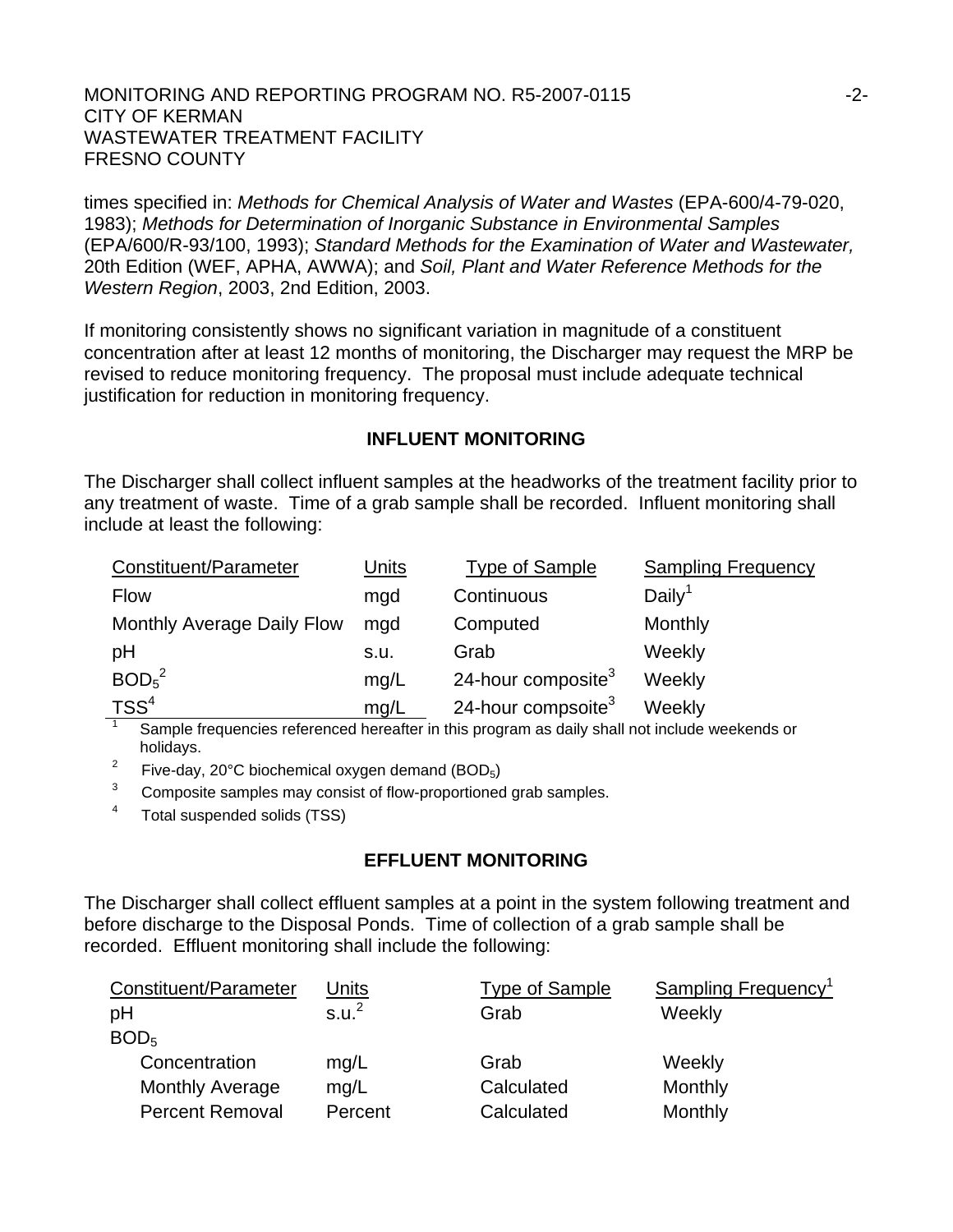| Constituent/Parameter          | Units    | <b>Type of Sample</b> | Sampling Frequency <sup>1</sup> |
|--------------------------------|----------|-----------------------|---------------------------------|
|                                |          |                       |                                 |
| <b>TSS</b>                     |          |                       |                                 |
| Concentration                  | mg/L     | Grab                  | Weekly                          |
| <b>Monthly Average</b>         | mg/L     | Calculated            | Monthly                         |
| <b>Percent Removal</b>         | Percent  | Calculated            | Monthly                         |
| Salinity                       |          |                       |                                 |
| EC <sup>3</sup>                | umhos/cm | Grab                  | Monthly                         |
| TDS <sup>4</sup>               | mg/L     | Grab                  | Quarterly <sup>5</sup>          |
| Nitrogen Forms                 |          |                       |                                 |
| Nitrate (as N)                 | mg/L     | Grab                  | Monthly <sup>6</sup>            |
| $TKN^7$                        | mg/L     | Grab                  | Monthly <sup>6</sup>            |
| <b>Total Nitrogen</b>          | mg/L     | Calculated            | Monthly <sup>6</sup>            |
| Metals <sup>8</sup>            | varies   | Grab                  | Annually <sup>9</sup>           |
| General Minerals <sup>10</sup> | mg/L     | Grab                  | Annually                        |

1 If results of monitoring a pollutant appear to indicate either the failure to achieve the design treatment goals of the wastewater treatment facility or potential upset of the treatment process, but monitoring frequency is not sufficient to validate the results, the frequency of sampling shall be increased to confirm the magnitude and duration of such treatment failures, if any, and aid in identification and resolution of the problem.

- 2 pH standard units (s.u.)
- 3 Electrical conductivity at 25°C.
- 4 Total dissolved solids (TDS) referenced hereafter in this program shall be determined using Environmental Protection Agency (EPA) Method No. 160.1 for combined organic and inorganic TDS and EPA Method No. 160.4 for inorganic TDS or equivalent analytical procedures specified in 40 Code of Federal Regulations (CFR) Part 136.
- 5 January, April, July, and October
- 6 Monthly for the first year, quarterly thereafter.
- 7 Total Kjeldahl Nitrogen (TKN)
- 8 Metals as referred to in this program shall include the constituents in the Metals Analyte List presented below.
- 9 In October
- $10$  General Minerals as referred to in this program shall include the constituents in the General Minerals Analyte List presented below.

#### **Metals Analyte List<sup>1</sup>**

| Aluminum      | Iron           | Selenium      |
|---------------|----------------|---------------|
| <b>Barium</b> | Lead           | Silver        |
| Copper        | Manganese      | Zinc          |
| Cadmium       | <b>Mercury</b> | <b>Nickel</b> |
| Chromium      | Molybdenum     |               |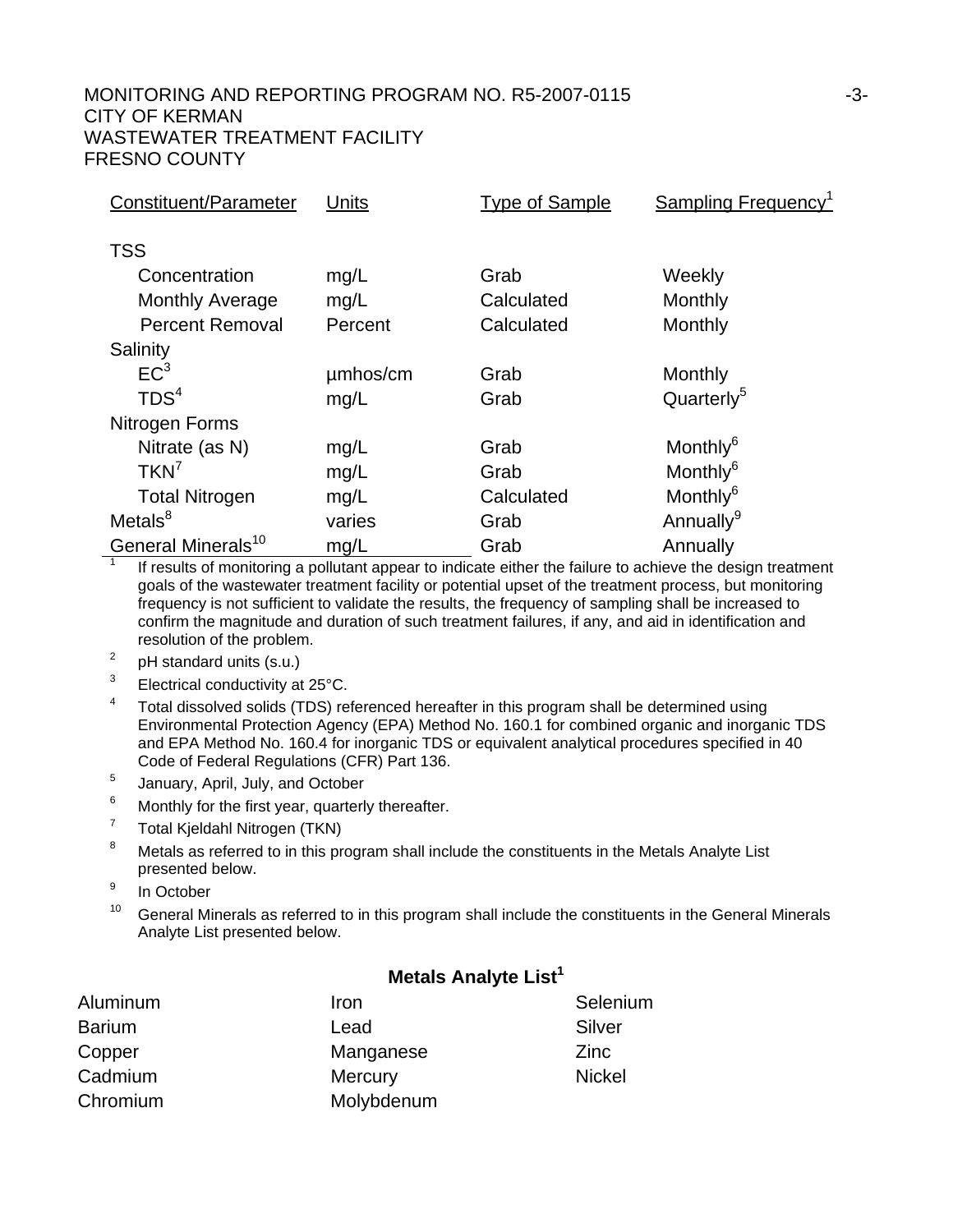With the exception of wastewater samples, samples placed in an acid-preserved bottle must first be filtered. If field filtering is not feasible, samples shall be collected in unpreserved containers and submitted to the laboratory within 24-hours with a request (on the chain-of-custody form) to immediately filter then preserve the sample.

| General Minerals Analyte List <sup>1</sup> |                         |                |  |  |
|--------------------------------------------|-------------------------|----------------|--|--|
| Alkalinity (as $CaCO3$ )                   | Carbonate (as $CaCO3$ ) | рH             |  |  |
| Arsenic                                    | Chloride                | Potassium      |  |  |
| Bicarbonate (as $CaCO3$ )                  | EC.                     | Sodium         |  |  |
| <b>Boron</b>                               | Hardness (as $CaCO3$ )  | <b>Sulfate</b> |  |  |
| Calcium                                    | Magnesium               | TDS            |  |  |

 $1$  General Minerals analyte lists may vary depending on the laboratory, but shall include at least the above analytes and properties. An anion cation balance shall accompany results.

## **DISPOSAL POND MONITORING**

The disposal ponds shall be sampled systematically for the parameters specified below. Disposal pond monitoring shall include at least the following:

| Constituent/Parameter | Units             | Type of Sample    | <b>Sampling Frequency</b> |
|-----------------------|-------------------|-------------------|---------------------------|
| DO <sup>1,2</sup>     | mg/L              | Grab <sup>3</sup> | Weekly                    |
| Freeboard             | $\mathsf{Feet}^4$ | Observation       | Weekly                    |

 $\frac{1}{2}$  Dissolved oxygen (DO)

1

<sup>2</sup> To address potential for the creation of objectionable odors, the DO content in the upper zone (one foot) of either effluent storage reservoir should not be les than 1.0 mg/L for three consecutive sampling events. If results of monitoring indicate DO concentrations less than 1.0 mg/L, but monitoring frequency is not sufficient to validate the results, the frequency of sampling shall be increased to confirm the magnitude and duration of such low concentrations of DO, if any, and aid in identification and resolution of the problem.

3 Samples shall be collected at a depth of one foot from the storage reservoirs, opposite the inlet, and analyzed for DO. Samples shall be collected between 0700 and 0900 hours.

<sup>4</sup> Freeboard shall be monitored to the nearest tenth of a foot.

In addition, the Discharger shall inspect the condition of the disposal ponds once per week and write visual observations in a bound logbook. Notations shall include observations of whether weeds are developing in the water or along the bank, and their location; whether dead algae, vegetation, scum, or debris are accumulating on the disposal pond surface and their location; whether burrowing animals or insects are present; and the color of the reservoirs (e.g., dark sparkling green, dull green, yellow, gray, tan, brown, etc.). A *summary* of the entries made in the log during each month shall be submitted along with the monitoring report the following month.

## **GROUNDWATER MONITORING**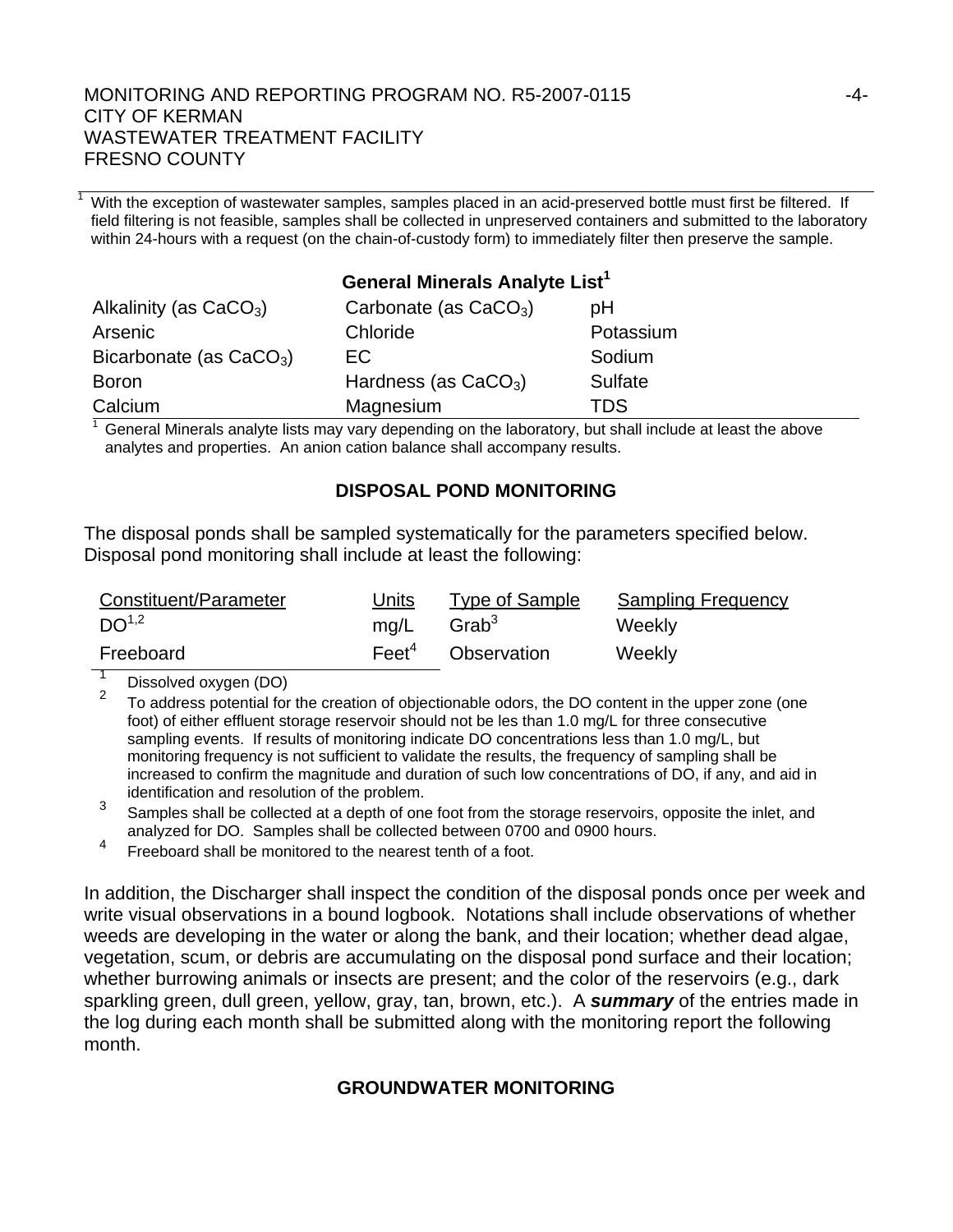Concurrently with groundwater quality sampling, the Discharger shall measure the water level in each well as groundwater depth (in feet and hundredths) and as groundwater surface elevation (in feet and hundreds above mean sea level). The horizontal geodetic location of each monitoring well shall be provided where the point of beginning shall be described by the California State Plane Coordinate System, 1983 datum.

Prior to collecting samples and after measuring the water level, each monitoring well shall be adequately purged to remove water that has been standing within the well screen and casing that may not be chemically representative of formation water. Depending on the hydraulic conductivity of the geologic setting, the volume removed during purging is typically from 3 to 5 volumes of the standing water within the well casing and screen, or additionally the filter pack pore volume.

The Discharger shall include in its submittal of groundwater elevation data, a contour map based on said data showing the gradient and direction of groundwater flow under/around the facility and effluent disposal area(s). The groundwater contour map shall also include the location of the monitoring wells and active storage and land disposal areas (i.e., areas receiving treated effluent).

Samples shall be collected from the approved monitoring wells and analyzed for the following constituents. Once sampling pursuant to Provision G.4 is complete, the Discharger shall monitor groundwater for the constituents and frequencies specified below.

| Constituent/Parameter         | Units             | <b>Type of Sample</b> | <b>Frequency</b>                  |
|-------------------------------|-------------------|-----------------------|-----------------------------------|
| Depth to groundwater          | Feet <sup>1</sup> | Measured              | Quarterly <sup>2</sup>            |
|                               | Feet above        |                       |                                   |
| Groundwater elevation         | mean sea level    | Calculated            | Quarterly <sup>2</sup>            |
| Salinity                      |                   |                       |                                   |
| EC                            | umhos/cm          | Grab                  | Quarterly <sup>2</sup>            |
| <b>TDS</b>                    | mg/L              | Grab                  | Quarterly <sup>2</sup>            |
| Nitrogen compounds:           |                   |                       |                                   |
| Nitrate (as N)                | mg/L              | Grab                  | Quarterly <sup>2</sup>            |
| <b>Total Nitrogen</b>         | mg/L              | Calculated            | Quarterly <sup>2</sup>            |
| <b>Total Organic Carbon</b>   | mg/L              | Grab                  | Quarterly <sup>2</sup>            |
| Iron                          | mg/L              | Grab                  | Quarterly <sup>2</sup>            |
| Manganese                     | mg/L              | Grab                  | Quarterly <sup>2</sup>            |
| General Minerals <sup>5</sup> | mg/L              | Grab                  | Annually <sup>4</sup>             |
| Metals <sup>6</sup>           |                   |                       | Once per three years <sup>4</sup> |

1 To the nearest hundredth of a foot.

 $\mathfrak{D}$ January, April, July and October.

3 Samples must be filtered prior to preservation

4 In October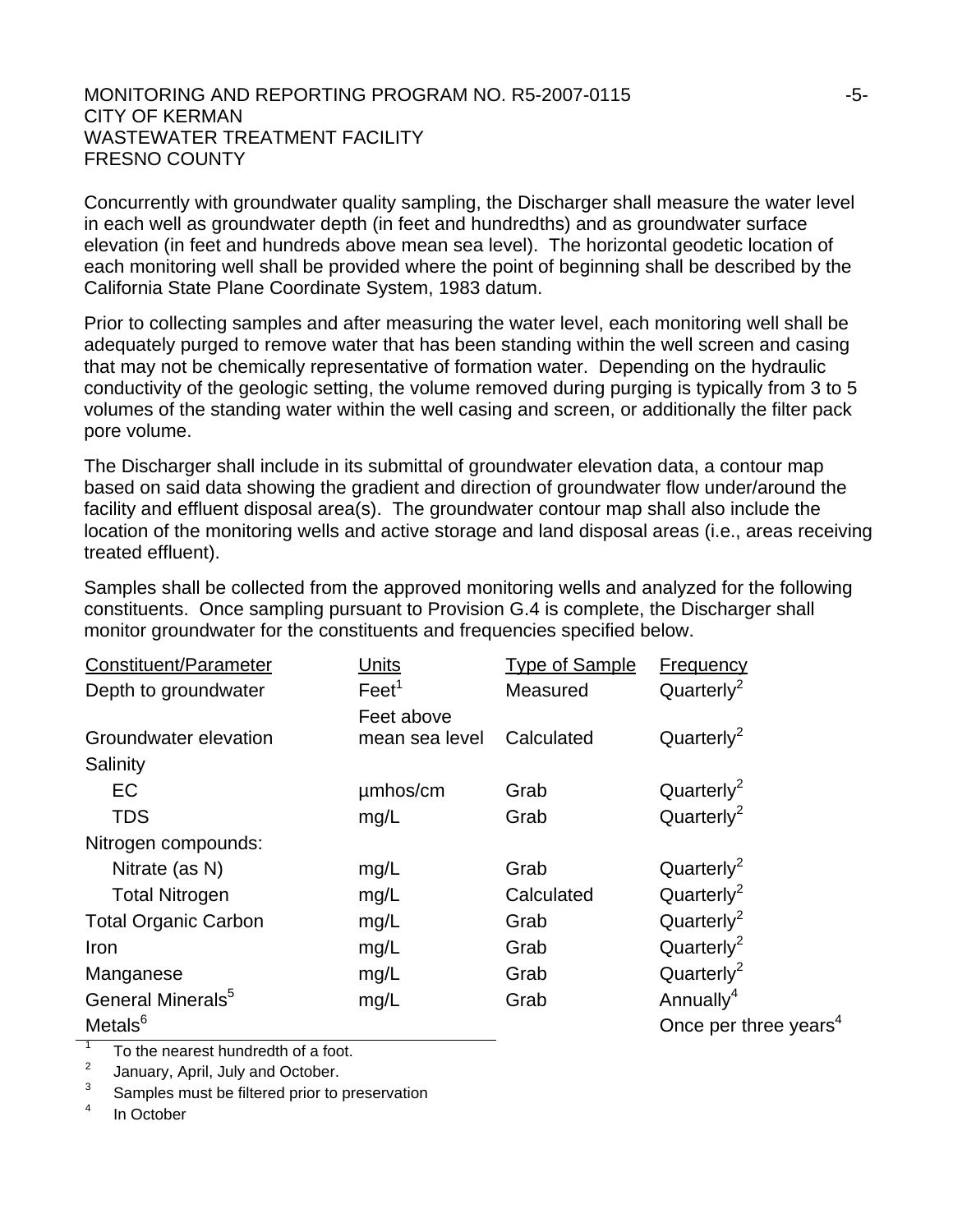5 General Minerals shall include at least the constituents listed in General Minerals Analyte List included herein in the Effluent Monitoring section. An anion/cation balance demonstrating that analyses are complete shall accompany the results.

Footnotes continued next page

Footnotes

6

 Metals shall include at least the constituents listed in the Metals Analyte List included herein in the Effluent Monitoring section.

# **SOURCE WATER MONITORING**

The City's municipal source water supply shall be monitored as follows:

| Constituent/Parameter       | <b>Units</b>  | Measurement | Frequency              |
|-----------------------------|---------------|-------------|------------------------|
| EC <sup>1</sup>             | umhos/cm Grab |             | Quarterly <sup>2</sup> |
| 12-month running average EC | umhos/cm Grab |             | Quarterly <sup>2</sup> |

1 Report as a flow-weighted average form all supply wells and include copies of supporting calculations with monitoring reports.

2 January, April, July and October.

In addition, the City shall submit annually, its most recent Consumer Confidence Report for the City's water supply.

## **SLUDGE MONITORING**

To ensure that industrial and other discharges to the wastewater treatment facility are not interfering with treatment process, the Discharger shall collect a composite sample of sludge annually, as set forth by Title 40 Code of Federal Regulations (CFR) Part 503.16. Any Notice of Necessary Information (NANI) form prepared for submittal to the United States Environmental Protection Agency shall be forwarded to the Regional Water Board.

Composite samples shall be collected in accordance with the Environmental Protection Agency's *POTW Sludge Sampling And Analysis Guidance Document* (EPA/ 833B89100, August 1989) and test for metals:

| Arsenic    | Copper         | <b>Nickel</b> |
|------------|----------------|---------------|
| Cadmium    | Lead           | Selenium      |
| Molybdenum | <b>Mercury</b> | <b>Zinc</b>   |

The control of pathogens and the reduction of vector attraction shall be achieved in accordance with the Environmental Protection Agency's *Control of Pathogens and Vectors In sewage Sludge* (EPA/625-R-92/013, July 2003).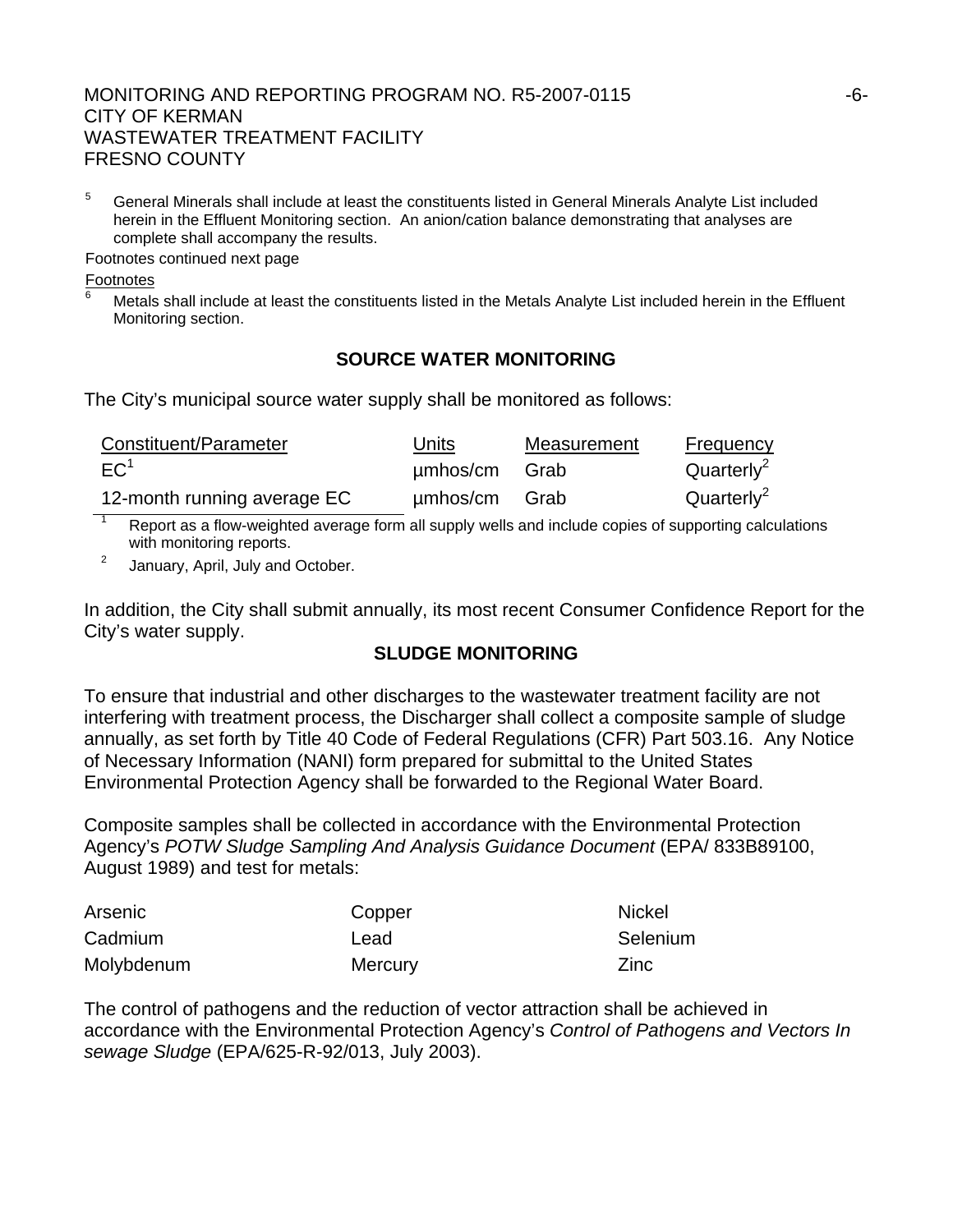Sampling records shall be retained for a minimum of five years. A log shall be kept of sludge quantities generated and of handling, application, and disposal activities. The frequency of entries is discretionary; however, a log should be complete enough to serve as a basis for part of the annual report.

## **REPORTING**

The Discharger shall report monitoring data and information as required in this MRP and as required in the Standard Provisions. Daily, weekly, semi-monthly, and monthly data shall be reported in monthly monitoring reports.

Monitoring data and/or discussions submitted concerning WWTF performance must also be signed and certified by the chief plant operator. When reports contain laboratory analyses performed by the Discharger and the chief plant operator is not in the direct line of supervision of the laboratory, reports must also be signed and certified by the chief of the laboratory.

In reporting monitoring data, the Discharger shall arrange the data in tabular form so that the date, the constituents, and the concentrations are readily discernible. The data shall be summarized in such a manner that illustrates clearly, whether the Discharger complies with waste discharge requirements. If the Discharger monitors any pollutant at the locations designated herein more frequently than is required by this Order, the results of such monitoring shall be included in the discharge monitoring report.

## **A. Monthly Reports**

Daily, weekly, and monthly monitoring data shall be reported in monthly monitoring reports. Monthly monitoring reports shall be submitted to the Regional Board **by the 1st day of the second month following sampling** (i.e., the January Report is due by 1 March). At a minimum, the reports shall include:

- 1. Results of influent, effluent, and disposal pond monitoring;
- 2. Calculated Monthly Average Daily Flow;
- 3. A comparison of monitoring data to the discharge specifications and an explanation of any violation of those requirements. Data shall be presented in tabular format;
- 4. Copies of laboratory analytical reports; and
- 5. A calibration log verifying calibration of all hand-held monitoring instruments and devices used to comply with the prescribed monitoring program.

## **B. Quarterly Reports**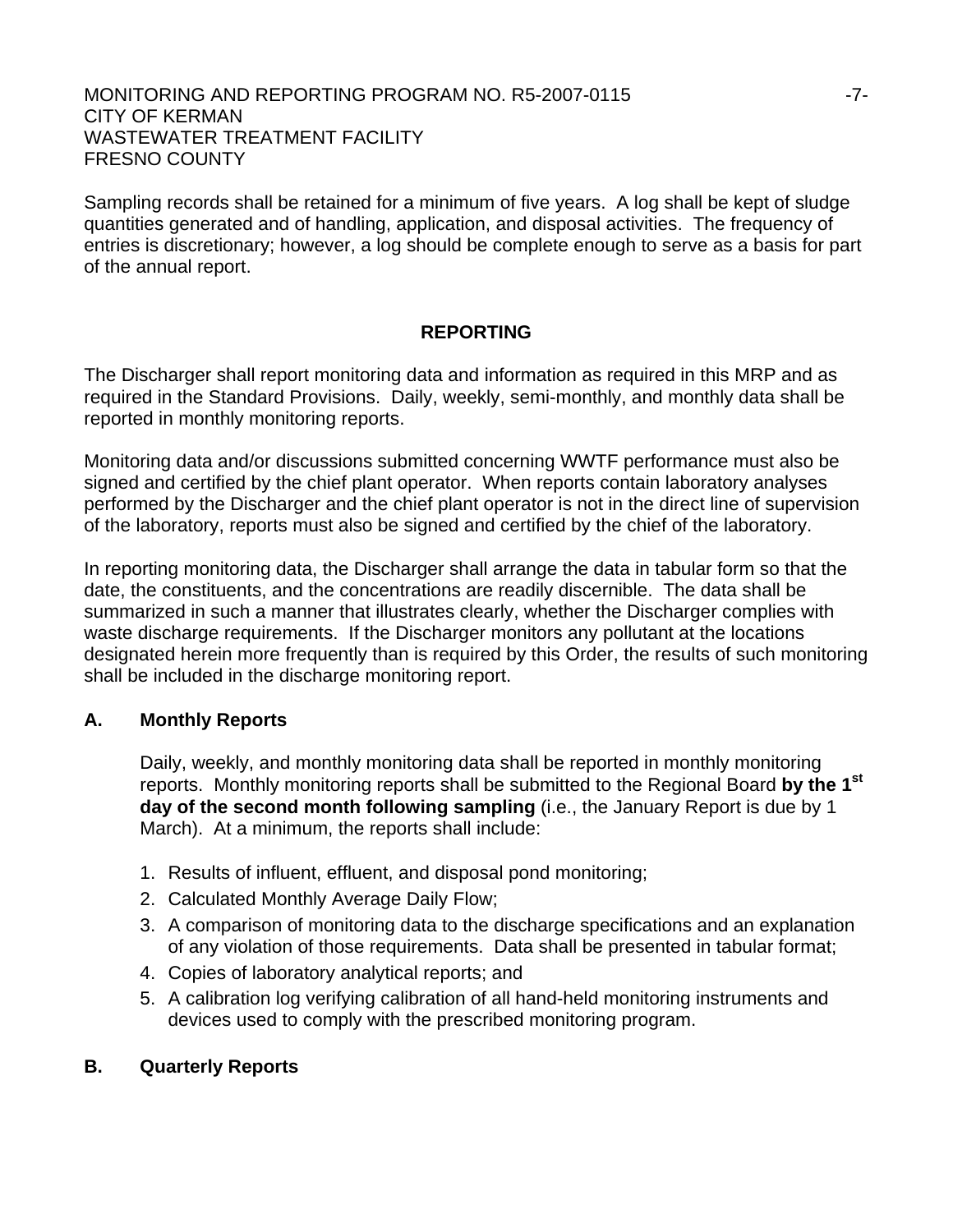**Wastewater**: Daily, weekly, monthly, and quarterly monitoring data shall be reported in quarterly monitoring reports. Quarterly monitoring reports shall be submitted to the Regional Water Board **by the 1st day of the second month after the calendar quarter** (i.e., the 1<sup>st</sup> Quarter Report is due by 1 May,  $2^{nd}$  Quarter Report is due by 1 August, and the 3<sup>rd</sup> Quarter Report is due 1 November). The monthly reports required on 1 May, 1 August, and 1 November shall be combined with the quarterly report for ease of submittal. Quarterly monitoring reports shall include all monitoring data required in the monthly monitoring schedule, and the data from quarterly effluent and water supply monitoring events.

*Groundwater:* Quarterly groundwater monitoring data shall be reported in quarterly monitoring reports and submitted to the Regional Water Board as detailed in the previous section. Quarterly monitoring reports shall include all monitoring data required from quarterly groundwater monitoring events. The quarterly groundwater monitoring reports shall contain:

- 1. Quarterly groundwater contour maps;
- 2. Graphs of the laboratory analytical data for all samples taken from each well within at least the previous five calendar years. Each such graph shall plot over time for a given monitoring well the concentration of one or more waste constituents; and
- 3. All monitoring analytical data obtained during the quarter presented in tabular form and included with previous data obtained for the given well.

## **C. Annual Reports**

*Wastewater:* An Annual Report shall be prepared as a fourth quarter monitoring report. The Annual Report will include all monitoring data required in the monthly/quarterly schedule plus the results of any annually sampled constituents (general minerals, selected metals, etc). The Annual Report shall be submitted to the Regional Board **by 1 February of the year following the year the samples were collected.** In addition to the data normally presented, the Annual Report shall include the following:

- 1. The names, certificate grades, and general responsibilities of all persons in charge of wastewater treatment and disposal;
- 2. The names and telephone numbers of persons to contact regarding the WWTF for emergency and routine situations;
- 3. A statement certifying when the flow meter and other monitoring instruments and devices were last calibrated, including identification of who performed the calibrations (standard Provision C.4);
- 4. A statement whether the current operation and maintenance manual, and contingency plan, reflect the WWTF as currently constructed and operated, and the dates when these documents were last reviewed for adequacy;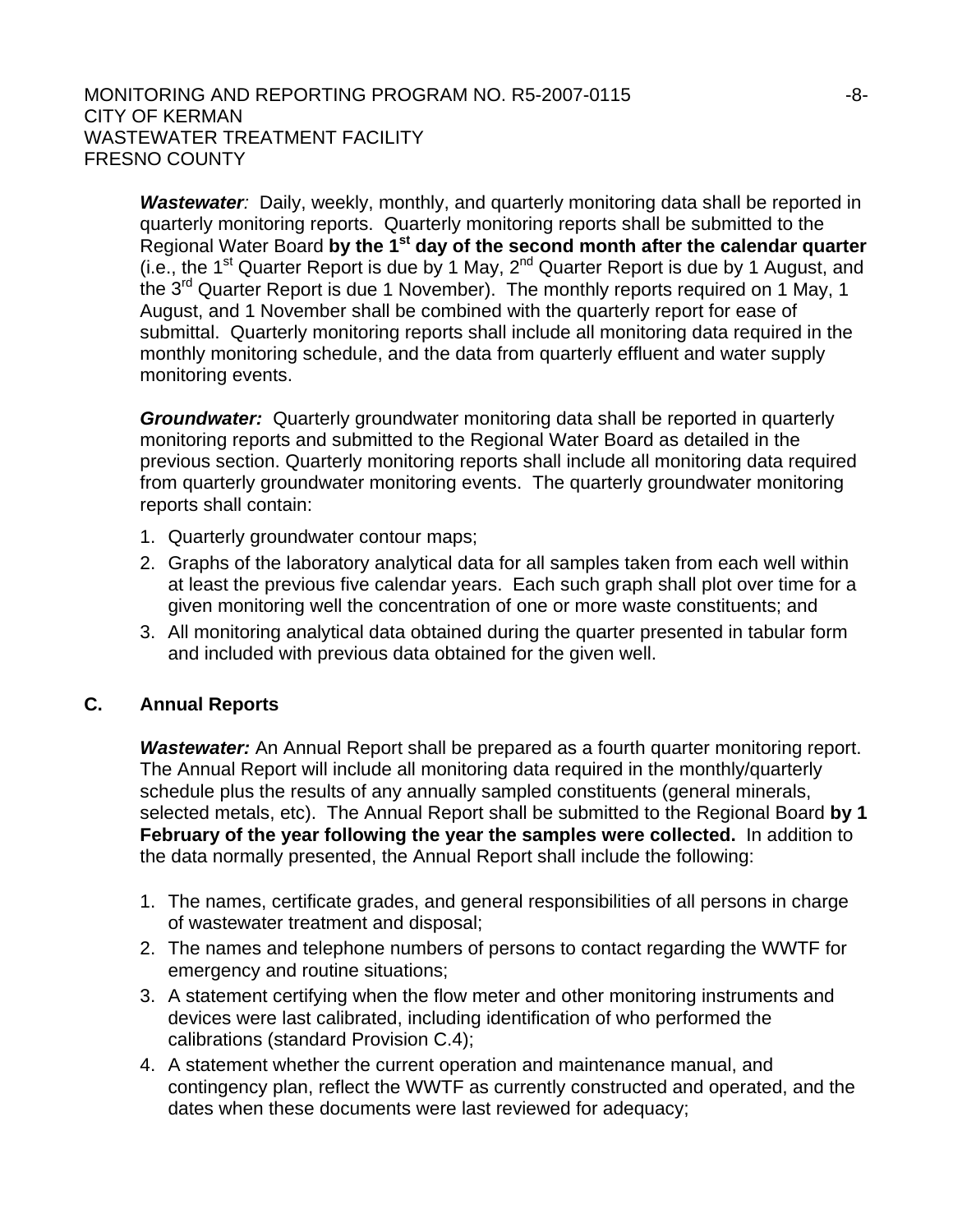- 5. The results of an annual evaluation conducted pursuant to Standard Provisions E.4 and a figure depicting monthly average discharge flow for the previous five calendar years;
- 6. The most recent annual water supply report for the City;
- 7. A summary of sludge monitoring, including:
	- a. Annual sludge production in dry tons and percent solids;
	- b. A schematic diagram showing sludge handling facilities and solids flow diagram; and
	- c. A description of disposal methods, including the following information related to the disposal methods used at the WWTF. If more than one method is used, include the percentage of sludge production disposed of by each method.
		- i. For **landfill disposal**, include (a) the Order numbers that regulate the landfill(s) used, (b) the present classifications of the landfill(s) used, and (c) the names and locations of the facilities receiving the sludge.
		- ii. For **land application**, include: (a) the locations of the site(s), and (b) the Order number of any WDRs that regulates the site(s).
		- iii. For **incineration**, include: (a) the names and location of the site(s) where sludge incineration occurs, (b) the Order numbers of WDRs that regulate the site(s), (c) the disposal method of ash, and (d) the names and locations of facilities receiving ash (if applicable); and
		- iv. For **composting**, include: (a) the location of the site(s), and (b) the order numbers of any WDRs that regulate the site(s).
- 8. A summary and discussion of the compliance record for the reporting period. If violations have occurred, the report shall also discuss the corrective actions taken and planned to bring the discharge into full compliance with this Order.

*Groundwater:* An Annual Groundwater Monitoring Report shall be prepared as a fourth quarter groundwater monitoring report. The Annual Groundwater Monitoring Report will include all groundwater monitoring data required in the monthly/quarterly groundwater monitoring schedule plus the results of any annually sampled groundwater constituents (general minerals, selected metals, etc). The Annual Groundwater Monitoring Report shall be submitted to the Regional Board **by 1 February of the year following the year the samples were collected.** In addition to the data normally presented in the quarterly groundwater monitoring reports, the Annual Report shall include the following:

- 1. Quarterly groundwater contour maps from the previous four quarters;
- 2. Graphs of the analytical data for all samples collected from each monitoring well for at least five calendar years. Each such graph shall plot over time for a given monitoring well the concentration of one or more waste constituents specified herein and selected in concurrence with Regional Water Board staff. Graphs shall be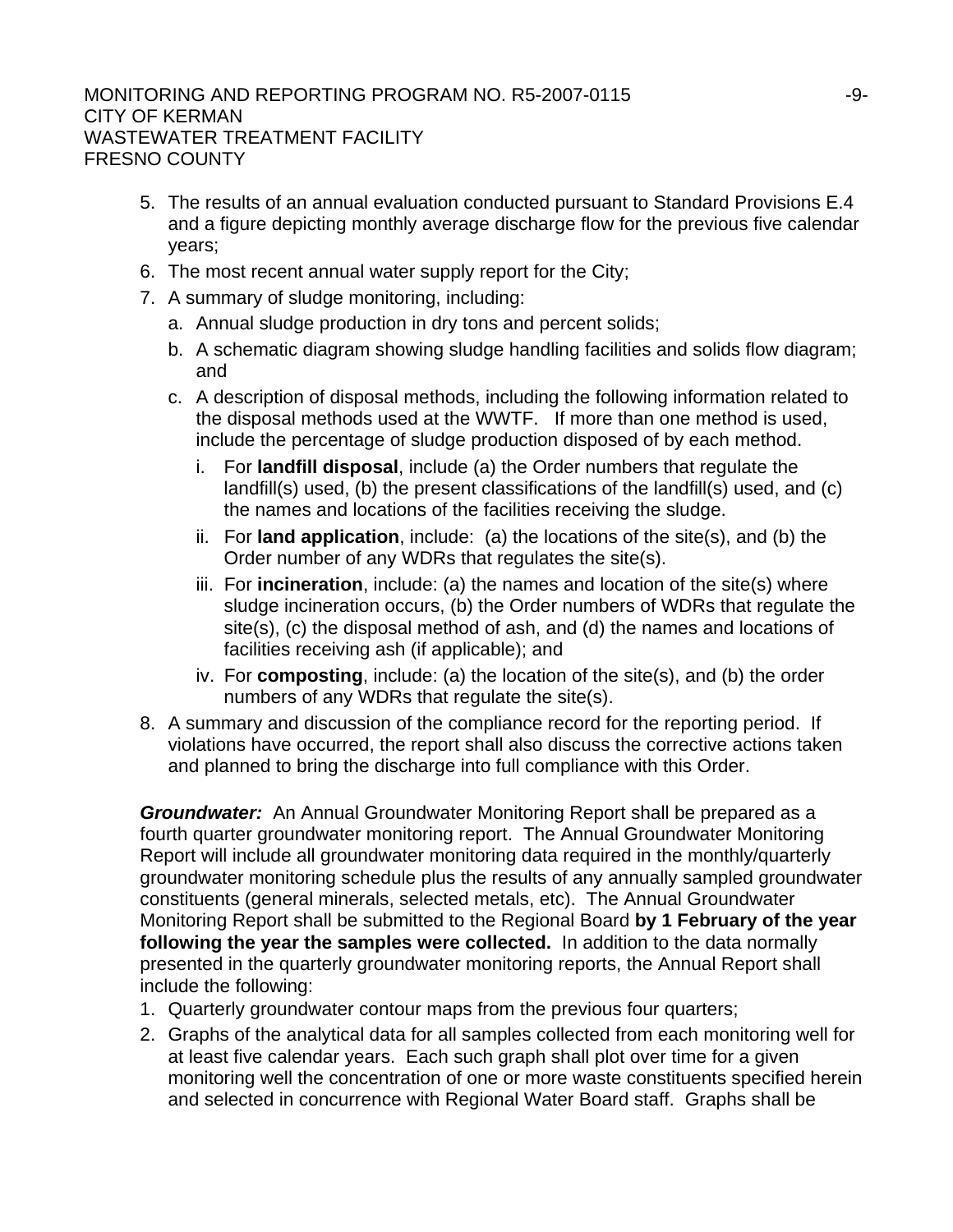> plotted at a scale appropriate to show trends or variations in water quality, and shall plot each datum, rather than plotting mean values.

3. All monitoring data obtained during the previous monitoring events for at least the last five calendar years.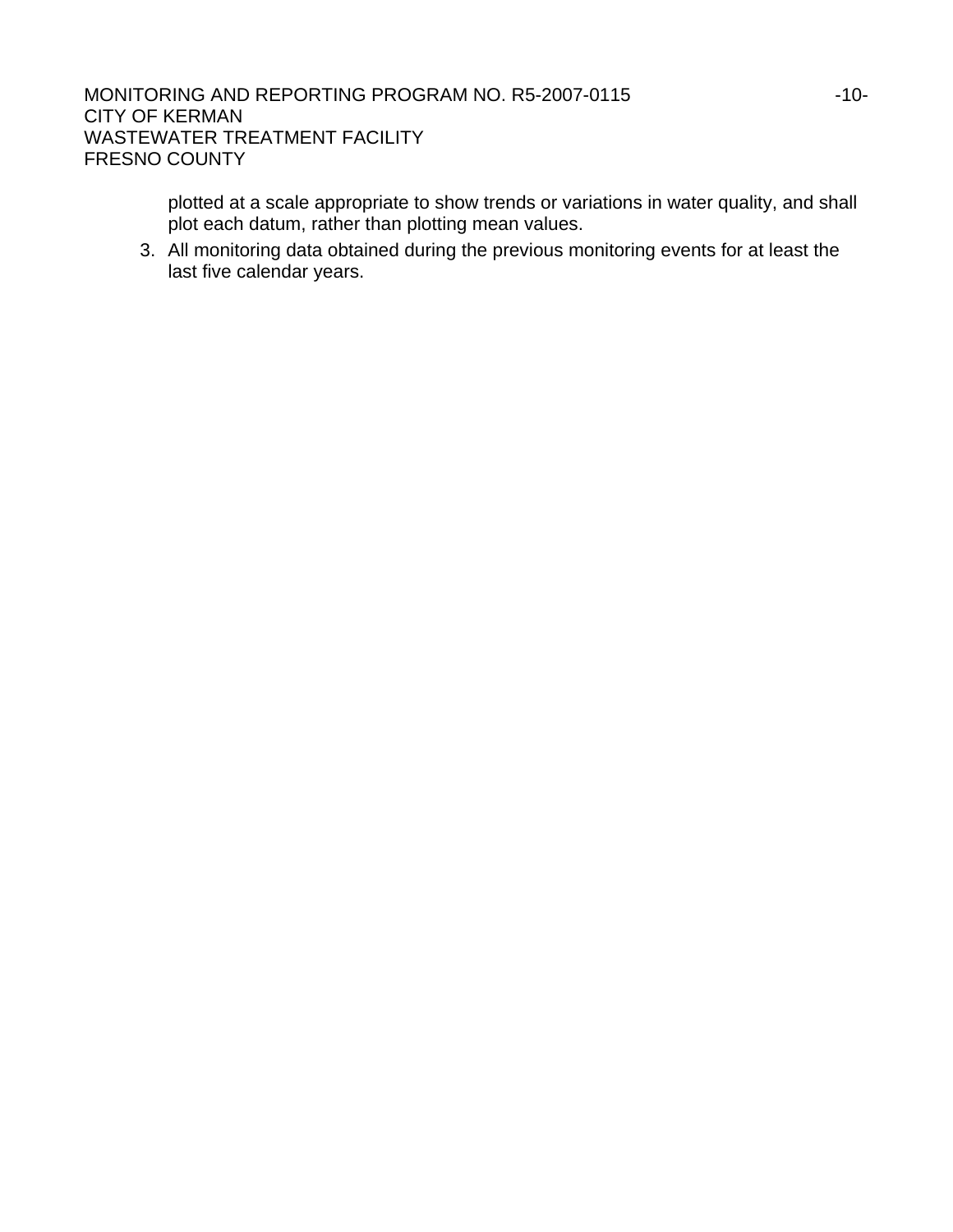#### MONITORING AND REPORTING PROGRAM NO. R5-2007-0115 **11-11-11-11-11-11-11-11-11-11-**CITY OF KERMAN WASTEWATER TREATMENT FACILITY FRESNO COUNTY

*Septage:* The Discharger shall keep daily logs of septage received that includes, at a minimum, company name, septage origin, and estimated quantity. A summary of this information shall be reported in the annual reports monitoring reports. Daily logs shall be kept onsite for at least five years and available for Regional Water Board's staff review during an inspection.

All technical reports required herein must be overseen and certified by a California registered civil engineer, certified engineering geologist, or certified hydrogeologist in accordance with California Business and Professions Code, sections 6735, 7835, and 7835.1.

All reports submitted in response to this Order shall comply with the signatory requirements in Standard Provision B.3.

A transmittal letter shall accompany each self-monitoring report. The letter shall discuss any violations during the reporting period and all actions taken or planned for correcting violations, such as operation or facility modifications. If the Discharger has previously submitted a report describing corrective actions and/or a time schedule for implementing the corrective actions, reference to the previous correspondence will be satisfactory.

The Discharger shall implement the above monitoring program on the first day of the month following adoption of this Order.

Ordered by:

PAMELA C. CREEDON, Executive Officer

(Date)

ARP/kes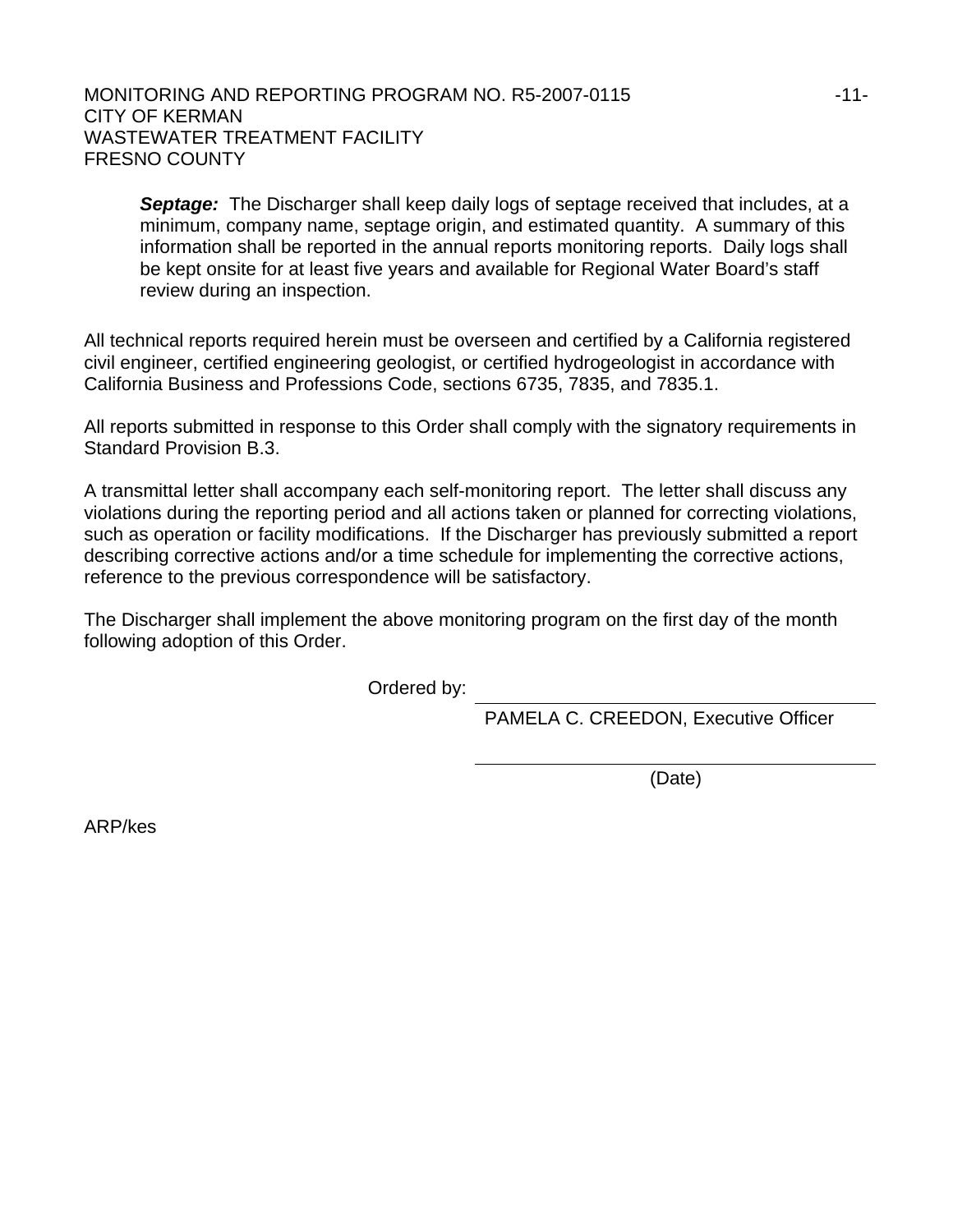## INFORMATION SHEET

ORDER NO. R5-2007-0115 CITY OF KERMAN WASTEWATER TREATMENT FACILITY FRESNO COUNTY

#### **Background**

The City of Kerman (Discharger or City) operates a wastewater collection, treatment, and disposal facility (WWTF) for the residents and small industry of the City of Kerman. The WWTF has an average daily flow of 1.2 million gallons per day (mgd).

The Discharger submitted a report of waste discharge (RWD) dated 9 May 2007 in support of a modification and expansion (hereafter Expansion Project) of the City WWTF. The existing WWTF provides secondary treatment of the wastewater stream. Treatment includes screening to remove large solids, aeration, and sedimentation. Effluent is discharged to approximately 5 acres of unlined settling ponds, followed by 9.5 acres of unlined evaporation/percolation ponds (Disposal Ponds).

Waste Discharge Requirements (WDRs) Order No. 5-00-050, adopted by the Regional Water Board on 17 March 2000, limits the discharge flow to 1.2 million gallons per day (mgd). The WDRs also establish monthly average and daily maximum limits for settleable solids (SS) of 0.2 mL/L and 0.5 mL/L, biochemical oxygen demand (BOD) of 40 mg/L and 80 mg/L, and total suspended solids (TSS) of 40 mg/L and 80 mg/L, respectively. WDRs Order No. 5-00-050 does not reflect the configuration of the Expansion Project.

The Expansion Project consists of a new Biolac System©, which is an extended aeration treatment process that incorporates nitrogen removal. The Expansion Project will also include modification to the headworks, new sludge handling and storage facilities, modification of existing aeration lagoons and ponds, and construction of new disposal ponds.

#### **Solids and Biosolids Disposal**

Screenings from the headworks are placed in a dumpster prior to disposal at an offsite landfill. Previously, the City did not remove accumulated solids from the disposal ponds, but instead occasionally drained and dried the ponds and disked the accumulated sludge in the pond bottom soils. The City has ceased this method due to the potential for oxygen demanding substances, metals and nitrogen to leach and unreasonably degrade groundwater. The City now drains the ponds and removes the sludge for offsite disposal.

In February 2001, the City was issued a Notice of Intent for the application of approximately 700 cubic feet of biosolids on City-owned property planted in almonds to the west of the WWTF. The City still has approximately 1,000 cubic feet of biosolids that are being stockpiled onsite.

The City has not completed the design of the sludge handling and storage facilities for the Expansion Project, but intends to construct reinforced concrete sludge drying beds for drying sludge in the summer, and a mechanical dewatering system for during the winter.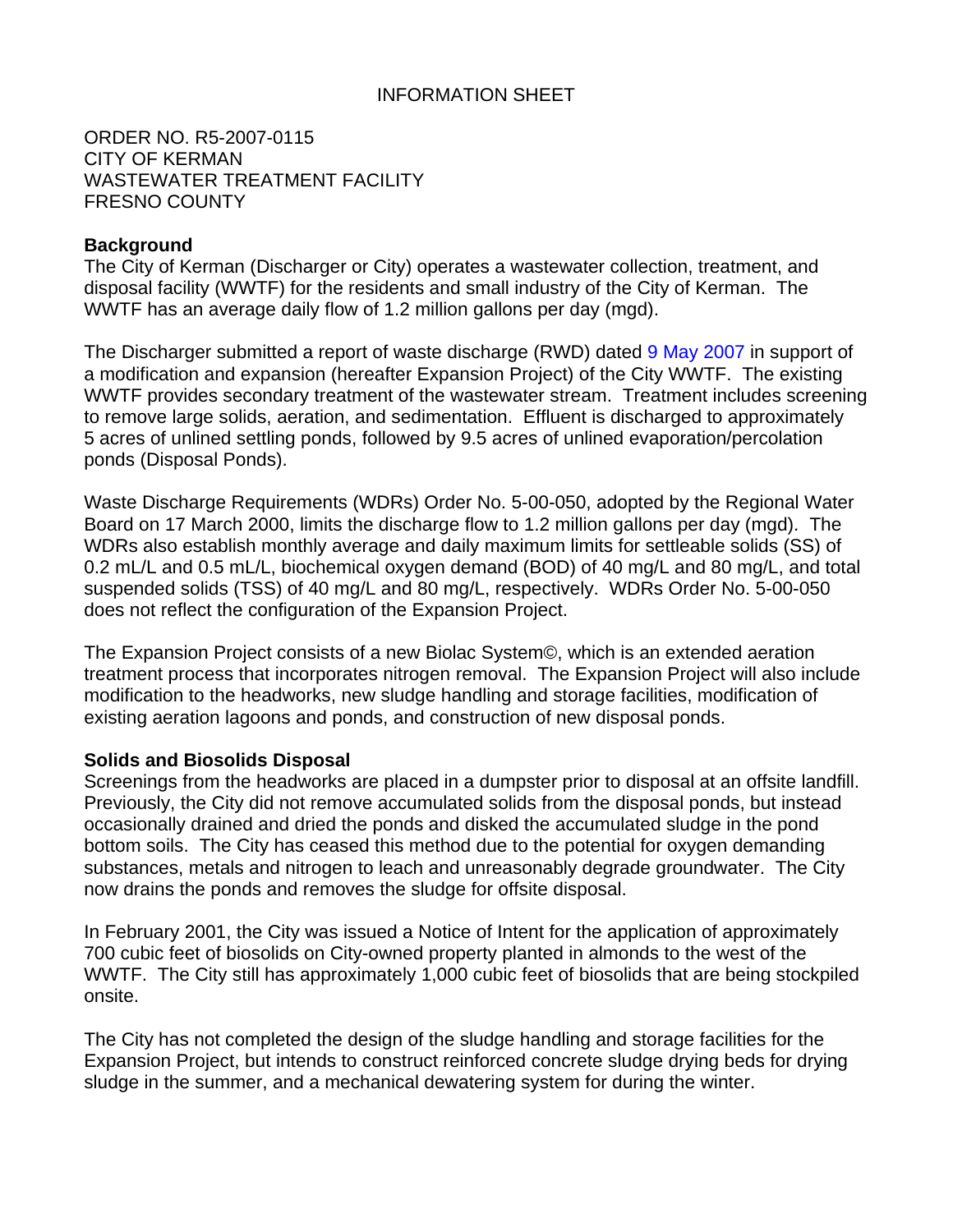#### **Groundwater Conditions**

Regional groundwater flows south-southwesterly and the depth of water occurs about 90 feet below ground surface (bgs), according to information in *Lines of Equal Elevation of Water in Wells in Unconfined Aquifer*, published by DWR in Spring 2004. An 80-foot thick modified E-clay layer occurs about 500 to 550 feet bgs. Generally, water quality is better in the confined aquifer below the E-clay. However, elevated uranium concentrations have resulted in the City drilling additional drinking water wells to meet the primary maximum contaminant levels (MCL) specified in Title 22 of California Code of Regulations (CCR). Most domestic wells in the area are perforated below the E-clay, but some irrigation wells within the immediate vicinity of the WWTF are likely perforated above and below the E-clay to maximize well production.

In 2002, the City began monitoring groundwater in three wells (MW-1 through MW-3) at the WWTF. Groundwater is not characterized in the area of the new Disposal Ponds to the west of the WWTF. The upgradient well (MW-1) is much higher in EC, chlorides, and metals than the dowgnradient wells (MW- 2 and MW-3). The upgradient well (MW-1) may not represent true background conditions.

One of the downgradient wells (MW-3) exhibits higher concentrations of total organic carbon (TOC) compared to MW-1, based on results from one sampling round. Also, nitrate and sulfate in downgradient wells (MW-2 and MW-3) were lower than the upgradient well (MW-1). Further, arsenic in one downgradient well (MW-3) exceeded the primary MCL of 10 µg/L, but arsenic in the upgradient well (MW-1) was only about 3.9 µg/L. The amount of data is too limited to draw definitive conclusions but the groundwater downgradient of the effluent disposal ponds may be in reduced conditions.

#### **Compliance History**

The Discharger consistently exceeds the effluent limitations for BOD<sub>5</sub>, and TSS specified in WDRs Order No. 5-00-050. Discharger self monitoring reports (SMRs) from April 2006 through March 2007 show the City exceeded the monthly average BOD and TSS effluent limit of 40 mg/L each 9 months of the months reviewed. Table 1 summarizes the effluent BOD and TSS concentrations from those months.

|               | <b>BOD</b> | TSS    |        | <b>BOD</b> | <b>TSS</b> |        | <b>BOD</b> | TSS    |
|---------------|------------|--------|--------|------------|------------|--------|------------|--------|
| Month         | (mg/L)     | (mg/L) | Month  | (mg/L)     | (mg/L)     | Month  | (mg/L)     | (mg/L) |
| Apr-06        | 29         | 18     | Aug-06 | 32         | 49         | Dec-06 | 51         | 51     |
| $May-06$      | 33         | 30     | Sep-06 | 26         | 49         | Jan-07 | 66         | 70     |
| $Jun-06$      | 22         | 39     | Oct-06 | 59         | 54         | Feb-07 | 45         | 49     |
| <b>Jul-06</b> | 42         | 65     | Nov-06 | 63         | 56         | Mar-07 | 41         | 51     |

## **TABLE 1. Effluent Quality**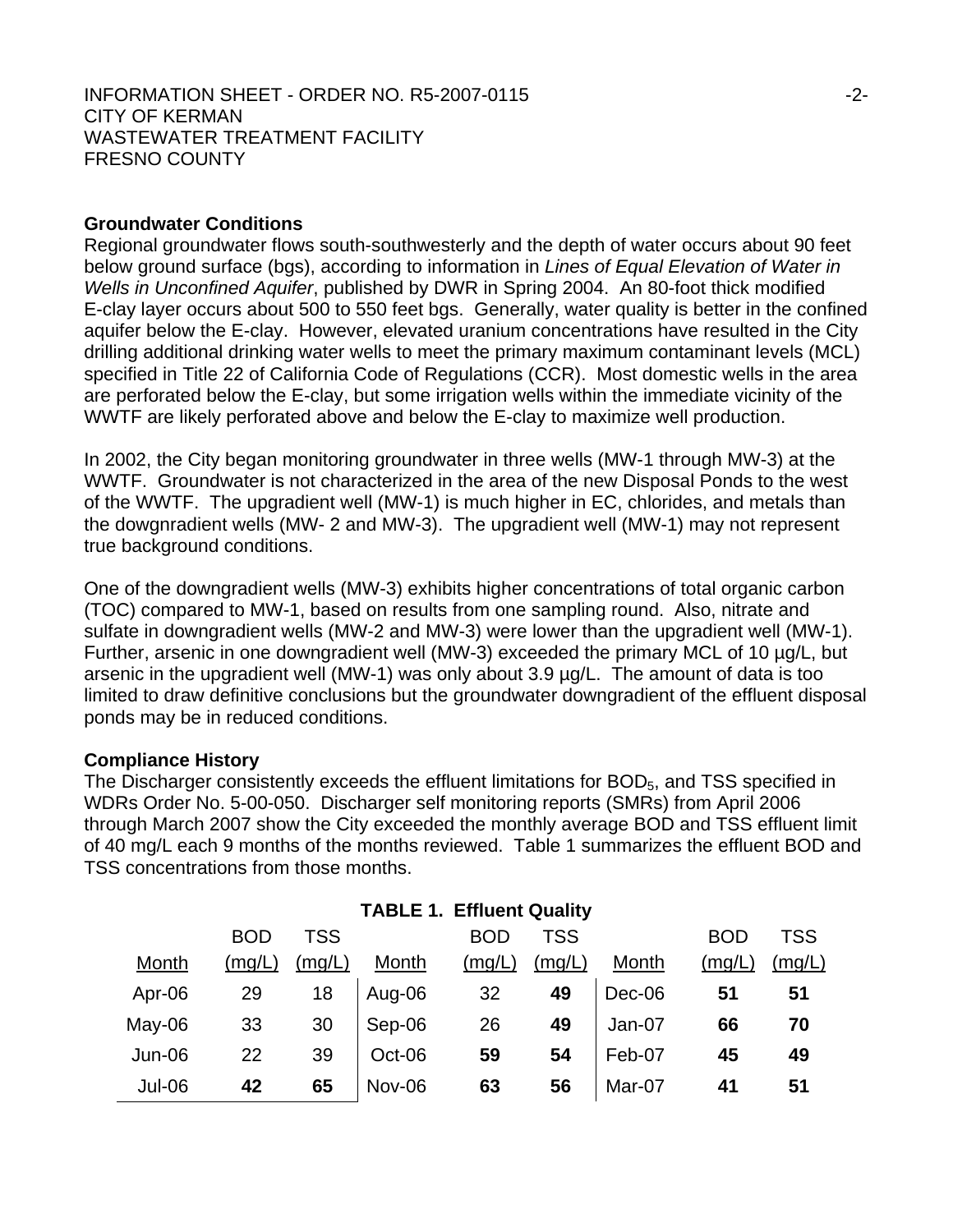#### Bolded values note violations of the effluent limit

In addition, the City exceeded the settleable solids monthly average limit of 0.2 mL/L in July 2006, and the BOD daily maximum limit of 80 mg/L in May and June 2006, and the TSS daily maximum limit of 40 mg/L in May, June, August and October 2006. A Notice of Violation (NOV) was issued 8 May 2007 for the above violations. The upgrade and expansion of the WWTF should address violations of the effluent limits.

The Discharger also did not submit a technical report characterizing background groundwater quality as required by Provision E.6 of WDRs Order No. 5-00-050. The proposed WDRs include a provision to complete this requirement.

#### **Basin Plan, Beneficial Uses, and Regulatory Considerations**

The Basin Plan indicates the greatest long-term problem facing the entire Tulare Lake Basin is increasing salinity in groundwater, a process accelerated by man's activities and particularly affected by intensive irrigated agriculture. The Basin Plan recognizes that degradation is unavoidable until there is a long-term solution to the salt imbalance. The Regional Water Board encourages proactive management of waste streams by dischargers to control addition of salt through use, and has established an incremental EC limitation of 500 µmhos/cm as a measure of the maximum permissible addition of salt constituents through use.

Discharges to areas that may recharge good quality groundwaters shall not exceed an EC of 1,000 µmhos/cm, a chloride content of 175 mg/L, or boron content of 1.0 mg/L.

#### **Antidegradation**

The antidegradation directives of State Water Board Resolution No. 68-16 (Resolution 68-16), "Statement of Policy With Respect to Maintaining High Quality Waters in California," or "Antidegradation Policy" require that waters of the State that are better in quality than established water quality objectives be maintained "consistent with the maximum benefit to the people of the State." Waters can be of high quality for some constituents or beneficial uses and not others. Policy and procedures for complying with this directive are set forth in the basin plan.

Constituents typically elevated in domestic wastewater threaten the beneficial uses of groundwater if not adequately controlled by a treatment process or attenuated in the soil profile prior to discharge to first encountered groundwater. Discharges that rely on percolation for disposal may result in the percolation of excess organic carbon, and the mobilization of other constituents.

The discharge from the Expansion Project will likely not degrade the beneficial uses of groundwater because: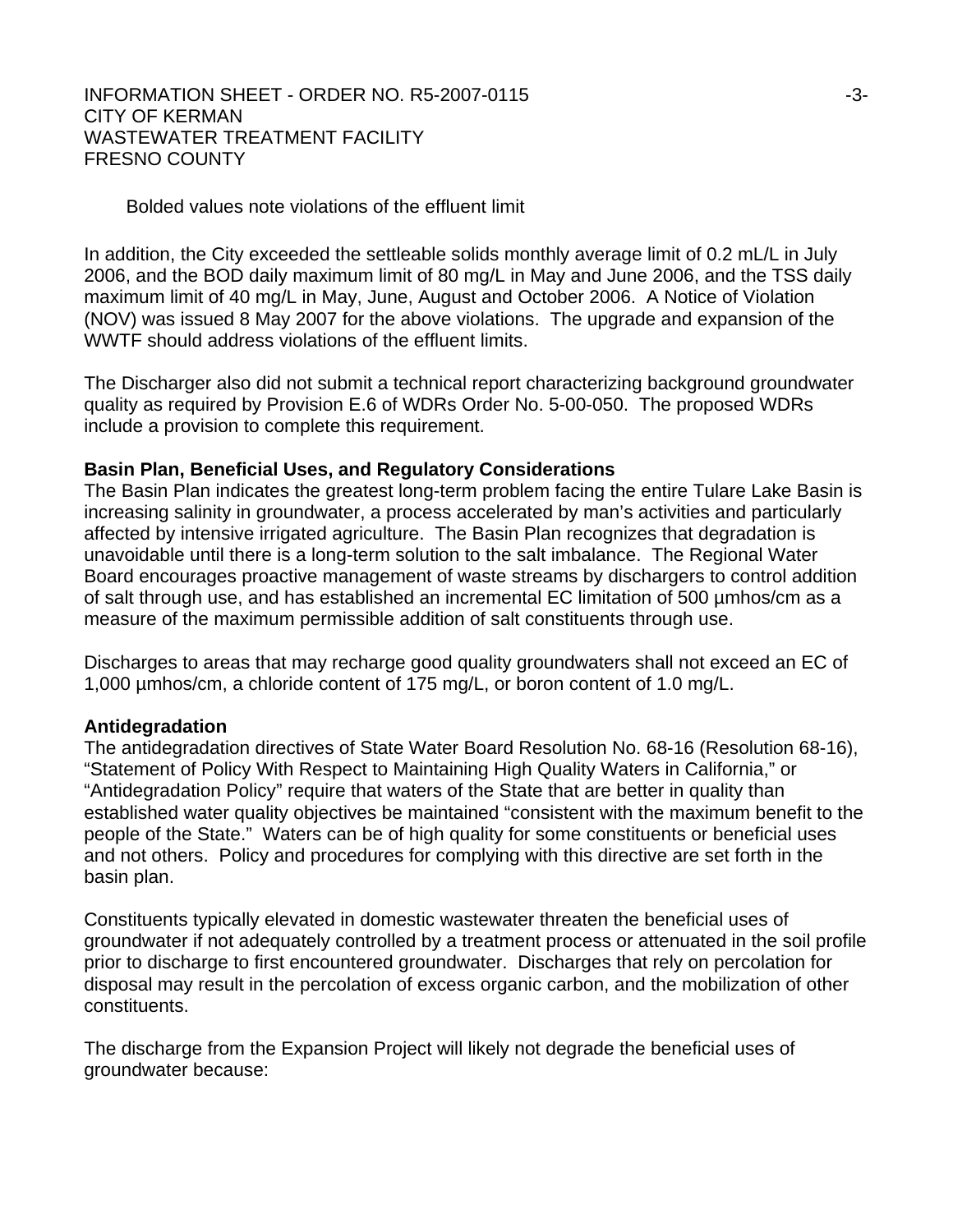- a. For salinity, the Basin Plan contains effluent limits (EC of the source water plus 500 µmhos/cm, or a maximum of 1,000 µmhos/cm) that considered Resolution 68-16. The discharge meets these limits and therefore consistent with Resolution 68-16.
- b. For nitrogen, if it could affect the beneficial uses of a high quality water, practicable measures to protect the high quality water are: 1) treating the effluent such that it is below objectives for drinking water, or 2) storing the effluent in a manner that protects the underlying groundwater from percolation from ponds until it can be beneficially used on crops. The Discharger proposes implementing treatment technology that will result in an effluent total nitrogen concentration of less than 10 mg/L, which should preclude unreasonable degradation of groundwater for nitrate.

## **Treatment Technology and Control**

The Expansion Project will provide treatment and control of the discharge that incorporates:

- a. Secondary treatment of the wastewater;
- b. A nitrogen reduction process;
- c. Appropriate biosolids storage and disposal practices;
- d. An Operation and Maintenance (O&M) manual; and
- e. Certified operators to ensure proper operation and maintenance.

## **Title 27**

Title 27, CCR, section 20005 et seq. (Title 27) contains regulations to address certain discharges to land. Title 27 establishes a waste classification system, specifies siting and construction standards for full containment of classified waste, requires extensive monitoring of groundwater and the unsaturated zone for any indication of failure of containment, and specifies closure and post-closure maintenance requirements. Generally, no degradation of groundwater quality by any waste constituent in a classified waste is acceptable under Title 27 regulations.

Discharges of domestic sewage and treated effluent can be treated and controlled to a degree that will not result in unreasonable degradation of groundwater. For this reason, they have been conditionally exempted from Title 27. Treatment and storage facilities for sludge that are part of the WWTF are considered exempt from Title 27 under section 20090(a), provided that the facilities not result in a violation of any water quality objective. However, residual sludge (for the purposes of the proposed Order, sludge that will not be subjected to further treatment by the WWTF) is not exempt from Title 27. Solid waste (e.g., grit and screenings) that results from treatment of domestic sewage and industrial waste also is not exempt from Title 27. This residual sludge and solid waste are subject to the provisions of Title 27.

Accordingly, the municipal discharge of effluent and the operation of treatment or storage facilities associated with a municipal wastewater treatment plant can be allowed without requiring compliance with Title 27, but only if resulting degradation of groundwater is in accordance with the Basin Plan.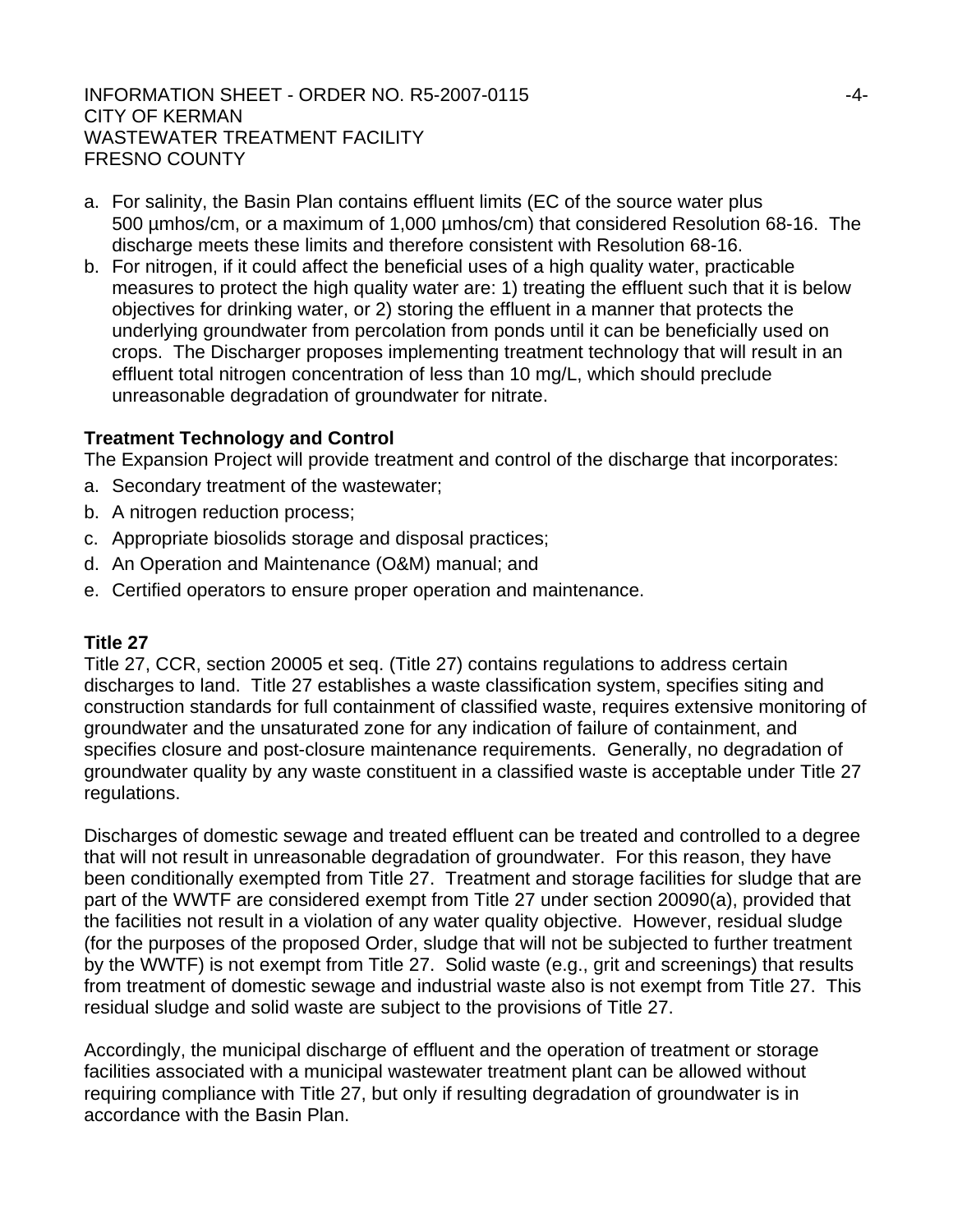## **CEQA**

The Discharger certified in 1993 a General Plan that evaluates the potential environmental impacts resulting from the development of the City through 2013. The 1993 General Plan does not identify the wastewater discharge flow resulting from population growth or the potential environmental impacts from the discharge of wastewater. The Discharger certified on 6 September 2000 a negative declaration for annexation of 80 acres adjacent to the WWTF for effluent disposal, which the City later purchased. The Regional Water Board, as a responsible agency under CEQA, has reviewed the General Plan and negative declaration. To mitigate the Expansion Project's groundwater quality impacts to less than significant levels, the terms and conditions of this proposed Order and accompanying enforcement order are appropriate and necessary.

#### **Proposed Order Terms and Conditions**

**Discharge Prohibitions, Effluent Limitations, Discharge Specifications, and Provisions**  The proposed Order prohibits discharge to surface waters and water drainage courses.

The proposed Order would carry over the current Order's monthly average daily discharge flow limitation until the City completes the Expansion Project. The proposed Order would carry over the previous Order's effluent limits for 5-day biological oxygen demand ( $BOD<sub>5</sub>$ ) of 40 mg/L (monthly average), and 80 mg/L (daily maximum). These limitations are based on Basin Plan minimum performance standards for municipal facilities. The advanced secondary treatment technology being implemented, as part of the Expansion Project will result in an effluent of much higher quality than that reflected in the effluent limitations set forth in the WDRs.

The proposed Order would establish an effluent limitation for EC that reflects the Regional Water Board policy for managing the salts within the Tulare Lake Basin.

The discharge requirements regarding dissolved oxygen and freeboard are consistent with Regional Water Board policy for the prevention of nuisance conditions, and are applied to all such facilities.

The proposed WDRs would prescribe groundwater limitations that implement water quality objectives for groundwater from the Basin Plan. The limitations require that the discharge not cause or contribute to exceedances of these objectives or natural background water quality, whichever is greater.

The WDRs would require the City assess the existing groundwater monitoring well network and propose the installation of additional wells (e.g., background, within the influence of the new evaporation/percolation ponds, etc.), as appropriate. The WDRs would also carry over the provision from the existing WDRs that requires the City to submit a report characterizing background groundwater quality and determine compliance with groundwater limitations. The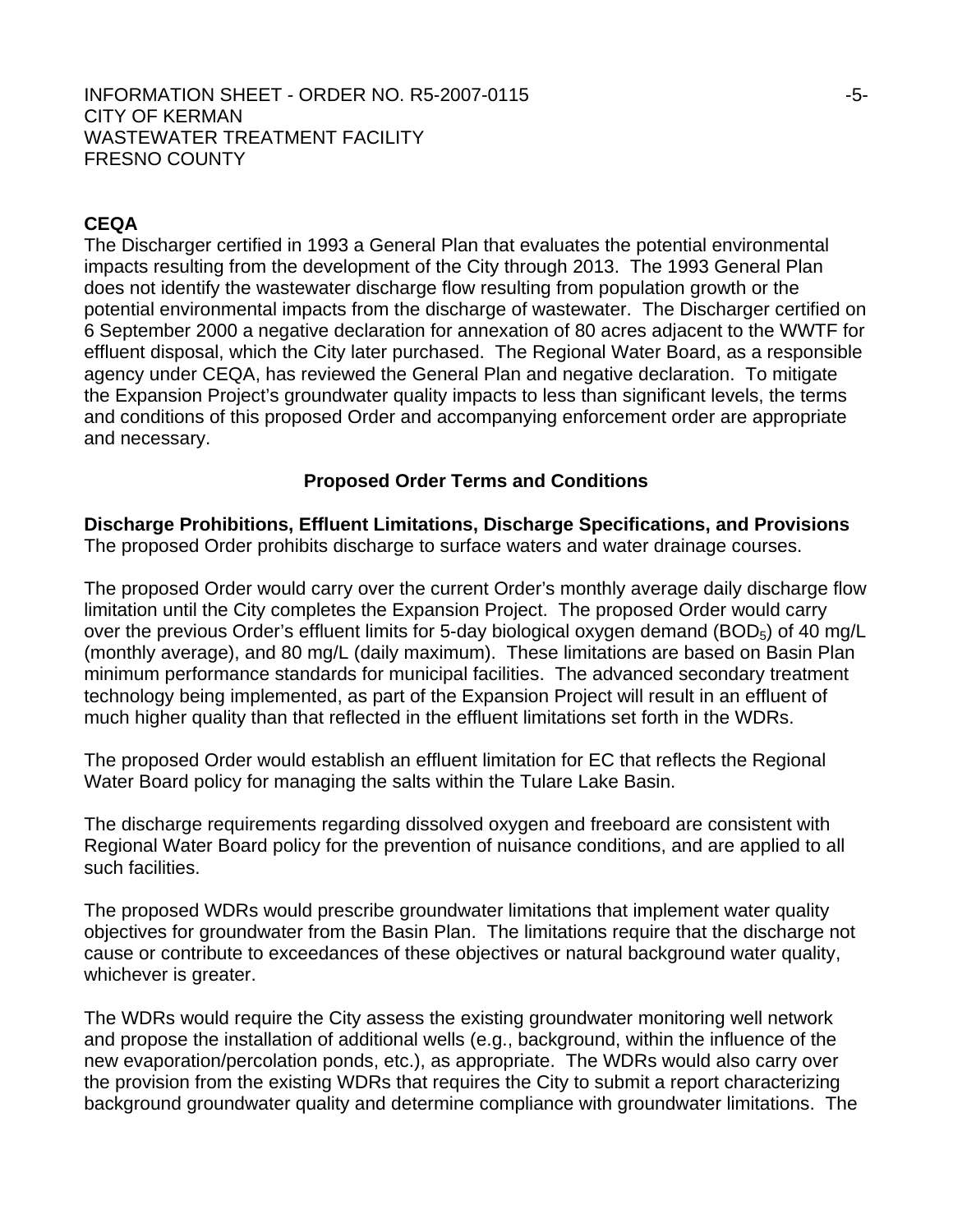WDRs would also require the Discharger assess its discharge on a constituent-by-constituent basis for consistency with Regional Water Board plans and policies, including Resolution No. 68-16. This assessment would identify those constituents that threaten the beneficial uses of groundwater. This may result in the WDRs being reopened and additional or modified effluent limitations imposed.

#### **Monitoring Requirements**

Section 13267 of the CWC authorizes the Regional Water Board to require monitoring and technical reports as necessary to investigate the impact of a waste discharge on waters of the State. In recent years there has been an increased emphasis on obtaining all necessary information, assuring the information is timely as well as representative and accurate, and thereby improving accountability of any discharger for meeting the conditions of discharge. Section 13268 of the CWC authorizes assessment of civil administrative liability where appropriate.

The proposed Order includes influent and effluent monitoring requirements, pond monitoring, groundwater monitoring, sludge monitoring, water supply monitoring, and septage monitoring. The monitoring is necessary to evaluate groundwater quality and the extent of the degradation from the discharge.

The Discharger must monitor groundwater for constituents present in the discharge that are capable of reaching groundwater and violating groundwater limitations if its treatment and control, and any dependency of the process on sustained environmental attenuation, proves inadequate. For constituents listed in Section F, Groundwater Limitations, of the WDRs, the Discharger must, as a part of each monitoring event, compare concentrations of constituents found in each monitoring well (or similar type of groundwater monitoring device) to the background concentrations or to prescribed numerical limitations to determine compliance.

The proposed Order does not require the Discharger to monitor total coliform organisms (TCO) in the effluent and groundwater. Given the existing site-specific conditions, it is unlikely that the presence of pathogens resulting from groundwater monitoring is a result of the percolation of wastewater. The presence of pathogens in groundwater would likely occur from compromises in the monitoring well's construction. The proposed Order may be re-opened or additional groundwater monitoring required if site conditions warrant.

#### **Reopener**

The conditions of discharge in the proposed Order were developed based on currently available technical information and applicable water quality laws, regulations, policies, and plans, and are intended to assure conformance with them. The proposed Order would set limitations based on the information provided thus far. If applicable laws and regulations change, or once new information is obtained that will change the overall discharge and its potential to impact groundwater, it may be appropriate to reopen the Order.